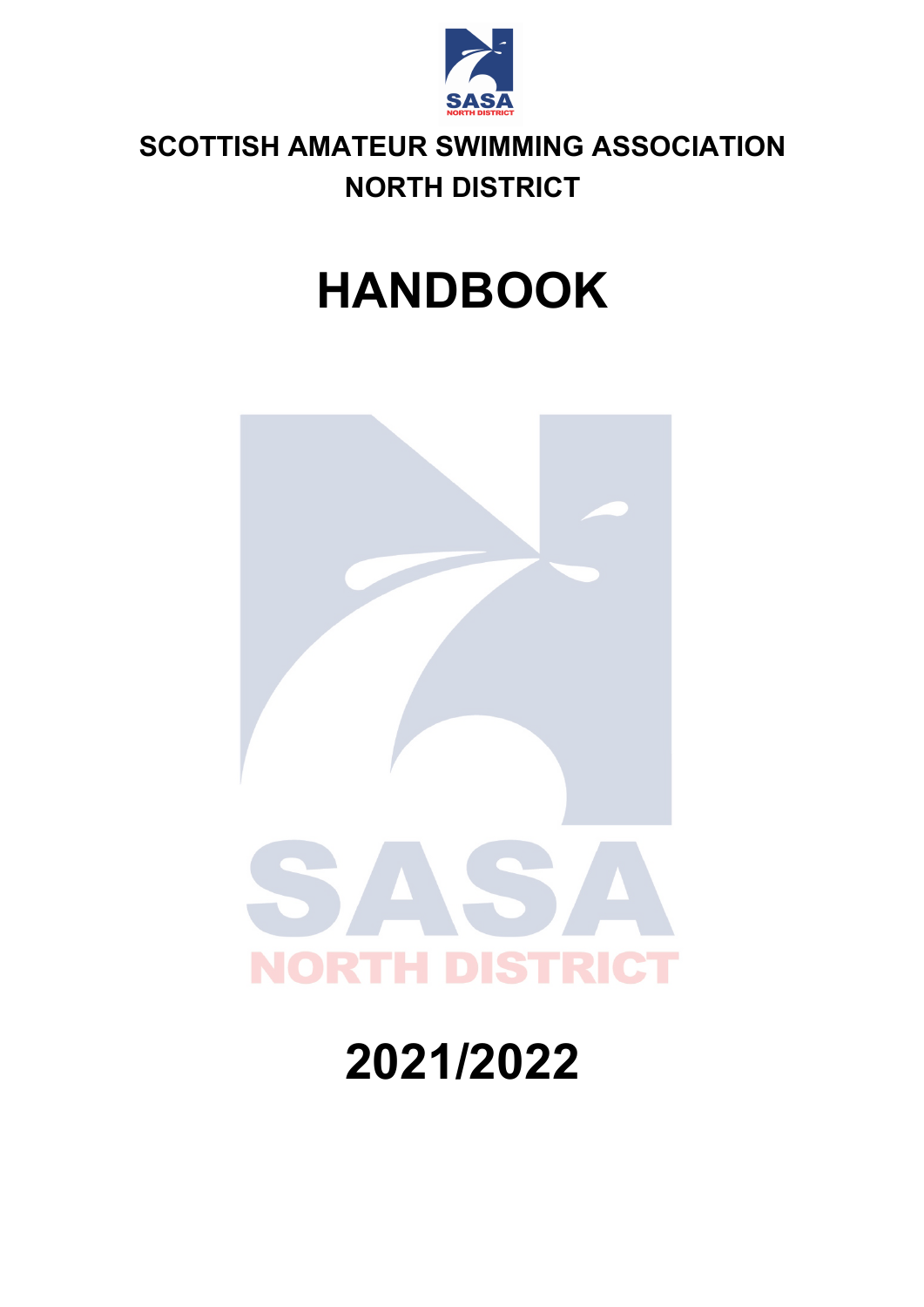

| Part (a)<br><b>Past presidents</b><br>Part (b)<br><b>Office Bearers</b><br><b>Clubs</b><br>Part (c)<br><b>Governance Documentation</b><br>Part (d)<br>Constitution<br><b>Bye Laws</b><br><b>Regulations</b><br>Part (e)<br>Swimming<br>Diving<br><b>Masters</b><br><b>Open Water</b><br><b>Synchronised Swimming</b><br><b>Water Polo</b><br><b>Meeting Dates</b><br>Part (f)<br><b>Meet Dates</b><br>Part (g)<br><b>Fees, Fines and Subsidies</b><br>Part (h)<br><b>Records</b><br>Part (i)<br>Part (j)<br><b>Awards</b><br>Life Members<br><b>JY Coutts</b><br>John Gunning<br><b>STO Award</b><br><b>Strachan Plaque</b><br><b>WG Todd Trophy</b><br>Solingen Plaque<br>Mary Black Trophy<br><b>Special Awards</b><br><b>Forms</b><br>Part (k)<br><b>Expense Claim</b><br><b>Club Contact Information</b><br>Nomination for Awards and Office Bearers<br><b>Equipment Hire</b><br><b>Long Course Record</b> | <b>INDEX</b> |                            |
|----------------------------------------------------------------------------------------------------------------------------------------------------------------------------------------------------------------------------------------------------------------------------------------------------------------------------------------------------------------------------------------------------------------------------------------------------------------------------------------------------------------------------------------------------------------------------------------------------------------------------------------------------------------------------------------------------------------------------------------------------------------------------------------------------------------------------------------------------------------------------------------------------------------|--------------|----------------------------|
|                                                                                                                                                                                                                                                                                                                                                                                                                                                                                                                                                                                                                                                                                                                                                                                                                                                                                                                |              |                            |
|                                                                                                                                                                                                                                                                                                                                                                                                                                                                                                                                                                                                                                                                                                                                                                                                                                                                                                                |              |                            |
|                                                                                                                                                                                                                                                                                                                                                                                                                                                                                                                                                                                                                                                                                                                                                                                                                                                                                                                |              |                            |
|                                                                                                                                                                                                                                                                                                                                                                                                                                                                                                                                                                                                                                                                                                                                                                                                                                                                                                                |              |                            |
|                                                                                                                                                                                                                                                                                                                                                                                                                                                                                                                                                                                                                                                                                                                                                                                                                                                                                                                |              |                            |
|                                                                                                                                                                                                                                                                                                                                                                                                                                                                                                                                                                                                                                                                                                                                                                                                                                                                                                                |              |                            |
|                                                                                                                                                                                                                                                                                                                                                                                                                                                                                                                                                                                                                                                                                                                                                                                                                                                                                                                |              |                            |
|                                                                                                                                                                                                                                                                                                                                                                                                                                                                                                                                                                                                                                                                                                                                                                                                                                                                                                                |              |                            |
|                                                                                                                                                                                                                                                                                                                                                                                                                                                                                                                                                                                                                                                                                                                                                                                                                                                                                                                |              |                            |
|                                                                                                                                                                                                                                                                                                                                                                                                                                                                                                                                                                                                                                                                                                                                                                                                                                                                                                                |              |                            |
|                                                                                                                                                                                                                                                                                                                                                                                                                                                                                                                                                                                                                                                                                                                                                                                                                                                                                                                |              |                            |
|                                                                                                                                                                                                                                                                                                                                                                                                                                                                                                                                                                                                                                                                                                                                                                                                                                                                                                                |              |                            |
|                                                                                                                                                                                                                                                                                                                                                                                                                                                                                                                                                                                                                                                                                                                                                                                                                                                                                                                |              |                            |
|                                                                                                                                                                                                                                                                                                                                                                                                                                                                                                                                                                                                                                                                                                                                                                                                                                                                                                                |              |                            |
|                                                                                                                                                                                                                                                                                                                                                                                                                                                                                                                                                                                                                                                                                                                                                                                                                                                                                                                |              |                            |
|                                                                                                                                                                                                                                                                                                                                                                                                                                                                                                                                                                                                                                                                                                                                                                                                                                                                                                                |              |                            |
|                                                                                                                                                                                                                                                                                                                                                                                                                                                                                                                                                                                                                                                                                                                                                                                                                                                                                                                |              |                            |
|                                                                                                                                                                                                                                                                                                                                                                                                                                                                                                                                                                                                                                                                                                                                                                                                                                                                                                                |              |                            |
|                                                                                                                                                                                                                                                                                                                                                                                                                                                                                                                                                                                                                                                                                                                                                                                                                                                                                                                |              |                            |
|                                                                                                                                                                                                                                                                                                                                                                                                                                                                                                                                                                                                                                                                                                                                                                                                                                                                                                                |              |                            |
|                                                                                                                                                                                                                                                                                                                                                                                                                                                                                                                                                                                                                                                                                                                                                                                                                                                                                                                |              |                            |
|                                                                                                                                                                                                                                                                                                                                                                                                                                                                                                                                                                                                                                                                                                                                                                                                                                                                                                                |              |                            |
|                                                                                                                                                                                                                                                                                                                                                                                                                                                                                                                                                                                                                                                                                                                                                                                                                                                                                                                |              |                            |
|                                                                                                                                                                                                                                                                                                                                                                                                                                                                                                                                                                                                                                                                                                                                                                                                                                                                                                                |              |                            |
|                                                                                                                                                                                                                                                                                                                                                                                                                                                                                                                                                                                                                                                                                                                                                                                                                                                                                                                |              |                            |
|                                                                                                                                                                                                                                                                                                                                                                                                                                                                                                                                                                                                                                                                                                                                                                                                                                                                                                                |              |                            |
|                                                                                                                                                                                                                                                                                                                                                                                                                                                                                                                                                                                                                                                                                                                                                                                                                                                                                                                |              |                            |
|                                                                                                                                                                                                                                                                                                                                                                                                                                                                                                                                                                                                                                                                                                                                                                                                                                                                                                                |              |                            |
|                                                                                                                                                                                                                                                                                                                                                                                                                                                                                                                                                                                                                                                                                                                                                                                                                                                                                                                |              |                            |
|                                                                                                                                                                                                                                                                                                                                                                                                                                                                                                                                                                                                                                                                                                                                                                                                                                                                                                                |              |                            |
|                                                                                                                                                                                                                                                                                                                                                                                                                                                                                                                                                                                                                                                                                                                                                                                                                                                                                                                |              |                            |
|                                                                                                                                                                                                                                                                                                                                                                                                                                                                                                                                                                                                                                                                                                                                                                                                                                                                                                                |              |                            |
|                                                                                                                                                                                                                                                                                                                                                                                                                                                                                                                                                                                                                                                                                                                                                                                                                                                                                                                |              | <b>Short Course Record</b> |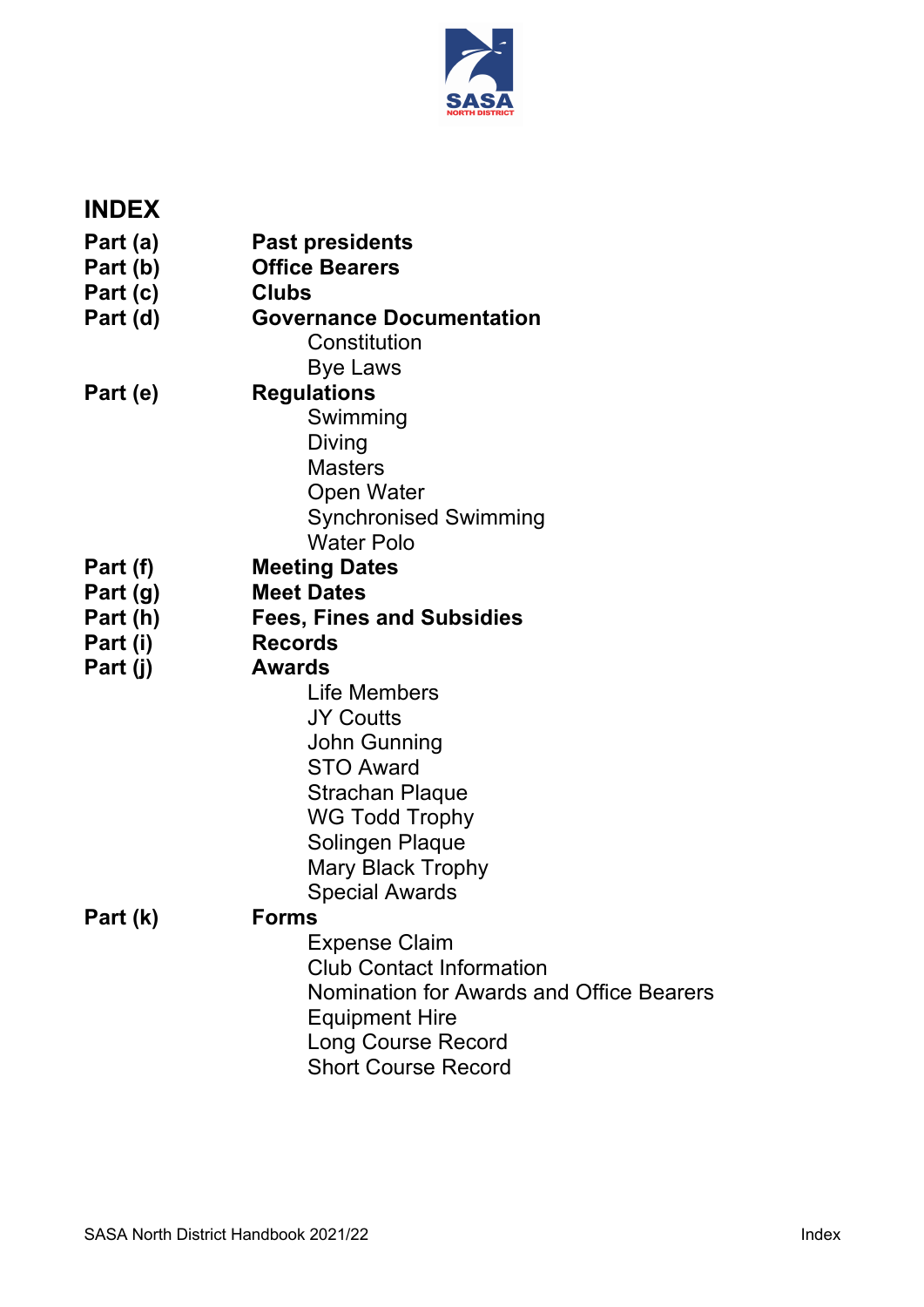

### **PAST PRESIDENTS**

| 1936 - 45<br>1946 - 49 | Mr J Y Coutts<br>Mr T J Allan | Bon Accord<br>Aberdeen Sea Swimmers |
|------------------------|-------------------------------|-------------------------------------|
| 1950 - 54              |                               | Thistle                             |
| 1955 - 59              | Mr R M Cooper<br>Mr K A Brown | <b>Bon Accord</b>                   |
| 1960 - 65              |                               |                                     |
| 1966 - 69              | Mr J Reid<br>Mr G Sinclair    | Victoria<br>Peterhead               |
| 1970                   | Mr D Ritchie                  | <b>Bon Accord</b>                   |
| 1971 - 73              | Mr L Turberville              | <b>Bon Accord</b>                   |
|                        | Mr G C C Robb                 | Gordonians                          |
| 1974 - 76<br>1977 - 78 |                               | <b>Thistle Ladies</b>               |
| 1979 - 80              | Mr R A Robertson              |                                     |
|                        | Mr E Adam<br>Mr D Hawthorn    | Thurso                              |
| 1981                   | Mrs J Cochran                 | Dyce ASC<br>Aberdeen                |
| 1982 - 84              |                               |                                     |
| 1985 - 87              | Mr J Angus                    |                                     |
| 1988                   | Mr L Turberville              | Bon Accord                          |
| 1989 - 90              | Mr A C Brunton                | Dingwall                            |
| 1990 - 92              | Mr R Wilson                   | <b>Bon Accord</b>                   |
| 1993 - 94              | Mr J Frew                     | Dyce                                |
| 1995 - 97              | Mr J Phillips                 | Elgin                               |
| 1998 - 00              | Mr T Tracey                   | Inverness                           |
| 2001                   | Mr W Craig                    | <b>Bridge of Don</b>                |
| 2002 - 04              | Mrs D Mair                    | <b>Westhill District</b>            |
| $2005 - 06$            | Mr D Downie                   | Dyce                                |
| 2007 - 08              | Mrs A Low                     | Aberdeen                            |
| 2009 - 10              | Mr B Hendry                   | Stonehaven                          |
| 2011 - 12              | Mr Phil Cartwright            | Thurso                              |
| 2013 - 14              | Mr Alan Thomson               | Forres                              |
| 2015 - 16              | Mr Keith Thomson              | <b>Bridge of Don</b>                |
| 2017 - 20              | Mr Durno Jessiman             | <b>Alford Otter</b>                 |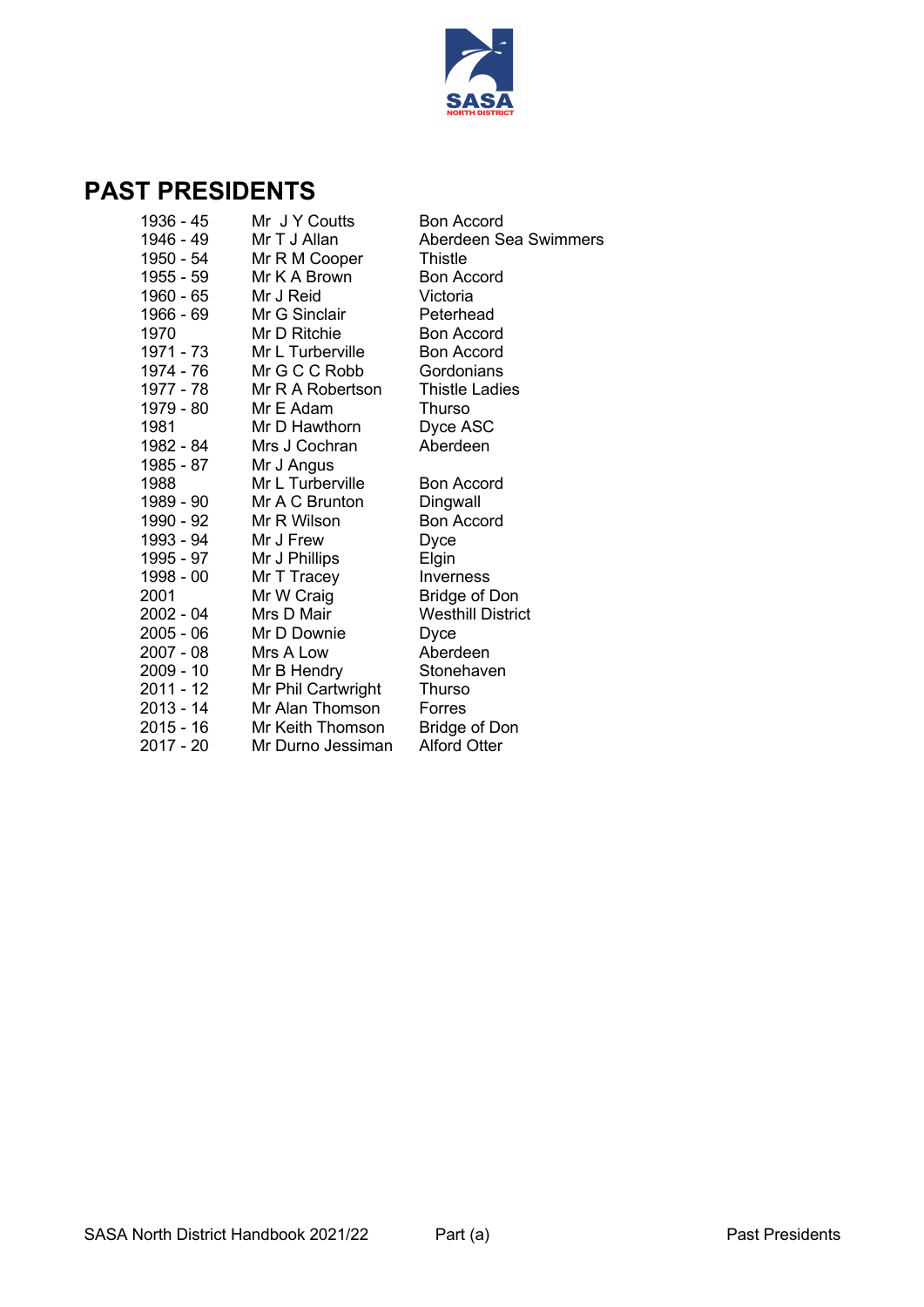

## **NORTH DISTRICT**

## **OFFICE BEARERS**



# **2021/2022**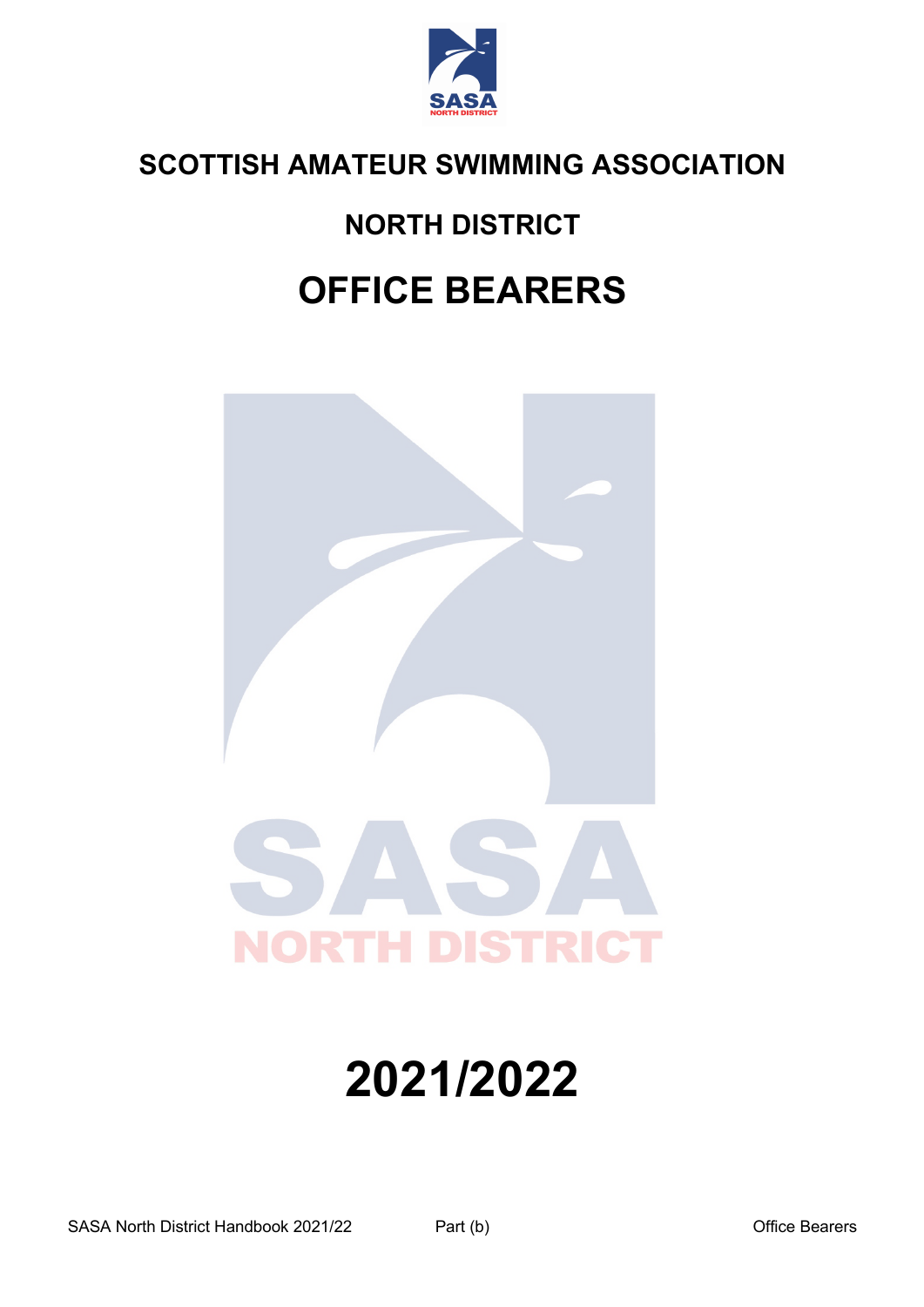

## **OFFICE BEARERS (This section is not complete)**

| <b>Executive</b>                                               |                                                  |                                                                                  |              |  |  |
|----------------------------------------------------------------|--------------------------------------------------|----------------------------------------------------------------------------------|--------------|--|--|
| <b>President</b>                                               | <b>Derek Allan</b>                               | clynelish50@btinternet.com                                                       | 07493 438725 |  |  |
| <b>Vice President</b>                                          | No appointment                                   |                                                                                  |              |  |  |
| Secretary                                                      | Lisa Houston                                     | sasa-north-secretary@outlook.com                                                 | 07740 419498 |  |  |
| Treasurer                                                      | Sandra French                                    | sasanorthtreasurer@hotmail.co.uk                                                 | 07855 702245 |  |  |
| <b>Past President</b>                                          | Durno Jessiman                                   | durnojessiman@outlook.com                                                        | 07769 173317 |  |  |
|                                                                |                                                  | The Executive Committee are ex-officio members of all North District committees. |              |  |  |
|                                                                |                                                  |                                                                                  |              |  |  |
| <b>Finance Committee</b>                                       |                                                  |                                                                                  |              |  |  |
| <b>Treasurer</b>                                               | <b>Sandra French</b>                             | sasanorthtreasurer@hotmail.co.uk                                                 | 07855 702245 |  |  |
| <b>Assistant Treasurer</b>                                     | No appointment                                   |                                                                                  |              |  |  |
| <b>Swimming Committee</b>                                      |                                                  |                                                                                  |              |  |  |
| <b>Swimming Convenor</b>                                       | <b>Claire Sutherland</b>                         | ndswimconvenor@hotmail.com                                                       | 07788 310814 |  |  |
| Committee Member -                                             |                                                  |                                                                                  |              |  |  |
| <b>Licensing Officer</b>                                       | Sean Dawson                                      | sdawson14@hotmail.com                                                            |              |  |  |
| <b>Committee Member</b>                                        | Gregor McMillan                                  | gregor@aberdeensportsvillage.com                                                 |              |  |  |
| <b>Committee Member</b>                                        | Sandra Middleton                                 | sandra@the-middletons.co.uk                                                      |              |  |  |
| <b>Committee Member</b>                                        | Petur Petursson                                  | p.petursson@btinternet.com                                                       |              |  |  |
| <b>Committee Member</b>                                        | cat arthur@hotmail.com<br><b>Catriona Arthur</b> |                                                                                  |              |  |  |
| <b>Committee Member</b>                                        | <b>Kelly Finnie</b><br>kelly.finnie@live.co.uk   |                                                                                  |              |  |  |
| Co-opted Member                                                | Lynn Alderton                                    | lynnalderton@hotmail.com                                                         |              |  |  |
| Co-opted Member                                                | Anne Hendry                                      | bhendry@btinternet.com                                                           |              |  |  |
| Co-opted Member -<br><b>STO Convenor</b>                       | Durno Jessiman                                   | durnojessiman@outlook.com                                                        |              |  |  |
|                                                                |                                                  |                                                                                  |              |  |  |
| <b>Masters Committee</b>                                       |                                                  |                                                                                  |              |  |  |
| <b>Masters Convenor</b>                                        | <b>Andy Wheeler</b>                              | andy wheeler@hotmail.com                                                         | 07855 957356 |  |  |
| <b>Committee Member</b>                                        | No appointment                                   |                                                                                  |              |  |  |
| <b>Committee Member</b>                                        | No appointment                                   |                                                                                  |              |  |  |
| <b>Committee Member</b>                                        | No appointment                                   |                                                                                  |              |  |  |
| <b>Committee Member</b>                                        | No appointment                                   |                                                                                  |              |  |  |
|                                                                |                                                  |                                                                                  |              |  |  |
| <b>Diving Committee</b>                                        |                                                  |                                                                                  |              |  |  |
| <b>Diving Convenor</b>                                         | <b>Judy Wardlaw</b>                              | judy@aberdeensportsvillage.com                                                   | 01224 438900 |  |  |
| <b>Committee Member</b>                                        | Anna Sless                                       | diving@aberdeensportsvillage.com                                                 |              |  |  |
| <b>Committee Member</b>                                        | Kim Young                                        | kim@aberdeensportsvillage.com                                                    |              |  |  |
| <b>Committee Member</b>                                        | No appointment                                   |                                                                                  |              |  |  |
| <b>Committee Member</b>                                        | No appointment                                   |                                                                                  |              |  |  |
|                                                                |                                                  |                                                                                  |              |  |  |
| <b>Artistic Swimming Committee</b><br><b>Artistic Swimming</b> |                                                  |                                                                                  |              |  |  |
| <b>Convenor</b>                                                | <b>Steve McGregor</b>                            | stevemcgregor@live.com                                                           | 07751 575004 |  |  |
| <b>Committee Member</b>                                        | Win McFadyen                                     | shearerplant@gmail.com                                                           | 07813 855615 |  |  |
| <b>Committee Member</b>                                        | <b>Sarah Charters</b>                            | 07968 533601<br>sarahcharters@hotmail.co.uk                                      |              |  |  |
| <b>Committee Member</b>                                        | No appointment                                   |                                                                                  |              |  |  |
|                                                                |                                                  |                                                                                  |              |  |  |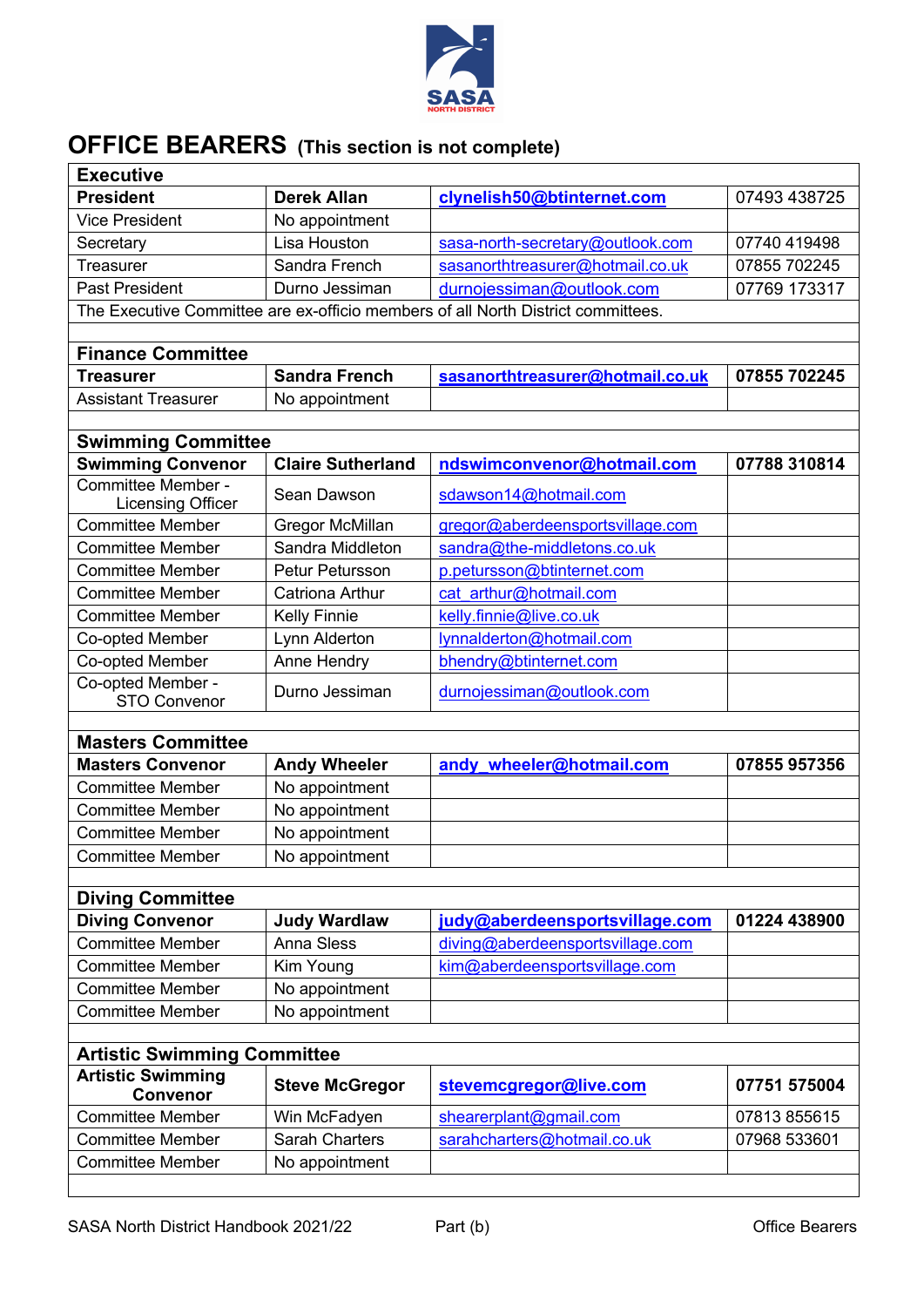

| <b>Open Water Committee</b>                                                                    |                         |                                        |              |
|------------------------------------------------------------------------------------------------|-------------------------|----------------------------------------|--------------|
| <b>Open Water Convenor</b>                                                                     | <b>Donna Lawrie</b>     | donnalawrie36@gmail.com                | 07702 496819 |
| <b>Committee Member</b>                                                                        | Awaits                  |                                        |              |
| <b>Committee Member</b>                                                                        | Awaits                  |                                        |              |
| <b>Committee Member</b>                                                                        | Awaits                  |                                        |              |
| <b>Committee Member</b>                                                                        | Awaits                  |                                        |              |
|                                                                                                |                         |                                        |              |
| <b>Water Polo Committee</b>                                                                    |                         |                                        |              |
| <b>Water Polo Convenor</b>                                                                     | <b>Neil Kennedy</b>     | sasa-north-wp-<br>convenor@outlook.com | 07707 899661 |
| <b>Committee Member</b>                                                                        | Awaits                  |                                        |              |
| <b>Committee Member</b>                                                                        | Awaits                  |                                        |              |
| <b>Committee Member</b>                                                                        | Awaits                  |                                        |              |
| <b>Committee Member</b>                                                                        | Awaits                  |                                        |              |
|                                                                                                |                         |                                        |              |
| <b>STO Committee</b>                                                                           |                         |                                        |              |
| <b>STO Convenor</b>                                                                            | <b>Durno Jessiman</b>   | durnojessiman@outlook.com              | 07769 173317 |
| Committee Member -<br><b>Assessment Co-</b><br>ordinator and Meet<br><b>Officials Convenor</b> | <b>Colin Oswald</b>     | theoswalds2@icloud.com                 |              |
| <b>Committee Member</b>                                                                        | Sean Dawson             | officials@sasanorth.org.uk             |              |
| <b>Committee Member</b>                                                                        | David Downie            | david.downie@hotmail.co.uk             |              |
| <b>Committee Member</b>                                                                        | <b>Matt Huntington</b>  | mdhuntington@live.com                  |              |
| <b>Committee Member</b>                                                                        | Derek Allan             | clynelish50@btinternet.com             |              |
| <b>Committee Member</b>                                                                        | Kathryn Cartwright      | pkrri@btinternet.com                   |              |
|                                                                                                |                         |                                        |              |
| <b>Appointments</b>                                                                            |                         |                                        |              |
| <b>Equipment Convenor</b>                                                                      | <b>Anne Hendry</b>      | bhendry@btinternet.com                 | 01888 562066 |
| <b>Trophies Officer</b>                                                                        | <b>Awaits</b>           |                                        |              |
| <b>AOE Manager</b>                                                                             | <b>Brian Hendry</b>     | bhendry@btinternet.com                 | 01888 562066 |
| <b>Legal Adviser</b>                                                                           | <b>No nomination</b>    |                                        |              |
| Webmaster                                                                                      | <b>Sandra Middleton</b> | webmaster@sasanorth.org.uk             |              |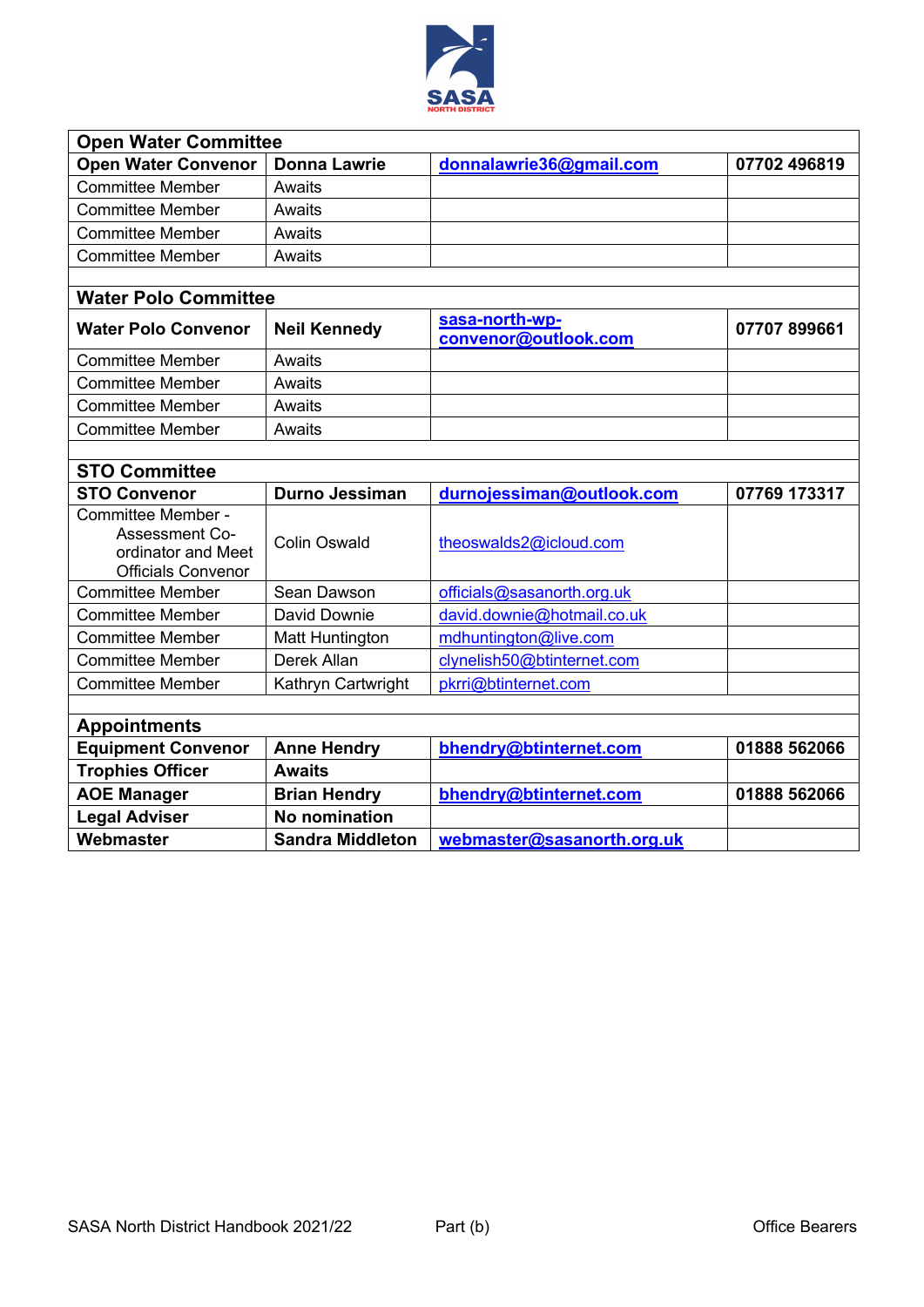

## **NORTH DISTRICT**

## **CLUBS**



# **2021/2022**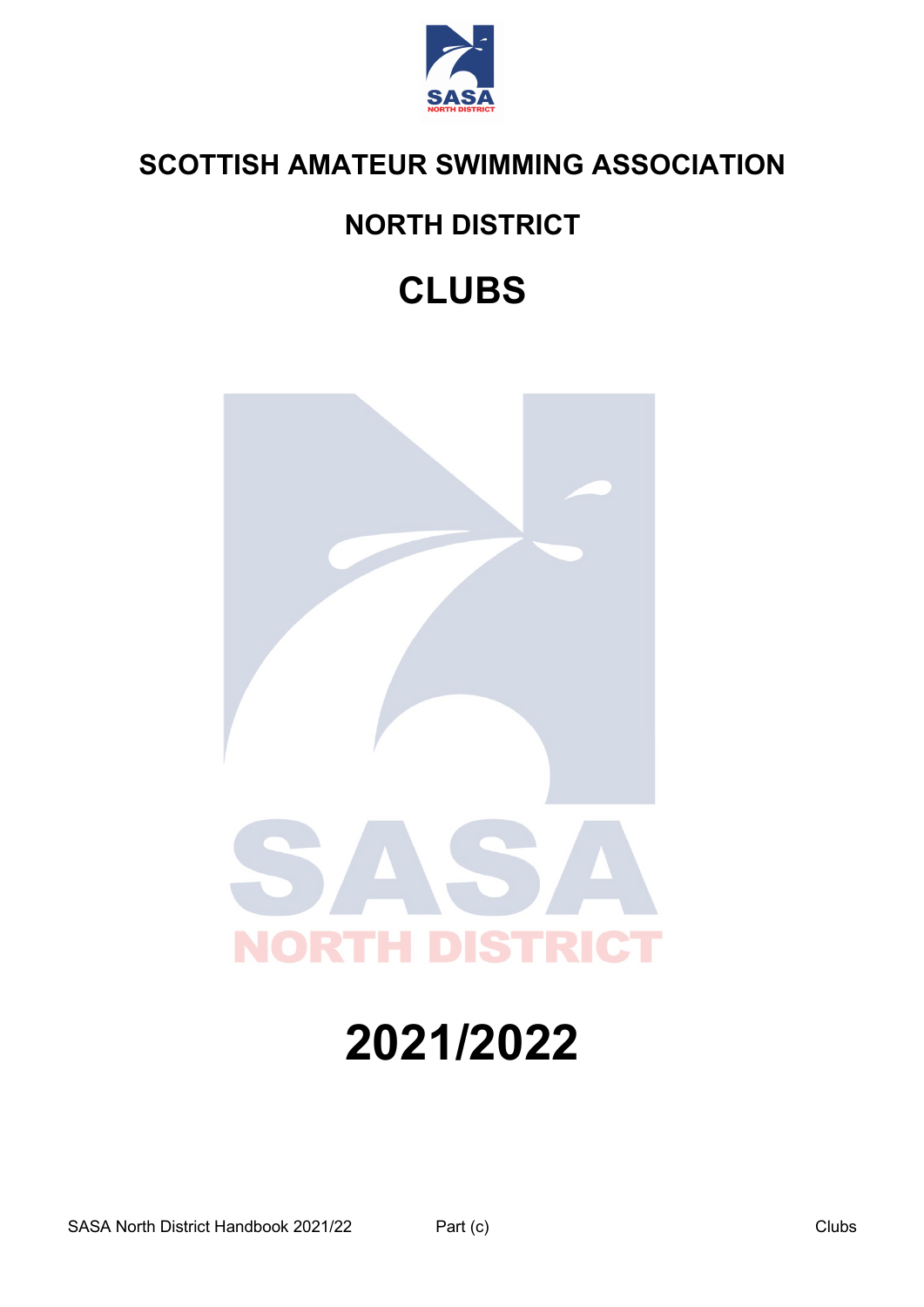

### **CLUBS**

| Club<br>Code | <b>Club Name</b>                                     | <b>Secretary/Contact</b><br><b>Name</b> | <b>Se</b>       |
|--------------|------------------------------------------------------|-----------------------------------------|-----------------|
| <b>NADX</b>  | <b>Aberdeen Dolphin ASC</b>                          | <b>Emma Robertson</b>                   | <u>se</u>       |
| <b>NANX</b>  | Aberdeen ASC                                         | <b>Helen Hayes</b>                      | <u>ab</u>       |
| <b>NAOX</b>  | <b>Alford Otters ASC</b>                             | Jo Bagguley                             | alf             |
| <b>NAUX</b>  | <b>Aberdeen University</b><br>Swim & Water Polo Club | Gemma McLeod                            | <u>SW</u>       |
| <b>NAVX</b>  | <b>Aberdeen Diving Club</b>                          | Kim Penman                              | <u>ad</u>       |
| <b>NBAX</b>  | <b>Bon Accord Thistle ASC</b>                        | <b>Kathleen Mulloy</b>                  | <u>se</u>       |
| <b>NBBX</b>  | <b>Banchory Beavers ASC</b>                          | <b>Laura Myles</b>                      | <u>se</u>       |
| <b>NBDX</b>  | <b>Bridge of Don ASC</b>                             | <b>Lesley Webb</b>                      | <u>se</u>       |
| <b>NBHX</b>  | <b>Broch ASC</b>                                     | <b>Carrie Bain</b>                      | <u>se</u>       |
| <b>NBKX</b>  | <b>Buckie ASC</b>                                    | <b>Rebecca Edwards</b>                  | <u>bu</u>       |
| <b>NBMX</b>  | <b>Banff &amp; Buchan Masters</b><br>SC              | <b>Stewart Gairns</b>                   | <u>sm</u>       |
| <b>NBNX</b>  | <b>Bucksburn ASC</b>                                 | <b>Joyce Brown</b>                      | <u>bu</u>       |
| <b>NCOX</b>  | <b>Cults Otters ASC</b>                              | <b>Jamie McDonald</b>                   | $cu$            |
| <b>NDAX</b>  | Dyce (Aberdeen) ASC                                  | <b>Michelle Mackay</b>                  | $\frac{dy}{dx}$ |
| <b>NDDX</b>  | <b>Delting Dolphins ASC</b>                          | <b>Louise Grains</b>                    | <u>de</u>       |
| <b>NDNX</b>  | <b>Deveron ASC</b>                                   | <b>Elaine West</b>                      | <u>clu</u>      |
| <b>NDLX</b>  | Dingwall ASC                                         | Awaits                                  | dir             |
| <b>NESX</b>  | <b>East Sutherland SC</b>                            | <b>Bob Shaw</b>                         | <u>inf</u>      |
| <b>NENX</b>  | <b>Elgin ASC</b>                                     | <b>Alison Long</b>                      | <u>elç</u>      |
| NFBX         | <b>Forres Bluefins ASC</b>                           | <b>Alan Thomson</b>                     | <u>a.j</u>      |
| <b>NFSX</b>  | <b>Free Style SC</b>                                 | <b>Susan Fraser</b>                     | <u>se</u>       |
| <b>NGHX</b>  | <b>Garioch ASC</b>                                   | Sonia Boyd                              | <u>ga</u>       |
| <b>NGRX</b>  | <b>Grantown Swim Club</b>                            | <b>Cath Moore</b>                       | <u>са</u>       |
| <b>NHDX</b>  | <b>Highland Disability Swim</b><br>Team              | <b>Josephine Aitken</b>                 | <u>ios</u>      |
| <b>NHYX</b>  | <b>Huntly ASC</b>                                    | <b>Jenny Sykes</b>                      | <u>hu</u>       |
| <b>NISX</b>  | <b>Inverness ASC</b>                                 | <b>Fiona Main</b>                       | <u>ge</u>       |
| <b>NLAX</b>  | <b>Lochaber Leisure Centre</b><br><b>Swim Team</b>   | <b>Tracey MacCallum</b>                 | $m$ $e$         |
| <b>NLKX</b>  | <b>Lerwick ASC</b>                                   | Norma Williamson                        | <u>no</u>       |
| <b>NNNX</b>  | <b>Nairn District ASC</b>                            | <b>Annabel Scott</b>                    | <u>SW</u>       |
| <b>NNSX</b>  | <b>Nairn Artistic Swimming</b><br>Club               | Wyn McFadyen                            | <u>sh</u>       |

#### **Rame Email**

**NADX Aberdeen Dolphin ASC Emma Robertson secretary.adsc@gmail.com Aberdeenasc.sec@gmail.com Manual Example 3 algebra A Swim & Water Polo Club Gemma McLeod swim.waterpolo@ausa.org.uk**  $\text{Im}\left(\frac{\partial u}{\partial x}\right)$  **Aberdeendivingclub.org.uk**  $\textbf{c}$  **retary@bonaccordthistleasc.com NBBX Banchory Beavers ASC Laura Myles secretary1.basc@gmail.com**  $c$  **retary@bodasc.co.uk NBHX Broch ASC Carrie Bain secretarybrochasc@gmail.com R R Buckies Buckies Buckies Buckies Buckies Buckies Buckies Buckies SC Stewart Gairns sm.gairns@yahoo.co.uk Roomana Bucksburn Secretary@gmail.com Htsotterssecretary@gmail.com Manual Exercisc Conducts Relations Relative Brandolphins @outlook.com NDIMIGHTS ELAINCIPS ELAINMENT COMPLEMENT COMPLEMENT COMPLEMENT COMPLEMENT COMPLEMENT COMPLEMENT COMPLEMENT COMPLEMENT COMPLEMENT COMPLEMENT COMPLEMENT COMPLEMENT COMPLEMENT COMPLEMENT COMPLEMENT COMPLEMENT COMPLEMENT** *NDLX Dingwall ASC Awaits dingwall\_asc@outlook.com* **NESX East Sutherland SC Bob Shaw info@golspiemill.co.uk NENX Elgin ASC Alison Long elginasc@gmail.com** *NFBX Forres Bluefins ASC Alan Thomson a.j.a.t@btinternet.com* **NFSX Free Style SC Susan Fraser secretary@freestylesc.org.uk Scsec@gmail.com** *NGRX Grantown Swim Club Cath Moore cath.swim@outlook.com* **Sie aitken@hotmail.com htlyasc@googlemail.com neral@invernessswimmingclub.co.uk Swim Team Tracey MacCallum membersecretary@lochaberswimteam.co.uk Mrma@whitlik.com**  $N$  **imnairn@googlemail.com Club Wyn McFadyen shearerplant@gmail.com**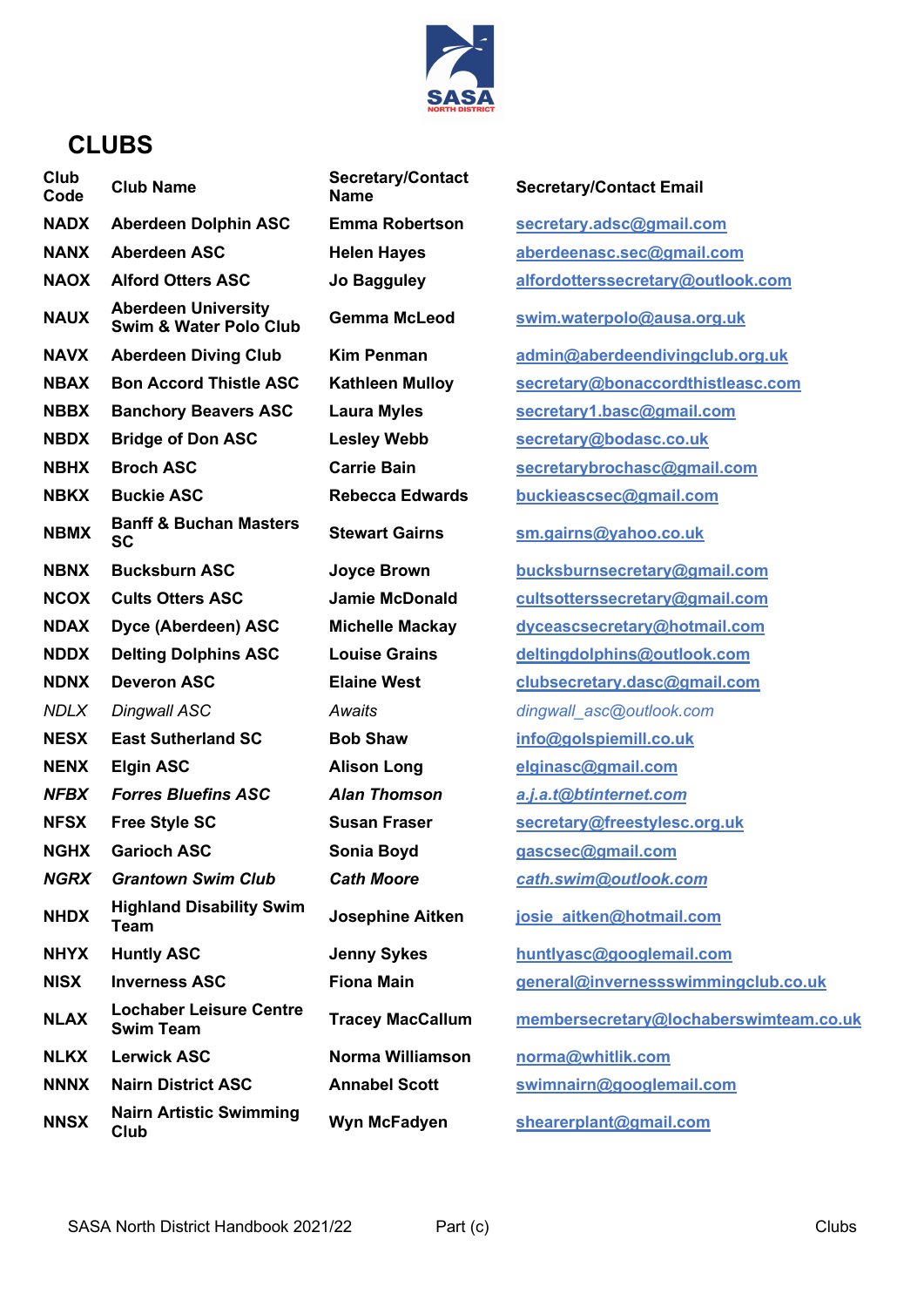

| Club<br>Code | <b>Club Name</b>                                                     | <b>Secretary Name</b>  | <b>Secretary Email</b>                   |
|--------------|----------------------------------------------------------------------|------------------------|------------------------------------------|
| <b>NOYX</b>  | <b>Orkney ASC</b>                                                    | <b>Kelly Gee</b>       | oascsecretary@gmail.com                  |
| <b>NPDX</b>  | <b>Peterhead ASC</b>                                                 | <b>Leanne Low</b>      | leanne.low@hotmail.co.uk                 |
| <b>NSCX</b>  | <b>Silver City Blues Masters</b><br><b>SC</b>                        | <b>Jane Thomson</b>    | secretary@silvercityblues.org.uk         |
| <b>NSHX</b>  | <b>Shetland Amateur</b><br><b>Competitive SC</b>                     | Ayesha Huda            | hudaayesha@hotmail.com                   |
| <b>NSMX</b>  | <b>South Mainland ASC</b>                                            | <b>Kelly Mainland</b>  | mainlandkelly@gmail.com                  |
| <b>NSNX</b>  | <b>Stonehaven ASC</b>                                                | <b>Anna Carlton</b>    | stonehavenasc correspondence@hotmail.com |
| <b>NTOX</b>  | <b>Thurso ASC</b>                                                    | <b>Neil McDonald</b>   | secretary@thursoasc.org.uk               |
| <b>NTNX</b>  | <b>Tain ASC</b>                                                      | <b>Lesley MacAngus</b> | secretary@tainswimming.co.uk             |
| <b>NUAX</b>  | <b>University of Aberdeen</b><br><b>Performance Swimming</b><br>Team | <b>Mark Edgerton</b>   | uoaclubsecretary@gmail.com               |
| <b>NUDX</b>  | <b>Upper Deeside ASC</b>                                             | <b>Sharon Barr</b>     | secretary.udasc@gmail.com                |
| <b>NULX</b>  | <b>Ullapool ASC</b>                                                  | <b>Paul Driver</b>     | ullaswimclub@gmail.com                   |
| <b>NWDX</b>  | <b>Westhill District ASC</b>                                         | <b>Jacqueline Ross</b> | secretary@westhilldistrictasc.org.uk     |
| <b>NWIX</b>  | <b>Swim Western Isles</b>                                            | <b>Sarah Macleod</b>   | sarahmacleod8@gmail.com                  |
| <b>NWKX</b>  | <b>Wick ASC</b>                                                      | <b>Yvonne Richard</b>  | wickswimclub@hotmail.com                 |
| <b>NWSX</b>  | <b>Westside Sharks ASC</b>                                           | <b>Erica Gadsby</b>    | doctorgadsby@gmail.com                   |
| <b>NYNX</b>  | <b>Ythan ASC</b>                                                     | <b>Leanne Park</b>     | secretary@ythan.org.uk                   |
|              |                                                                      |                        |                                          |

**N??X Fully verified** *N??X Partially verified or may be temporary*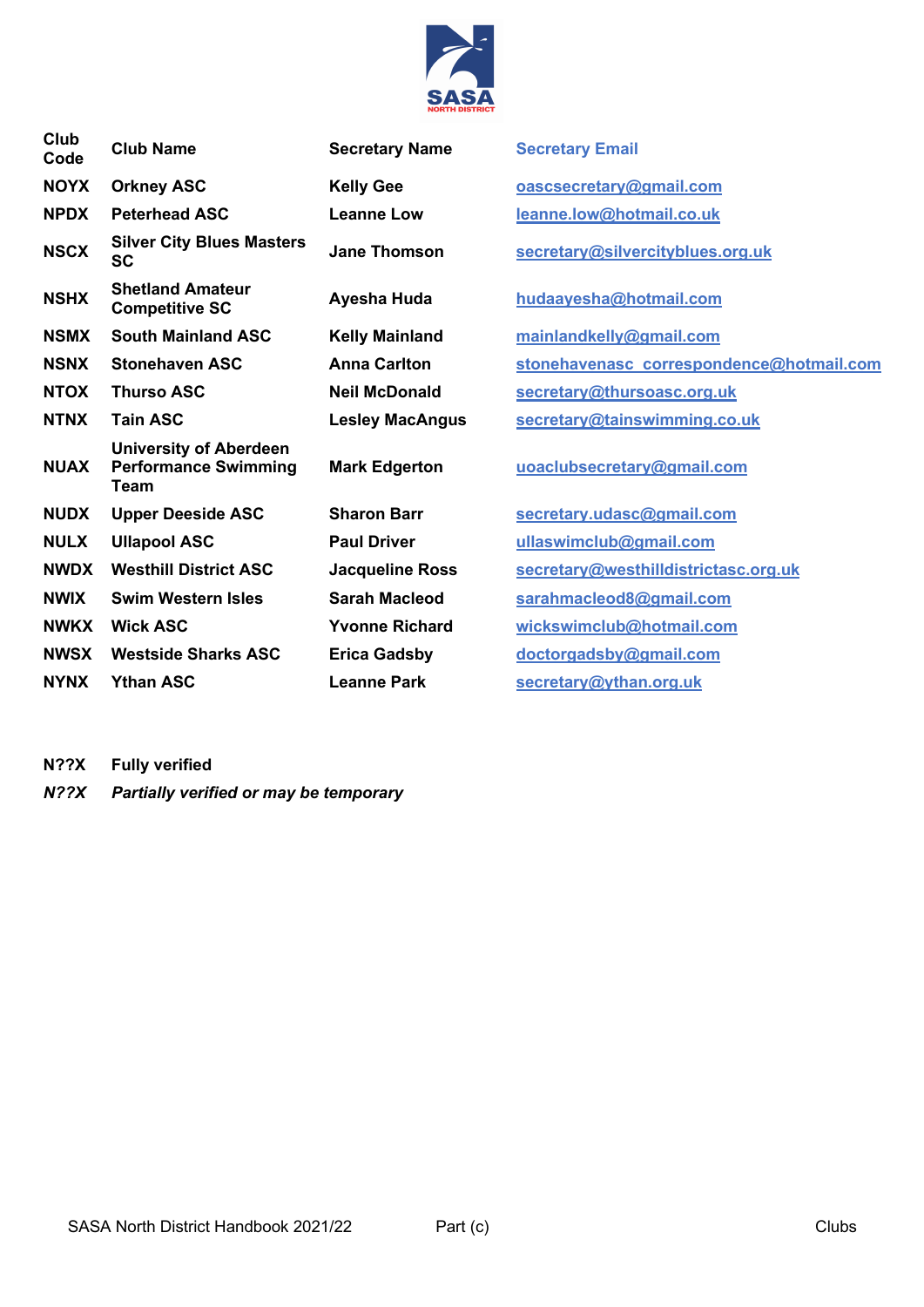

## **NORTH DISTRICT**

## **GOVERNANCE DOCUMENTATION**



**Contents:**

**North District Constitution – Issue 3 Rev 6**

**North District Bye-Laws – Issue 3 Rev 7**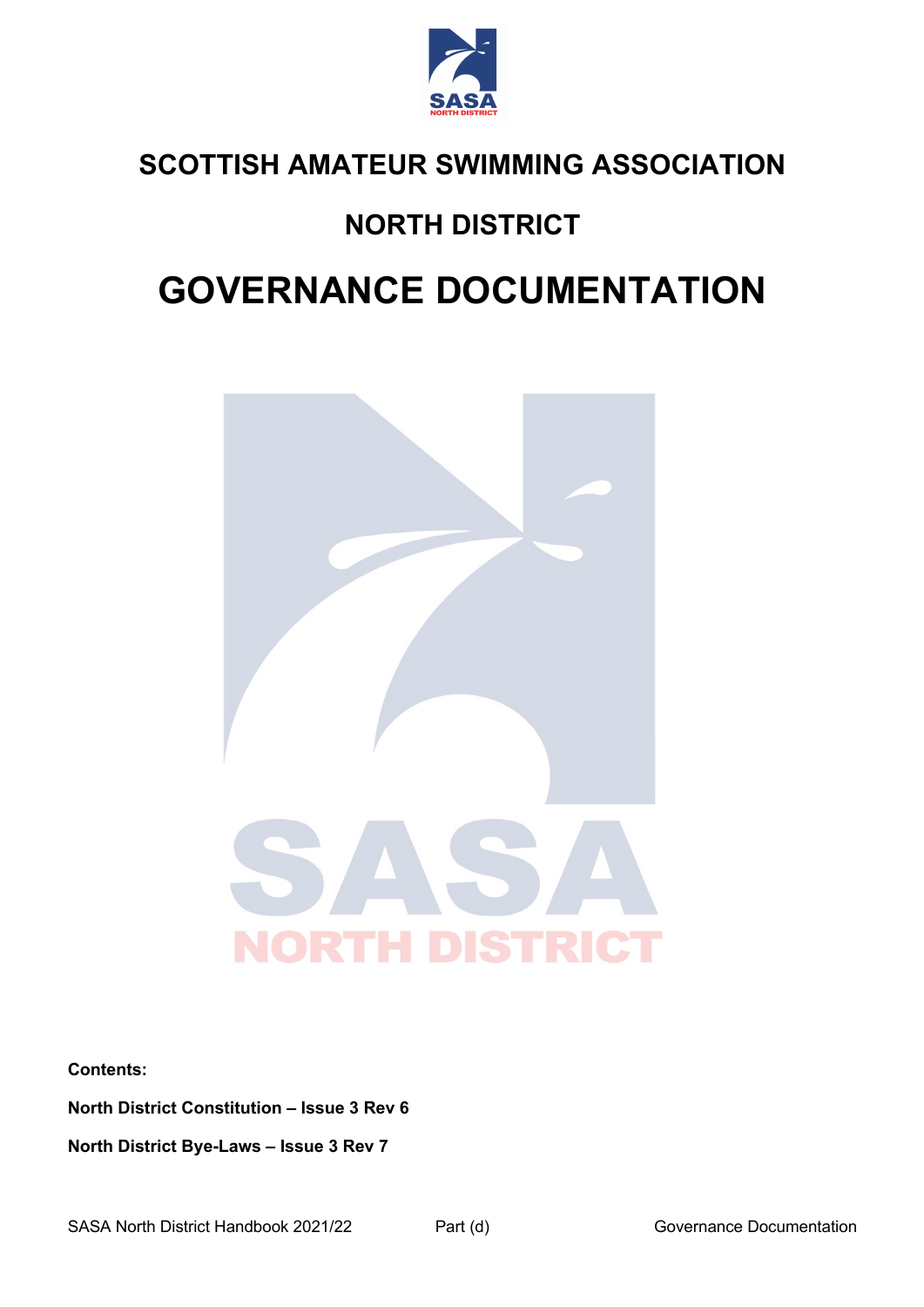

### **NORTH DISTRICT**

## **CONSTITUTION**

#### **Index**

| <b>SECTION C1.0 NAME</b>       |                                                            |
|--------------------------------|------------------------------------------------------------|
| <b>SECTION C2.0 OBJECTIVES</b> |                                                            |
| <b>SECTION C3.0 MEMBERSHIP</b> |                                                            |
| C3.1 Membership Groups         |                                                            |
|                                | C3.2 North District Life Members                           |
| C3.3 Affiliated Clubs          |                                                            |
| <b>SECTION C4.0 GOVERNANCE</b> |                                                            |
|                                | <b>SECTION C5.0 ANNUAL GENERAL MEETING</b>                 |
|                                | SECTION C6.0 EXTRAORDINARY GENERAL MEETING                 |
|                                | <b>SECTION C7.0 DISTRICT ADMINISTRATION</b>                |
| C7.1 General                   |                                                            |
| C7.2 Executive Committee       |                                                            |
| <b>SECTION C8.0 FINANCES</b>   |                                                            |
|                                | <b>SECTION C9.0 TROPHIES and AWARDS</b>                    |
| C9.1 Trophies - General        |                                                            |
| C9.2 Awards - General          |                                                            |
|                                | C9.3 North District Life Membership                        |
| C9.4 W.G. Todd Trophy          |                                                            |
| C9.5 Strachan Plaque           |                                                            |
| C9.6 Solingen Award            |                                                            |
|                                | C9.7 The Mary Black Trophy (North District)                |
|                                | C9.8 John Y Coutts Memorial Award (North District)         |
| C9.9 Special Awards            |                                                            |
|                                | SECTION C10.0 SCOTTISH SWIMMING GOVERNANCE                 |
|                                | C10.1Protests, Complaints, Suspensions and Fines & Appeals |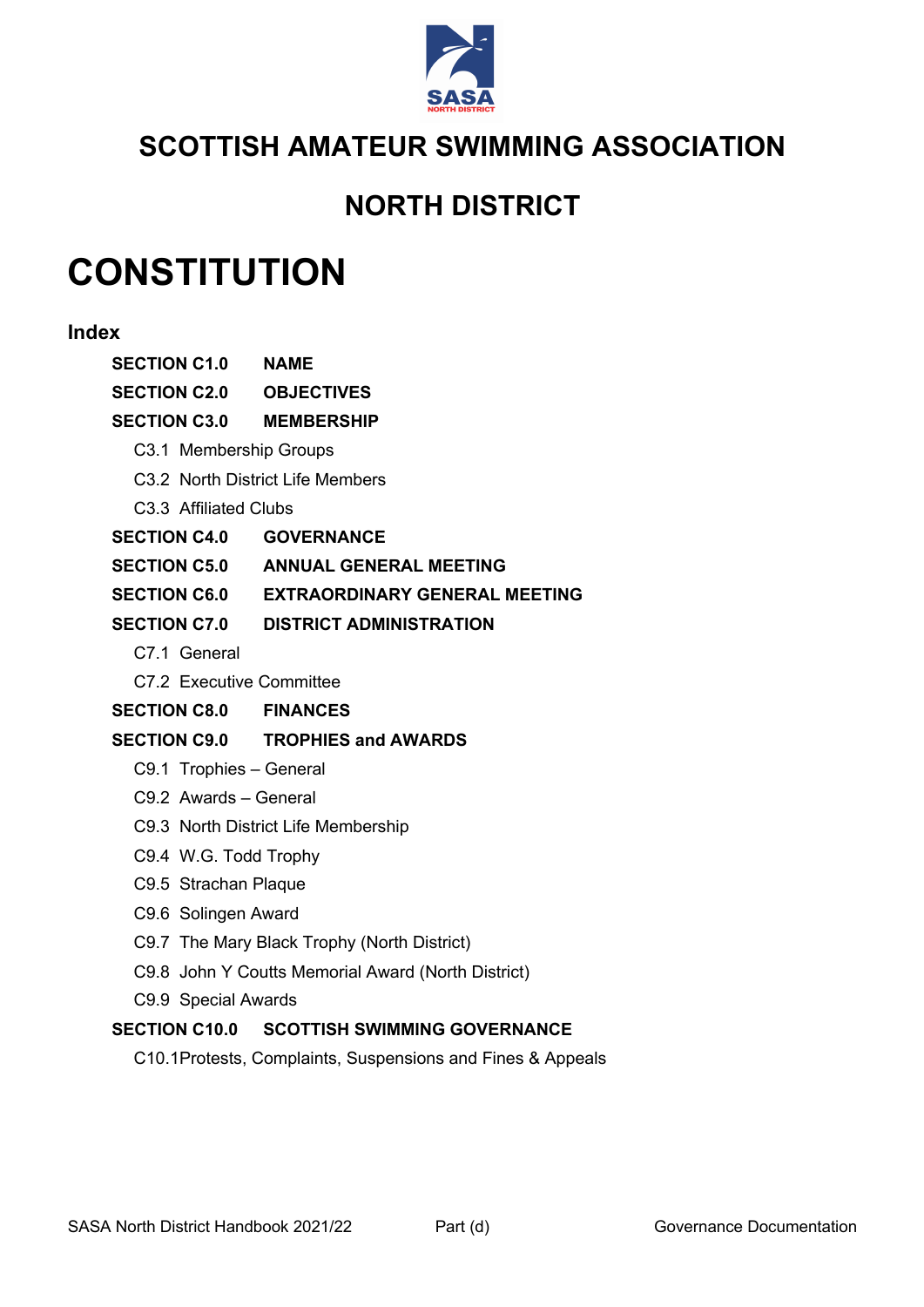

#### **CONSTITUTION**

#### **C1.0 NAME**

C1.1 The District shall be called the "Scottish Amateur Swimming Association North District" hereafter referred to as the District.

#### **C2.0 OBJECTIVES**

C2.1 The objectives of the District shall, where relevant, be the same as those of the Scottish Swimming (SS), as set out in SASA Constitution sections C2.1a.

#### **C3.0 MEMBERSHIP**

#### **C3.1 Membership Groups**

C3.1.1 The District shall comprise of

- a). North District Life Members
- b). Clubs Affiliated to the District and the SASA (including their members).

#### **C3.2 North District Life Members**

C3.2.1 A North District Life Member is an individual who has been awarded in accordance with Section C9.3.1 of the District Constitution.

#### **C3.3 Affiliated Clubs**

C3.3.1 Clubs wishing to affiliate to the District and SASA must apply to the District Secretary. Applications must comply with SASA Constitution sections C10.1 and C10.2.

#### **C4.0 GOVERNANCE**

C4.1 The District Governance shall be, where relevant, in accordance with Scottish Swimming Governance documents (ie. SASA Constitution, Company Articles, Company Rules, Regulations and Codes of Practice).

C4.2 The District shall be governed by its Constitution, Bye-Laws and Regulations

C4.3 Alterations to the Constitution shall only be made at a District General Meeting. At least a two thirds majority of those present and voting must be secured before an alteration can be adopted.

C4.4 Alterations to the Bye-Laws shall only be made at a District General Meeting. A simple majority of those present and voting must be secured before an alteration can be adopted.

C4.5 Alterations to the Regulations shall only be made at a District Delegates Meeting or District General Meeting provided the proposal(s) have been notified to the District Membership at least 30 days prior to the meeting. A simple majority of those present and voting must be secured before an alteration can be adopted

#### **C5.0 ANNUAL GENERAL MEETING**

C5.1 The Annual General Meeting (AGM) shall be conducted in accordance with SASA Constitution section C9.3.

C5.2 The AGM shall take place on a Saturday in either the last 2 weeks in May or the first two weeks of June. The venue shall be within the District and shall be agreed no later than the December Delegates Meeting.

C5.3 Clubs must affiliate with the District not later than two months prior to the AGM failing which they cannot take part.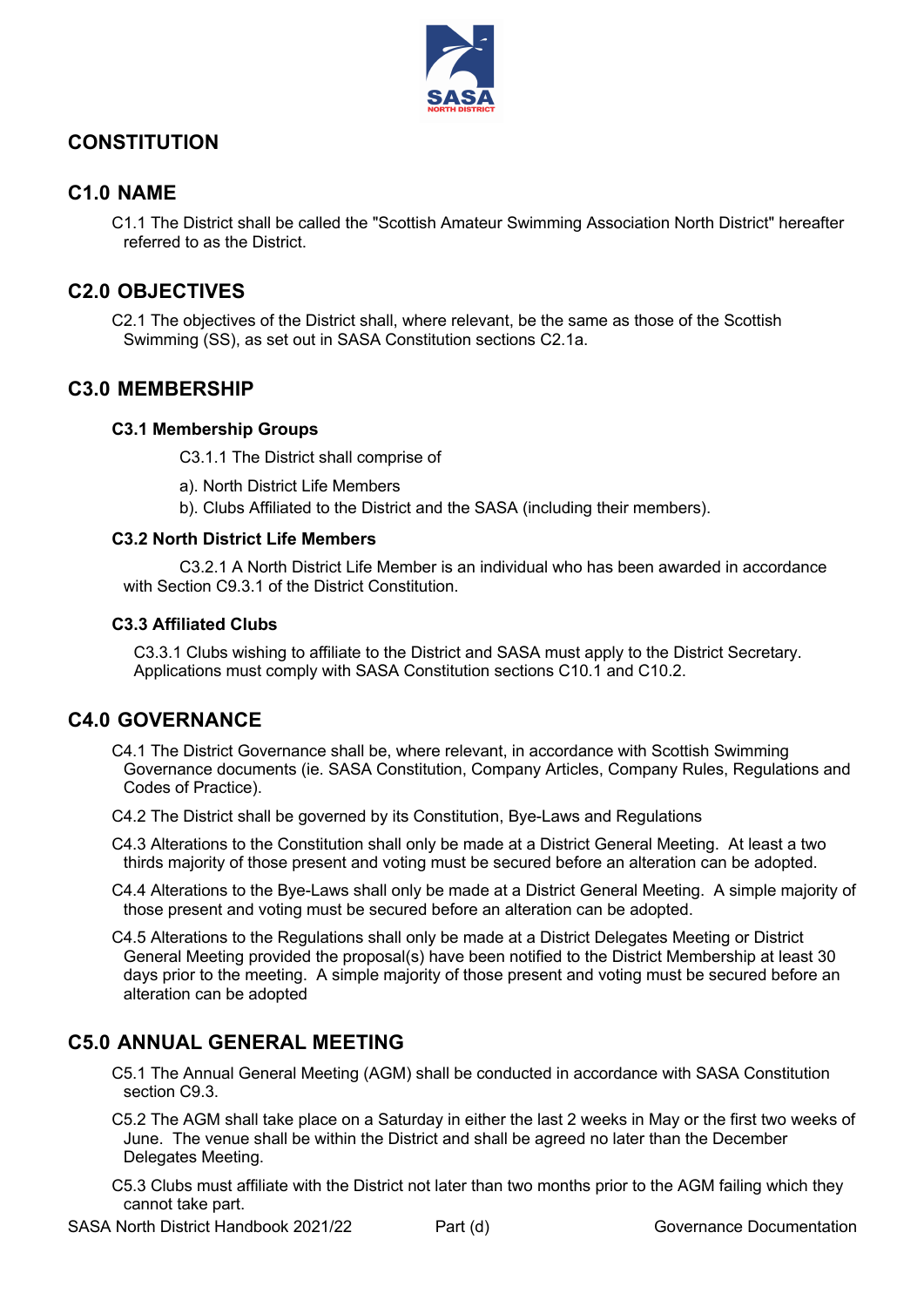

- C5.4 Three delegates from each affiliated club, who must be SASA Registered Members, shall be entitled to attend, take part in the proceedings and vote.
- C5.5 North District Life Members and Convenors shall be entitled to attend, take part in the proceedings and vote.
- C5.6 The President, Vice President, Secretary and Treasurer as ex-officio delegates shall be entitled to attend, take part and vote.
- C5.7 The quorum shall be twenty-five or representatives from ten clubs whichever is the lesser.
- C5.8 The AGM shall have the right to exclude from all or part of the proceedings all but those entitled to attend, take part in the proceedings and vote as set out in Paragraphs C5.3 to C5.6 inclusive.
- C5.9 Nominations for Office Bearers and other appointments, proposed alterations to the Constitution, proposed alterations to Bye-Laws and notices of motion must be received by the District Secretary on or before 20 April.
- C5.10 Nominations for Office Bearers and other appointments, proposed alterations to the Constitution or Bye-Laws and notices of motion may be submitted by an Affiliated Club, North District Life Members, Convenors and members of the Executive.
- C5.11 The Agenda, proposed alterations to the Constitution, proposed alterations to the Bye-Laws and Notices of Motion shall be forwarded to each Affiliated Club, North District Life Members and Convenors not later than 7 May.
- C5.12 Office Bearers and Convenors' reports for the past year, shall be forwarded to each Affiliated Club, North District Life Members and Convenors not later than 7 May.
- C5.13 The following Office Bearers shall be elected at the AGM in accordance with SASA Constitution section C9.7.
	- a) President
	- b) Vice President
	- c). Treasurer
	- d) Secretary
- C5.14 Two members shall be nominated to represent the North District on the SASA Council.

C5.15 Convenors and Members of District Committees, as defined in the Bye-Laws BL2 and BL3, shall be elected at the AGM in accordance with SASA Constitution section C9.7.

- C5.16 On the recommendation of the Executive, the following shall be appointed at the AGM
	- a) Auditor/Examiner
	- b) Webmaster
- C5.17 The Business of the AGM shall include:
	- a) President's Address
	- b) Apologies for Absence
	- c) Delegates Roll
	- d) Minutes of previous Annual General Meeting
	- e) Business from the minutes
	- f). Correspondence
	- g) Secretary's report
	- h) Determine the dates of Delegates' meetings
	- i) Treasurer's report
	- j) Setting of fees and fines
	- k) Honoraria
	- l) Convenors' reports
	- m) RSDM Reports
	- n) Alterations to Constitution and Bye Laws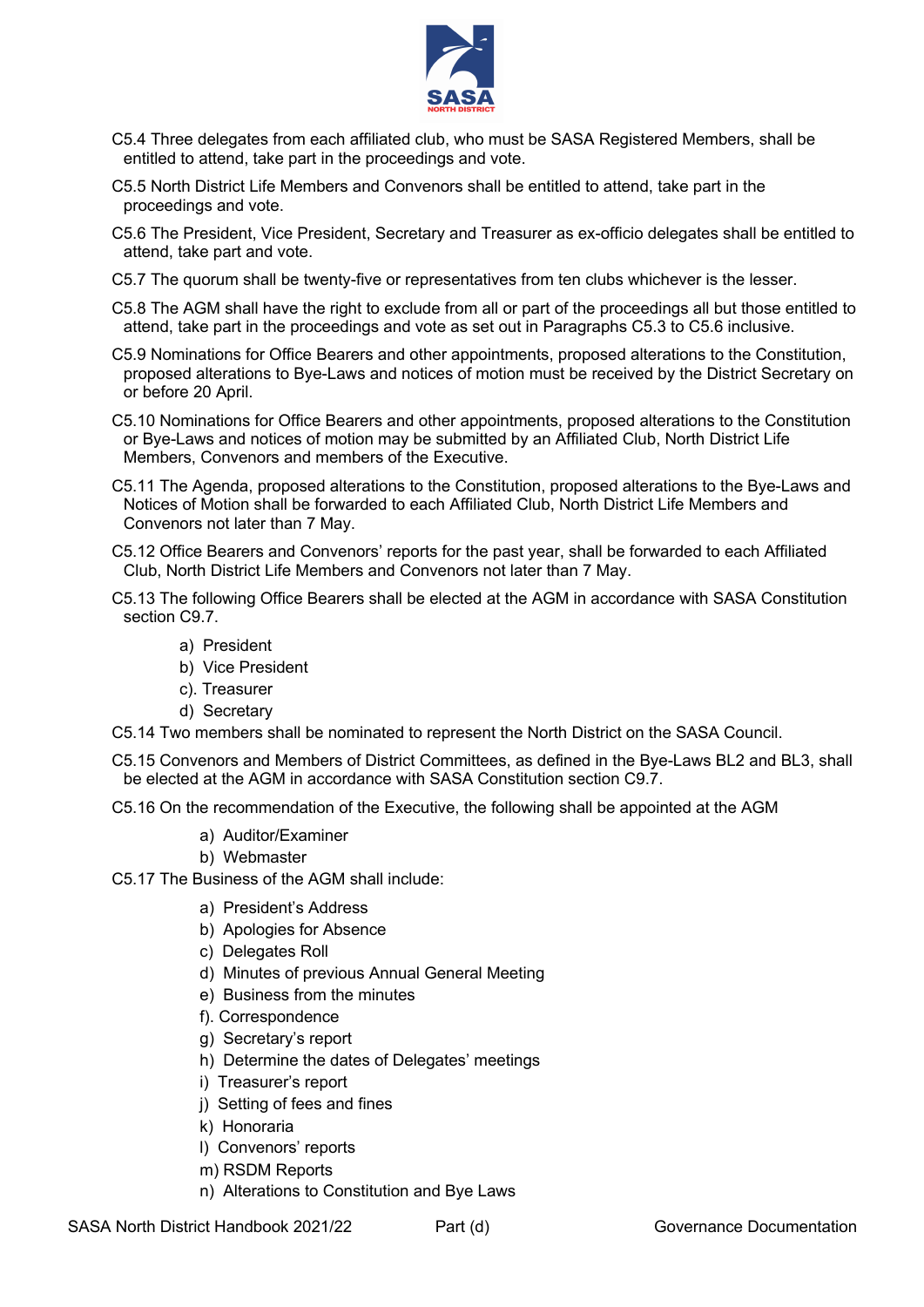

- o) Alterations to Regulations
- p) Notices of Motion
- q) Election of Office Bearers, Convenors and Committees
- r) SASA nominations
- s) Installation of President
- t) Presentation of Life Membership(s)
- C5.18 A simple majority of those present and voting must be secured before a motion can be adopted.
- C5.19 In the event of there being an equality of votes on a resolution which requires a decision (choice) to be made for the continued good governance of the District, the Chairperson shall have a second or casting vote.
- C5.20 The conduct of business shall be in accordance with Company Rules section R16.

#### **C6.0 EXTRAORDINARY GENERAL MEETING**

C6.1 An Extraordinary General Meeting (EGM) shall be called at the request of the Executive or at least 10 Affiliated Clubs.

C6.2 Notice of an EGM shall specify the business to be transacted and shall be forwarded to each club, North District Life Member and Convenors not less than 14 days before the date of the meeting

C6.3 Paragraphs C5.3, C5.4, C5.5, C5.6, C5.7, C5.8 and C5.18 shall apply to an EGM.

C6.4 The order of business for an EGM shall be:

- a) President's Address
- b) Apologies for absence
- c) Business to be transacted of which due notice has been given in accordance with Section C6.2 of the Constitution

C6.5 The conduct of business shall be in accordance with Company Rules section R16.

#### **C7.0 DISTRICT MANAGEMENT**

#### **C7.1 General**

C7.1.1 In accordance with SASA Constitution section C9.1, North District shall be comprised of the affiliated clubs within the local government units of Highland, Aberdeenshire, City of Aberdeen, Moray, Shetland Islands, Orkney Islands and the Western Isles.

C7.1.2 The administration of the District shall be in accordance with SASA Constitution section C9.2.

C7.1.3 Application for membership of the District shall be in accordance with SASA Constitution sections C10.1 and C10.2.

C7.1.4 Convenors will be the District representative on the appropriate Scottish Swimming Committee.

C7.1.5 Convenors shall be empowered to co-opt assistance as required.

C7.1.6 Special Meetings of the District may be called in accordance with SASA Constitution section C9.5.

#### **C7.2 Executive Committee**

C7.2.1 The District Executive has the following composition:

- a) President
- b) Vice President
- c) Secretary
- d) Treasurer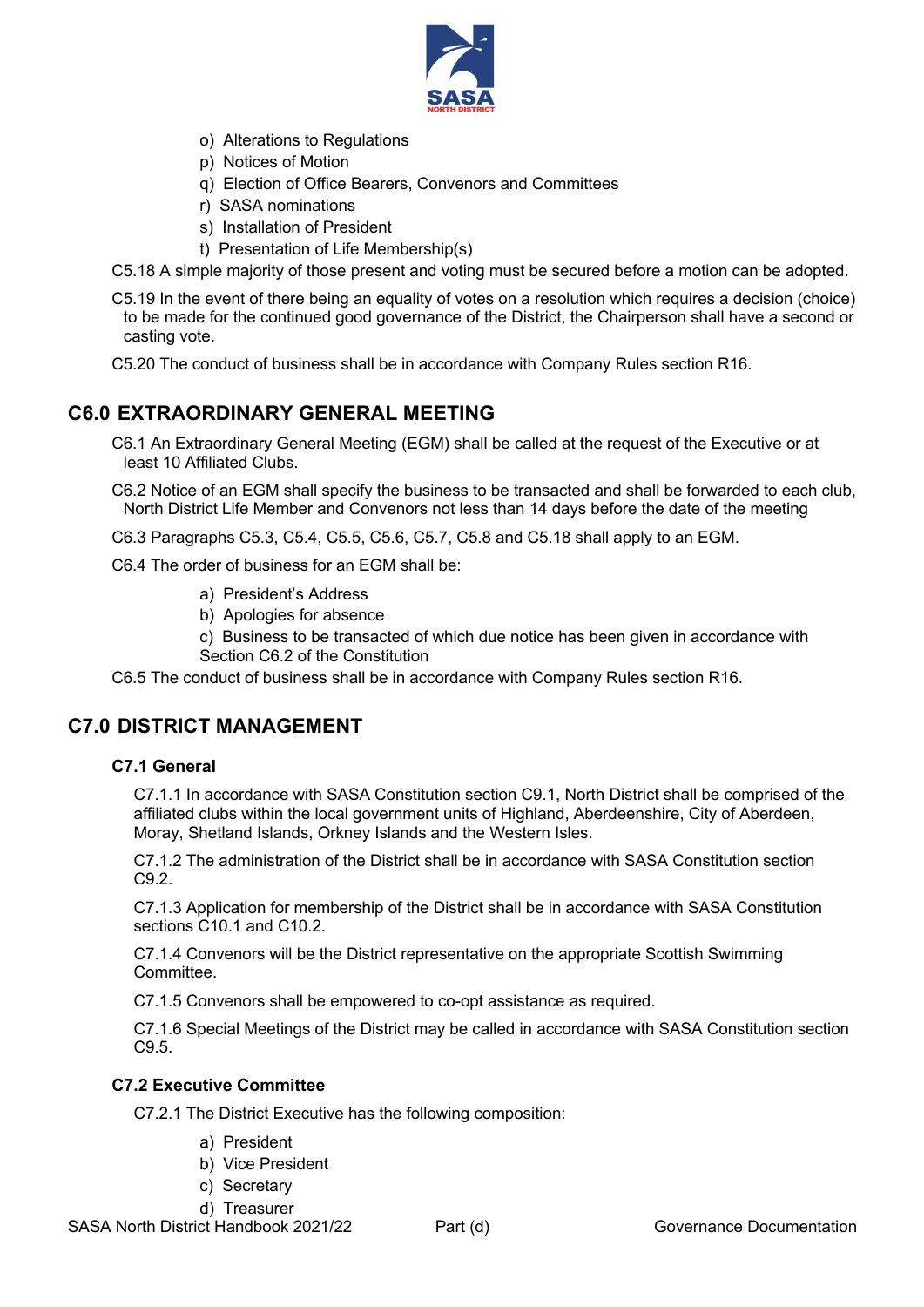

- e) Immediate Past President for one year.
- C7.2.2 The District Executive has the following duties:

a) To deal with urgent matters and business remitted to them during the intervals between Delegates meetings.

- b) To act ex-officio on all District committees
- c) To act in accordance with the requirements of SASA Constitution section C9.

C7.2.3 The Executive shall have power to take decisions between Delegate Meetings provided these are within the policy agreed at a Delegate meeting.

C7.2.4 The Executive may recommend "Other Appointments" in accordance with SASA Constitution section C9.8 and the District Constitution section C5.16 for consideration at the AGM.

C7.2.5 The Executive will consider nominations for Awards received in accordance with the District Constitution section C9.2 and applications for Records received in accordance with Bye-Law section BL6.

C7.2.6 For each meeting of the Executive a note for the record shall be prepared which will be presented to the first Delegates Meeting thereafter.

#### **C8.0 FINANCES**

C8.1 The Financial Year of the District shall end on the last day of February.

C8.2 Refer to Bye-Laws section BL5 for details on Finances.

#### **C9.0 TROPHIES and AWARDS**

#### **C9.1 Trophies - General**

C9.1.1 All trophies belong to the District in perpetuity and cannot be won outright.

C9.1.2 No trophy will be taken outside the District.

C9.1.3 The Club, Swimmer or official having the honour of holding a District trophy shall be responsible for it while in their possession. The District will refund the cost of engraving on production of a valid receipt.

C9.1.4 Trophies shall be awarded in accordance with the Regulations relating to the discipline to which the trophy is allocated.

C9.1.5 The winner of a trophy shall sign a receipt, guaranteeing safe custody and return of the Trophy at least two months prior to the competition the following year. All Clubs are responsible for ensuring that Trophies do not leave the District in the event of swimmers leaving the Club and for co-operating with the District in facilitating the return of trophies.

C9.1.6 Trophies that are not cleaned prior to being returned will be sent for professional cleaning. The holder of the trophy shall be billed for this expense.

C9.1.7 In the event of the Championship being withheld, the holder shall return the Trophy to the Equipment Convenor.

C9.1.8 Where the sole entrant of an event is the holder of the trophy, they shall be recognised as the Champion without competition or award.

#### **C9.2 Awards - General**

C9.2.1 Nominations may be made as detailed for each award and except for a Special Award must be sent to the District Secretary no later than 20April.

C9.2.2 Nominations for a Special Award may be sent to the District Secretary at any time.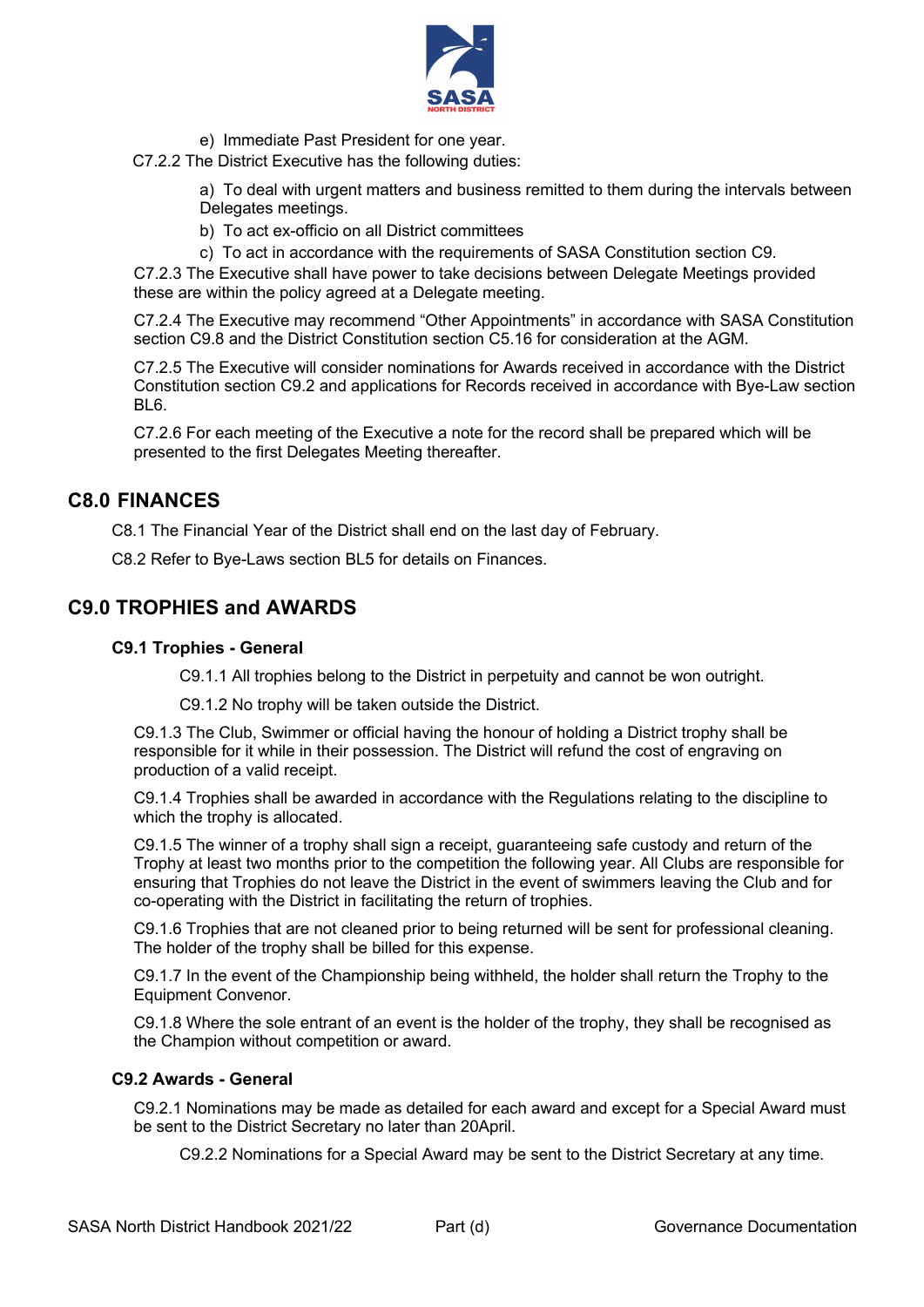

C9.2.3 The person or body making a nomination is required to ensure that the nomination details remain confidential and are not divulged to third parties, including the nominee, prior to nominations being considered by the Executive Committee.

C9.2.4 The decision of the Executive Committee on which nominees are to receive awards is final and no correspondence will be entered in to either before or after the Executive Committee has made its decision.

C9.2.5 Presentations of awards, except for North District Life Membership, will be made at the first District Championships of the year or at any other time decreed suitable by the Executive.

#### **C9.3 North District Life Membership**

C9.3.1 North District Life Membership shall be awarded to each retiring President and to persons who have given outstanding service, over many years, in support of the District.

C9.3.2 Nominations may be made by the Executive, a District Committee, a Convener, a North District Life Member or an Affiliated Club.

C9.3.3 Each recipient of North District Life Membership shall be presented with a plaque.

C9.3.4 Presentation of North District Life Membership will be made at the AGM or at any other time decreed suitable by the Executive.

C9.3.5 In the event that a Life Membership should require to be removed from any recipient, the District Executive will make the decision to rescind and notify the person involved.

#### **C9.4 W.G. Todd Trophy**

C9.4.1 A Trophy and Shield or Plaque shall be awarded annually to the North District swimmer who is deemed to have shown outstanding achievement in National and International events.

C9.4.2 Nominations may be made by the Swimming, Selection & Training Committee.

#### **C9.5 Strachan Plaque**

C9.5.1 A Trophy and Shield or Plaque shall be awarded annually to a swimmer or official who is a member of a North District Club who has rendered outstanding services to aquatic sports.

C9.5.2 Nominations may be made by the Swimming, Selection & Training Committee.

#### **C9.6 Solingen Award**

C9.6.1 The award shall be presented annually for the best performance by an Age Group competitor aged 18 years or younger in a National Age Group Championship or Meet.

C9.6.2 Nominations may be made by the Swimming, Selection & Training Committee.

#### **C9.7 The Mary Black Trophy (North District)**

C9.7.1 The trophy shall be awarded annually to the North District Synchronised swimmer who is deemed to have shown outstanding achievement in National and or International events.

C9.7.2 Nominations may be made by the Synchronised Swimming Committee.

#### **C9.8 John Y Coutts Memorial Award (North District)**

C9.8.1 The award shall be awarded to the person(s) who have given outstanding service to the SASA North District.

C9.8.2 The award shall be in the form of an engraved salver.

C9.8.3 Nominations may be made by the District Executive, a North District Life Member or an Affiliated Club.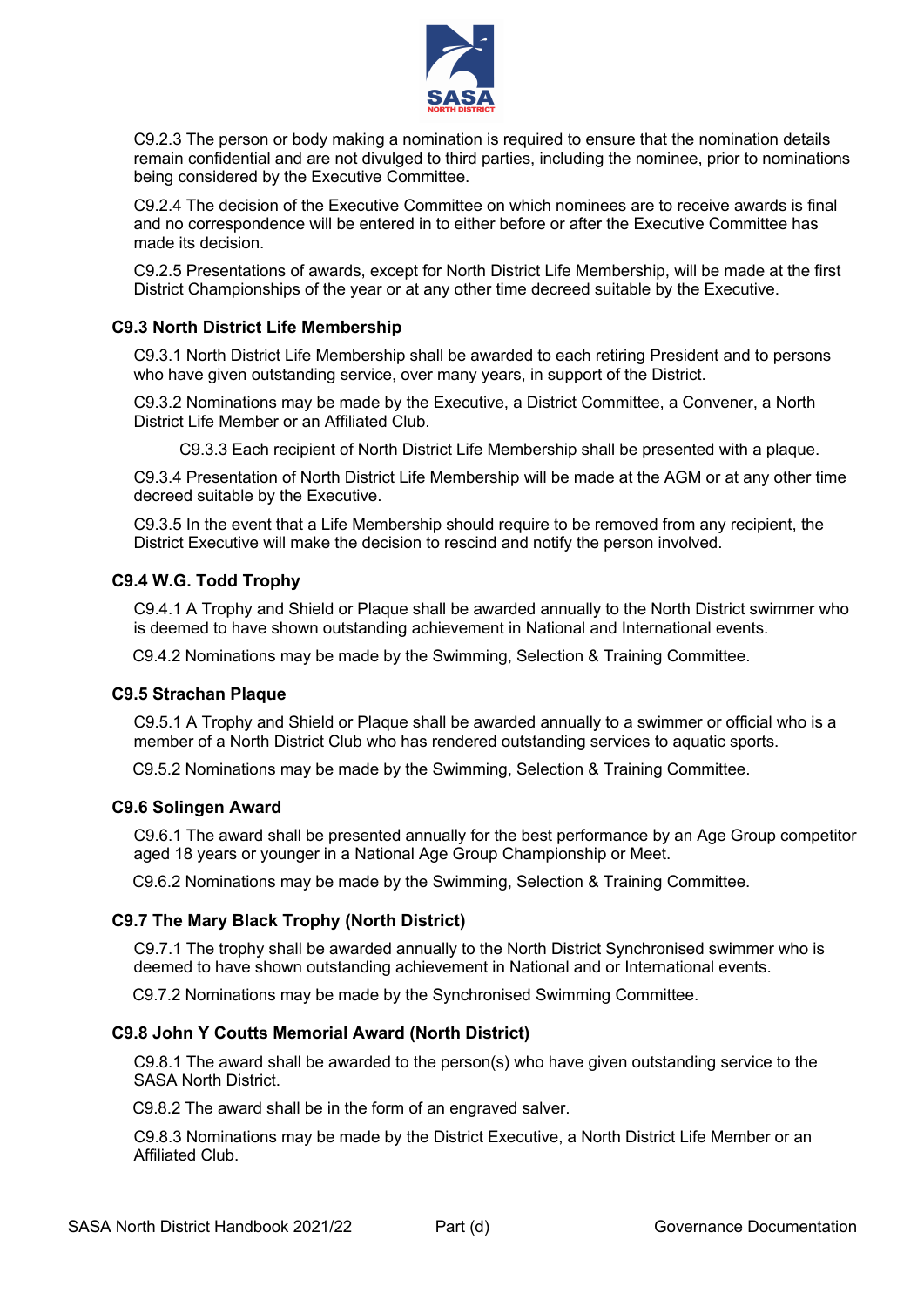

#### **C9.9 Special Awards**

C9.9.1 An athlete, in any aquatic discipline, achieving their first Scottish National Record or their first selection for either Commonwealth or Olympic Games, will be awarded a memento of the occasion in the form of an inscribed quaich or small salver.

C9.9.2 Nominations may be made by the District Executive, a District Committee, a Convenor, a North District Life Member, an Affiliated Club or a Coach.

#### **C10.0 SCOTTISH SWIMMING GOVERNANCE**

C10.1 In terms of the application of the Scottish Swimming Governance procedures for Protests, Complaints, Suspensions & Fines and Appeals the District is treated as being the same as an Affiliated Club.

- a) Protests Section R11 of Company Rules shall apply.
- b) Complaints Sections R12 to R15 of Company Rules shall apply.
- c) Suspensions and Fines Section R13 of Company Rules shall apply.
- d) Appeals Sections R12 to R15 of Company Rules shall apply.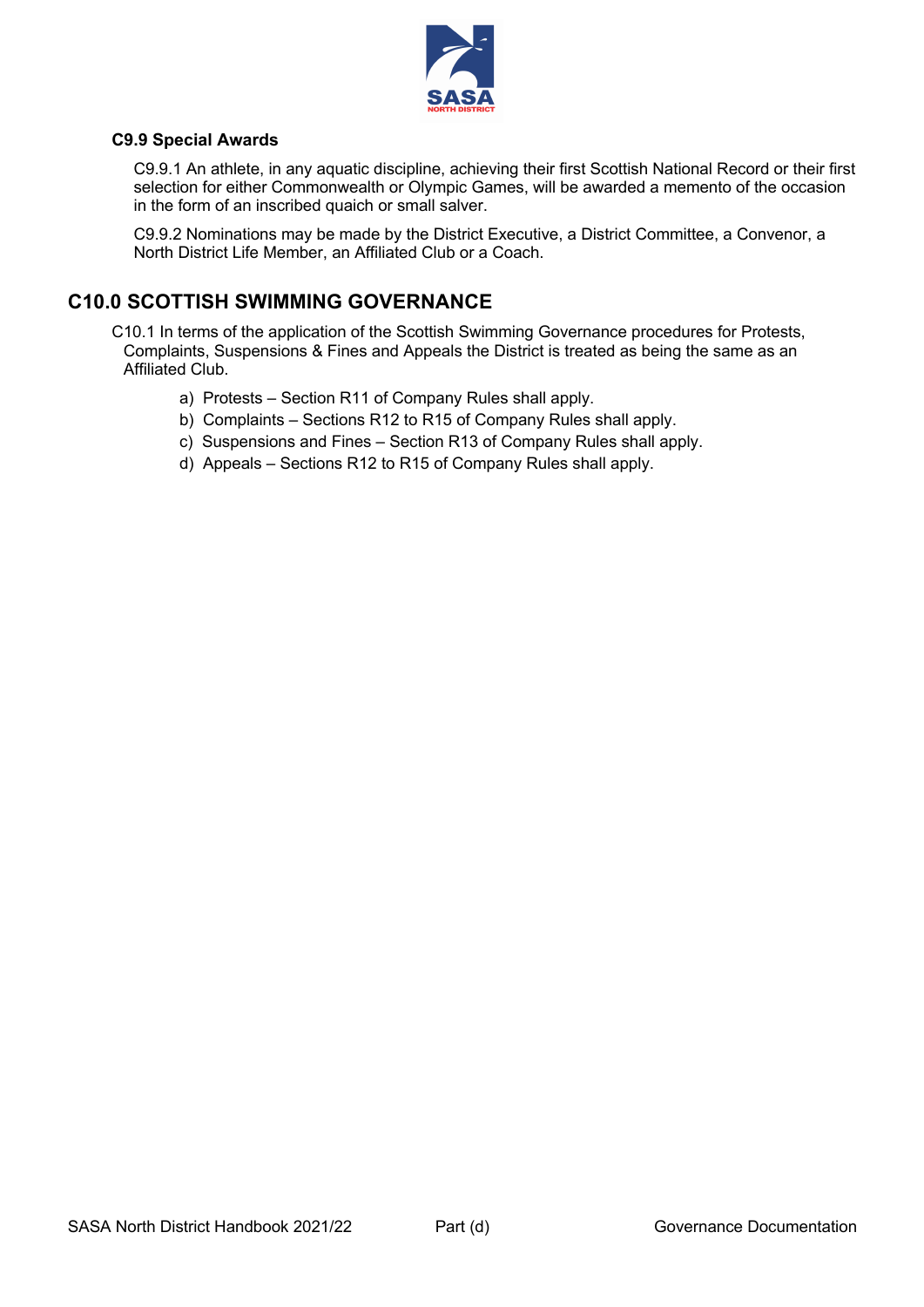

## **NORTH DISTRICT**

## **BYE LAWS**

| <b>Index</b>         |                                                                |
|----------------------|----------------------------------------------------------------|
| <b>SECTION BL1.0</b> | <b>DELEGATES MEETINGS</b>                                      |
|                      | <b>SECTION BL2.0 DISTRICT COMMITTEE</b>                        |
| <b>BL2.1</b>         | General                                                        |
| <b>BL2.2</b>         | Meetings                                                       |
| <b>BL2.3</b>         | Swimming Selection and Training                                |
| <b>BL2.4</b>         | Diving                                                         |
|                      | BL2.5 Water Polo                                               |
| <b>BL2.6</b>         | <b>Synchronised Swimming</b>                                   |
| <b>BL2.7</b>         | <b>Masters</b>                                                 |
| <b>BL2.8</b>         | Open Water Swimming                                            |
| <b>BL2.9</b>         | <b>Swimming Technical Officials</b>                            |
| <b>SECTION BL3.0</b> | <b>CONVENORS</b>                                               |
| <b>BL3.1</b>         | General                                                        |
|                      | BL3.2 Education                                                |
|                      | BL3.3 Meet Officials                                           |
| <b>BL3.4</b>         | Equipment                                                      |
| <b>BL3.5</b>         | Electronics & Computer Control                                 |
| <b>BL3.6</b>         | Webmaster                                                      |
|                      | <b>SECTION BL4.0 NATIONAL ENQUIRY &amp; ARBITRATION PANELS</b> |
| <b>SECTION BL5.0</b> | <b>FINANCE</b>                                                 |
| <b>BL5.1</b>         | General                                                        |
| <b>BL5.2</b>         | <b>Receipts and Payments</b>                                   |
| <b>BL5.3</b>         | <b>Membership Fees</b>                                         |
| <b>BL5.4</b>         | Levies                                                         |
| <b>BL5.5</b>         | Fines                                                          |
| <b>BL5.6</b>         | <b>General Expenses</b>                                        |
| <b>BL5.7</b>         | <b>Technical Official Expenses</b>                             |
| <b>BL5.8</b>         | <b>Essential Meet Personnel</b>                                |
| <b>SECTION BL6.0</b> | <b>RECORDS</b>                                                 |
|                      | <b>SECTION BL7.0 CHAMPIONSHIPS</b>                             |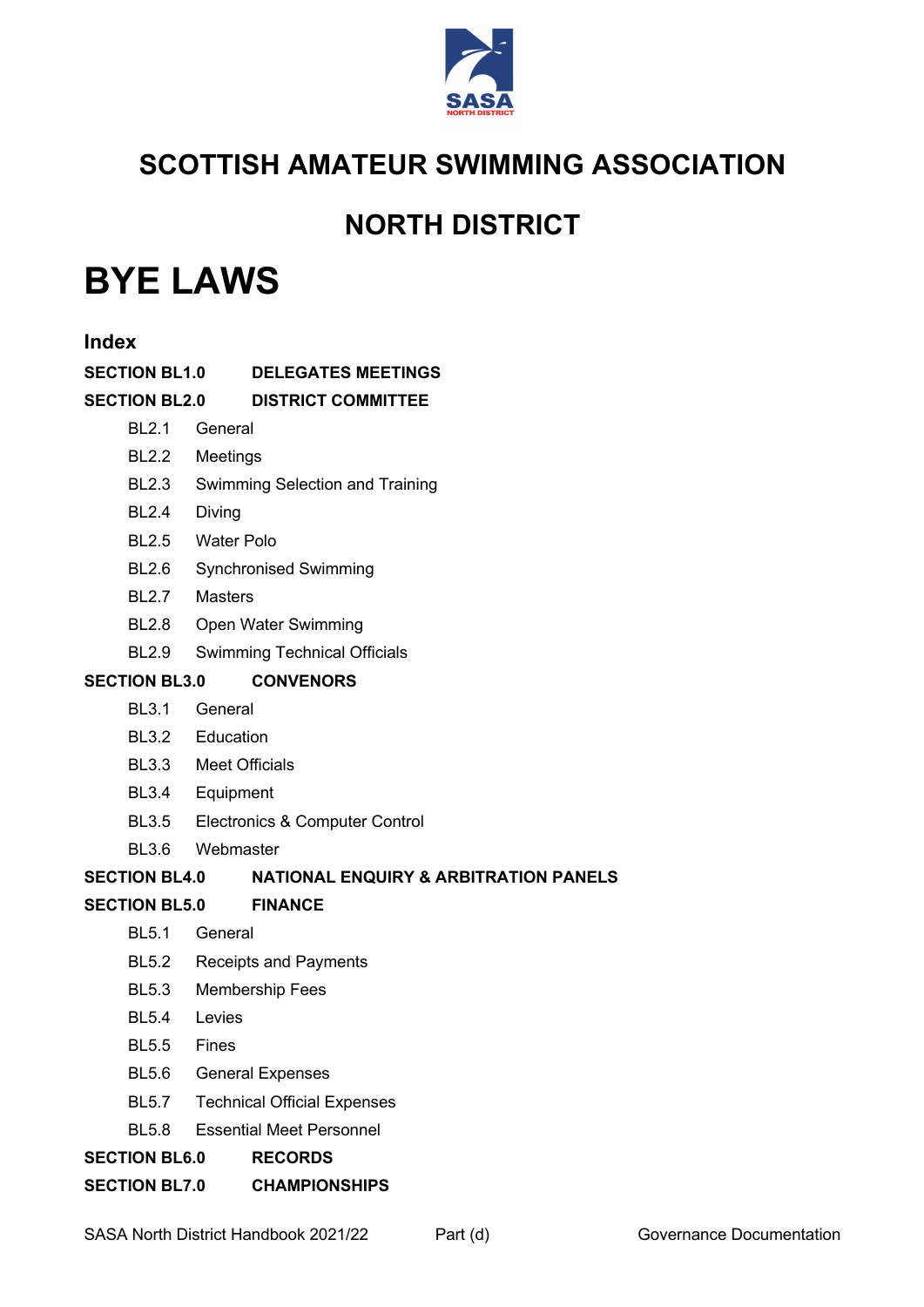

#### **BL1.0 DELEGATES MEETINGS**

- BL1.1 There will be 3 Delegates meetings yearly, and the Annual General Meeting. Dates shall be determined at the AGM.
- BL1.2 Attendance at a Delegates Meeting shall be the same as for an AGM as set out in the District Constitution sections C5.3 to C5.6 inclusive.
- BL1.3 The venue for the Delegates meetings will be dependent on the alternating venue for the AGM, and will be two meetings in Moray/Highland and one in Aberdeen/Aberdeenshire or vice versa.
- BL1.4 Notice to all Delegates Meetings shall be sent to Clubs, Convenors and North District Life Members fourteen days prior to each meeting.
- BL1.5 The quorum shall be twenty or representation from 10 clubs whichever is the lesser.
- BL1.6 The conduct of business shall be in accordance with Company Rules section R16.

#### **BL2.0 DISTRICT COMMITTEES**

#### **BL2.1 General**

BL2.1.1 District Committees shall operate in accordance with SASA Constitution section C9.9.

- BL2.1.2 The District shall have an Hon Treasurer, Assistant Treasurer.
- BL2.1.3 Standing Committees shall be elected in accordance with SASA Constitution section C9.9
- BL2.1.4 District Committees who select teams, shall recommend to the District the supply of the District "colours" (typically tee shirt/cap) but no more than one issue per person per year.

#### **BL2.2 Meetings**

BL2.2.1 District committees shall meet at venues, dates and times agreed by the majority of members of the Committee.

BL2.2.2 Confirmation of Venue, date and time of each meeting along with an Order of Business shall be sent out not less than seven days prior to each meeting by the Convenor.

BL2.2.3 A Special meeting of a District Committee shall be called when requested by the District Executive. The requirements in BL2.2.1 also apply to special meetings.

BL2.2.4 The business of District Committees shall include:

- a) Minutes of previous meetings
- b) Actions from previous meetings
- c) Finance
- d) Forward Programme
- e) AOCB

BL2.2.5The Order of Business for each meeting will be agreed by the committee Chairperson prior to issue.

BL2.2.6 The Chairperson shall be the Committee Convenor. In the absence of the Convenor, the chairperson will be decided by the meeting.

BL2.2.7 The conduct of business shall be in accordance with Company Rules section R16.

#### **BL2.3 Swimming, Selection and Training**

BL2.3.1 Composition:

a) Convenor

SASA North District Handbook 2021/22 Part (d) Governance Documentation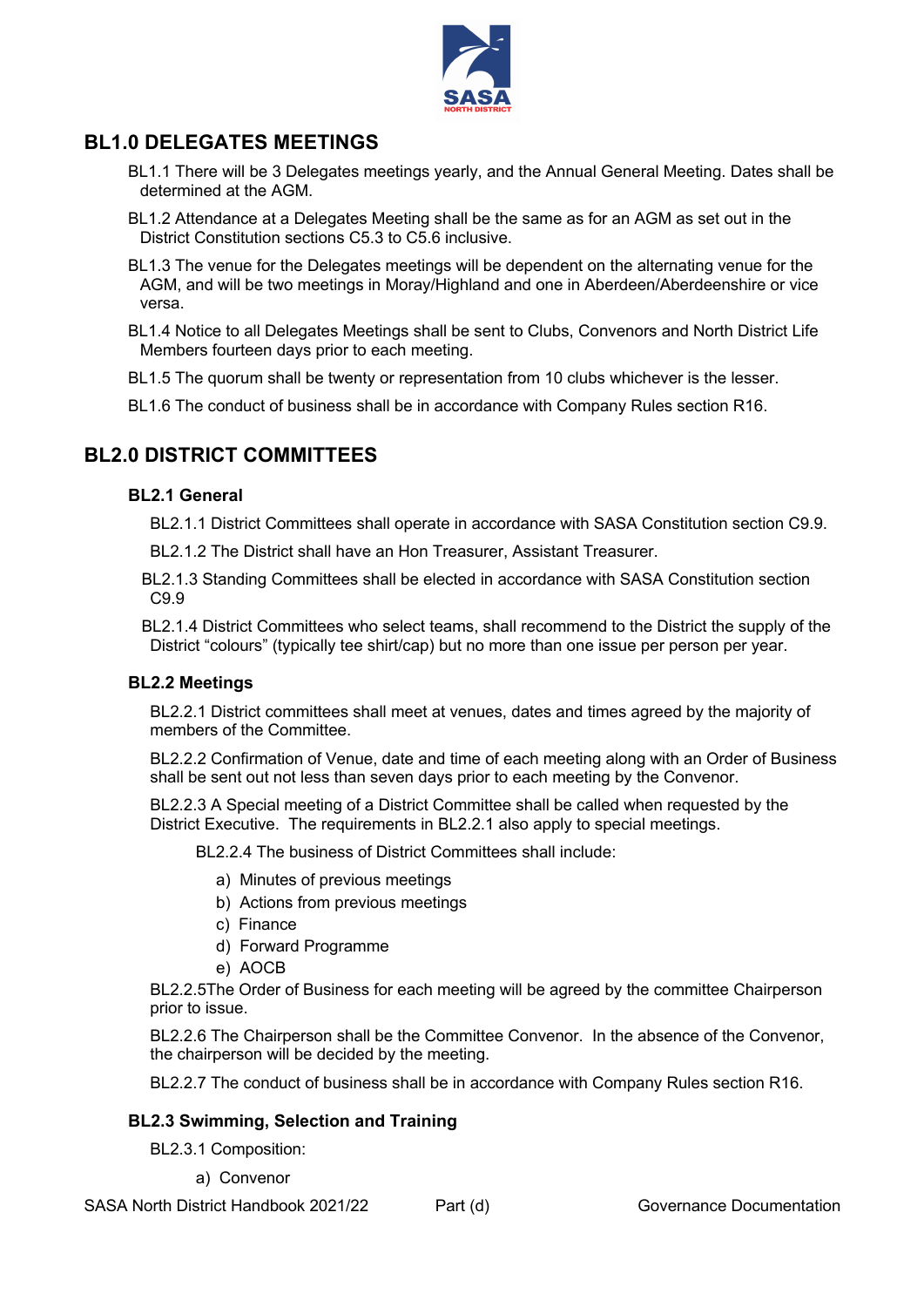

#### b) Six members

c) Co-opted members as required to support the roles and responsibilities of the Committee, to be approved by the District Executive.

- d) Quorum shall be 4, to include at least 2 elected members.
- BL2.3.2 Duties:
	- a) To select all swimming teams representing the District.

b) To arrange, organise and staff, after consultation with the appropriate bodies, training for Regional Squad Swimmers.

c) To present to the AGM each year, an annual swimming programme for the following year for District Championships/Meets.

d) To have responsibility for implementation and management of District Championships/Meets.

- e) To control Licensing and Accreditation
- f) To control Calendar Planning
- g) To operate within an agreed budget determined at the AGM
- h) To present nominations for awards to the AGM as required by the District Constitution C9.4 – C9.6

#### **BL2.4 Diving**

BL2.4.1 Composition:

- a) Convenor
- b) Four members
- BL2.4.2 Duties:
	- a) To select members to represent the District and to promote all stages of diving.
	- b) To promote and encourage Divers to train and gain awards as set by the Scottish Swimming Diving Committee.
	- c) To operate within an agreed budget determined at the AGM.

#### **BL2.5 Water Polo**

- BL2.5.1 Composition:
	- a) Convenor
	- b) Four members
- BL2.5.2 Duties:
	- a) To select all Water Polo teams representing the District.
	- b) To institute and maintain training schemes, assist in drawing up fixtures and
	- generally conduct the competitions as required.
	- c) To operate within an agreed budget as determined at the AGM.

#### **BL2.6 Synchronised Swimming**

- BL2.6.1 Composition:
	- a) Convenor
		- b) Three members
- BL2.6.2 Duties:
	- a) To promote synchronised swimming and select District representative teams.
	- b) To operate within an agreed budget determined at the AGM
	- c) To present nominations for awards to the AGM as required by the District Constitution C9.7.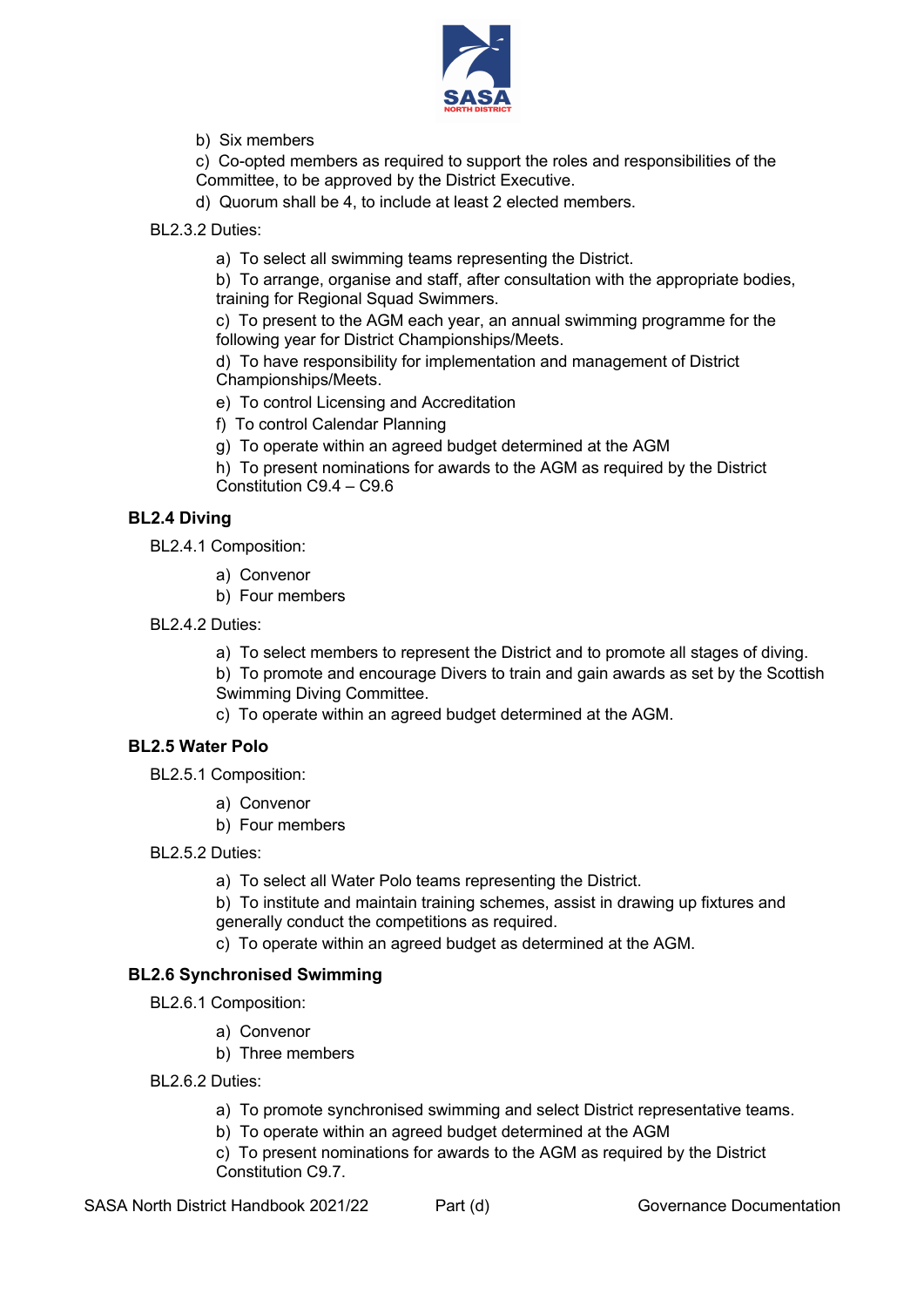

#### **BL2.7 Masters**

- BL2.7.1 Composition:
	- a) Convenor
	- b) Four members
- BL2.7.2 Duties:
	- a) To promote Masters swimming, Fitness, Friendship and understanding.
	- b) To organise Masters Championships within the District.
	- c) To operate within an agreed budget determined at the AGM

#### **BL2.8 Open Water Swimming**

- BL2.8.1 Composition:
	- a) Convenor
	- b) Four members
- BL2.8.2 Duties:
	- a) To promote Open Water Swimming and select District representative teams.
	- b) To organise Open Water Championships within the District
	- c) To operate within an agreed budget determined at the AGM

#### **BL2.9 Swimming Technical Officials (STO's)**

- BL2.9.1 Composition:
	- a) Convenor

b) Seven members, to include the STO Administrator, STO Timekeeper Administrator, STO Assessment Co-ordinator and Meet Officials Convenor. c) To include up to 3 co-opted members if required, to be approved by the District Executive.

BL2.9.2 Duties:

a) To arrange for the training/retraining of the categories of STO's as prescribed by the relevant Scottish Swimming STO regulations.

- b) To assist in organising the examination and assessment as necessary of STOs.
- c) To maintain a list of Timekeepers resident in the District
- d) Appoint referees for District Championships/Meets
- e) To operate within an agreed budget determined at the AGM

#### **BL3.0 CONVENORS**

#### **BL3.1 General**

BL3.1.1 Convenors will be elected in accordance with SASA Constitution sections C9.7.2 and C9.7.7.

BL3.1.2 Convenors shall prepare an annual report and budget for presentation at the AGM. The copy of the report and budget shall be sent to the District Secretary by 20th April.

BL3.1.3 Convenors shall prepare a report for each Delegates Meeting for presentation at the meeting. The report will be submitted to the District Secretary not less than a week before the delegates meeting so that it can be circulated electronically around all clubs, delegates and life members. A copy of the report shall be made available to the Minute Secretary at the meeting.

BL3.1.4 Convenors shall advise the Delegates Meeting of assistance co-opted in accordance with the District Constitution C7.1.5.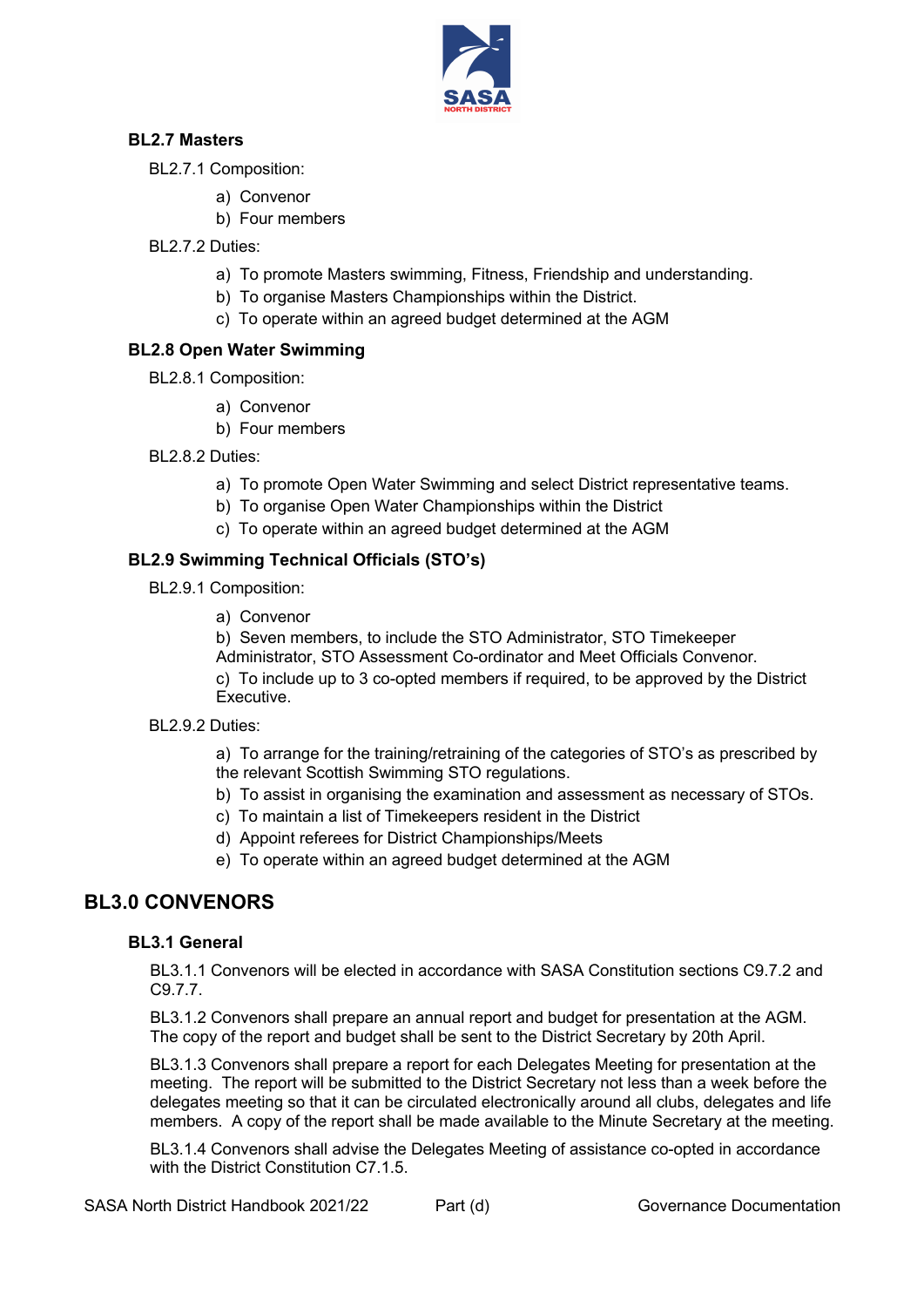

BL3.1.5 Convenors may meet with the District Executive prior to a delegates meeting.

#### **BL3.2 Meet Officials**

BL3.2.1 Duties:

- a) To arrange all officials other than Referees for District Championships/Meets.
- b) To advise Secretary/Treasurer of any fines due in accordance with District Regulation SW6.4.

#### **BL3.3 Equipment**

- BL3.3.1 Composition:
	- a) Equipment Convenor
	- b) Trophy & Awards Officer
- BL3.3.2 Duties:

Equipment Convenor is to be responsible for

a) Equipment excluding the technical maintenance of Automated Officiating Equipment.

b) Medals

- c) Administration of hire requests of all District Equipment
- d) To prepare an annual budget.

e) Trophy & Awards officer is responsible for the arrangements of trophies and other special awards.

#### **BL3.4 Electronics & Computer Control**

BL3.4.1 Composition

a) AOE Manager.

BL3.4.2 Duties

- a) To maintain the District Electronic Equipment.
- b) To maintain the District Meet Computer.
- c) To prepare an annual budget

#### **BL3.5 Webmaster**

BL3.5.1 Duties

- a) To maintain and update the district website.
- b) To ensure that the website is kept up to date with submitted information.

#### **BL4.0 NOT USED**

#### **BL5.0 FINANCE**

#### **BL5.1 General**

BL5.1.1 The Treasurer shall, by end of January, circulate all clubs affiliated in the previous year, with a list of those clubs which have affiliated for the current year.

BL5.1.2. The Treasurer shall present the following reports:

- a) An Annual Report accompanied by an Auditor's/Examiner's Certificate to the AGM. b) The Annual Report shall be sent to Scottish Swimming in accordance with Company Rules section R3.1.4.
- c) A written report to all Delegates Meetings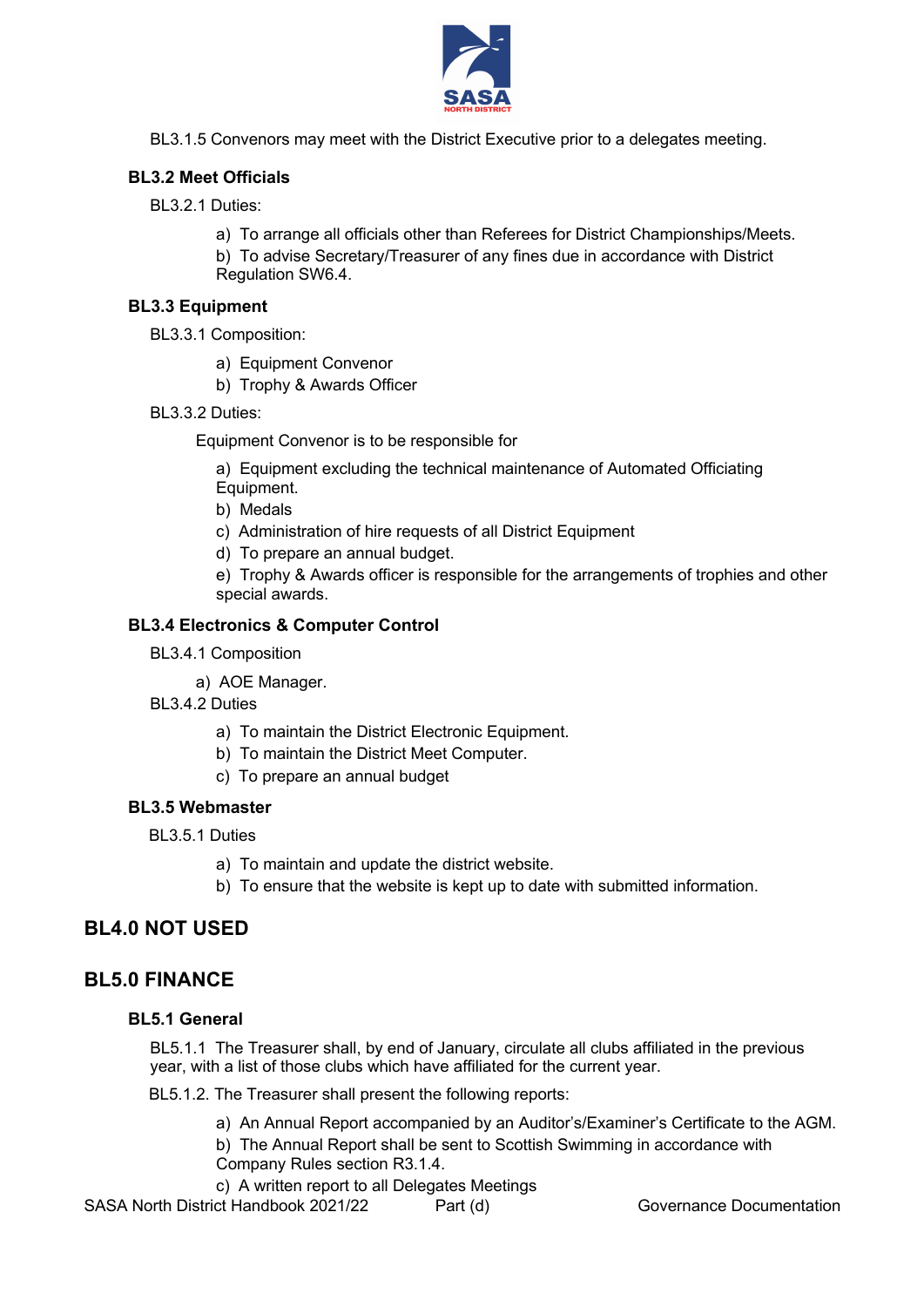

BL5.1.3 Clubs affiliated to the District will be required to pay fees in accordance with Bye-Laws section BL5.3.

BL5.1.4 All claims for expenses shall be made on the official forms in accordance with Bye-Laws section BL5.6.

#### **BL5.2 Receipts and Payments**

BL5.2.1 All incoming receipts (postal orders, money orders etc.) must be payable to North District (SASA).

BL5.2.2 All outgoing payments shall be made by cheque, signed by Treasurer or Assistant Treasurer and one member of the Executive except in such instances when they are required to be paid by direct Bank transfers. On these occasions the Treasurer shall obtain e-mail agreement from the President or another member of the District Executive prior to making an electronic payment.

#### **BL5.3 Membership Fees**

BL5.3.1 All clubs will pay an affiliation fee agreed at an AGM which will be invoiced by the District Treasurer on or before 1<sup>st</sup> December each year.

BL5.3.2 Clubs failing to remit the appropriate District Fee by 15th January cease to be members of the Association and competitors from such clubs may not take part in District competitions.

#### **BL5.4 Levies**

BL5.4.1 Clubs affiliated to the District may be charged a levy agreed at an AGM by at least a two-thirds majority of those present and voting.

#### **BL5.5 Fines**

BL5.5.1 All fines shall be recommended by the District Executive to the AGM for approval.

#### **BL5.6 General Expenses**

BL5.6.1 Expenses for the current year must be submitted by 15th March. Failure to make a claim within this time may result in the claim being rejected.

BL5.6.2 All claims for expenses shall be made to the District Treasurer on official forms (available from the website or District Handbook), accompanied by appropriate receipts showing supplier's VAT registration number where appropriate.

BL5.6.3 Expenses shall be paid on the basis of a standard rail fare or the SASA North District car mileage allowance which will be set at the Annual General Meeting, or when 5.6.4 applies. Air fares shall only be paid with the prior approval of the District Executive. The mode of transport shall be stated on the claim form and mileage claims must include the post code of both starting point and destination. Reasonable meal and overnight allowances shall be paid where necessary at North District rates which shall be set at the Annual General Meeting, or when BL5.6.4 applies.

BL 5.6.4 In the event that Scottish Swimming varies expenses to be paid to volunteers, a decision as to whether North District Rates should follow Scottish Swimming rates can be made at a District Delegates Meeting.

BL5.6.5 In exceptional circumstances there may be a requirement to approve certain expenses. These will only be approved at the discretion of the appropriate District Committee or Convenor.

#### **BL5.7 Meet Expenses**

BL5.7.1 Expenses shall be paid to Technical Officials attending District Championships/Meets as per Bye-Laws BL5.7.2 to BL5.7.7.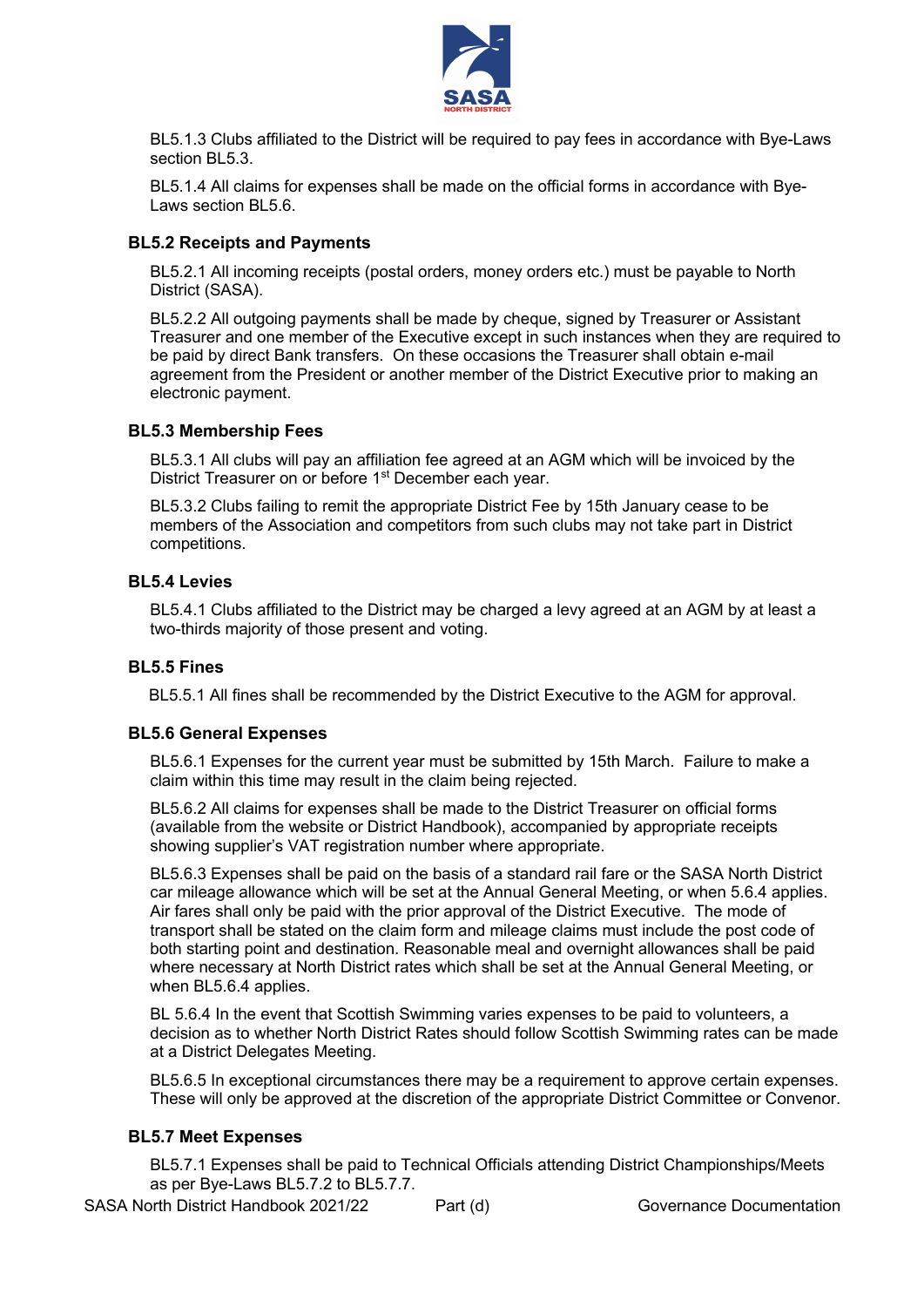

BL5.7.2 Officials or Volunteers attending a Championship/Meet shall be prepared to work on at least two sessions in any one day.

BL5.7.3 Officials or Volunteers who transport swimmers or coaches on behalf of their club are not eligible for expenses.

BL5.7.4 Officials and Volunteers from the same club should arrange to travel together. Multiple claims will not normally be accepted.

BL5.7.5 Overnight expenses will only be paid when this is shown to be less expensive than a claim for travel on two consecutive days. Officials and volunteers will be required to work a minimum of two sessions each day either side of the overnight claim. Any official or volunteer who is also acting as a club Team Manager or Chaperone is not entitled to claim overnight expenses.

BL5.7.6 Overnight accommodation for night prior to event is only payable when personnel either require to be at the venue the evening prior to the Meet, or when the venue is at such a distance as to make travelling on the morning of the event impractical. At least two sessions must be worked on the following day. Overnight accommodation prior to the Meet must be requested at least two weeks in advance and will be at the discretion of the Meet Officials Convenor/Swimming Convenor, referring to the District Executive if necessary.

BL5.7.7 Prior to payment, the Treasurer or Assistant Treasurer/ Meet Officials Convenor shall vet all claims.

#### **BL5.8 Essential Meet Personnel**

BL5.8.1 Essential Meet personnel are the Meet Referee, (where applicable) Session 1 Referees both days, AOE Operator, Chief Recorder, Equipment Convenor, Swimming Convenor, Chair of the Jury of Appeal (where applicable) and Announcer.

BL5.8.2 The STO Convenor will confirm requirements for Referees, AOE Operators and Chief Recorder and the Swimming Convenor will confirm for Swimming Convenor, Chair of Jury of Appeal, Equipment Convenor and Announcer.

BL5.8.3 Room rates to be approved by 2 members of the District Executive and Swimming Convenor.

BL5.8.4 As soon as the Meet Referees, Session Referees, AOE Operator and Chief Recorder are advised of their appointment by the STO Convenor they should book their rooms (with an option to cancel prior to the Event) and advise the room rate to the District Executive and/or Swimming Convenor for approval.

BL5.8.5 If rooms are required for the Swimming Convenor, Chair of the Jury of Appeal, Equipment Convenor and Announcer these should be agreed by the Swimming Convenor/Executive no later than 2 weeks prior to the event and the room rate approved.

BL5.8.6 These expenses can then be reclaimed after the event in the normal manner.

#### **BL6.0 RECORDS**

BL6.1 All applications for Scottish Records shall be submitted in accordance with Company Rules

BL6.2 All applications for District Records shall be submitted on the appropriate form available from the District Handbook or Website to the District Swimming Committee. The Swimming Committee shall make recommendations to the District Executive.

BL6.3 The District Executive will make the final decision on any claim.

- BL6.4 Application must be made within 30 days of the event at which the record claimed was made.
- BL6.5 The application must include a copy of the results sheet.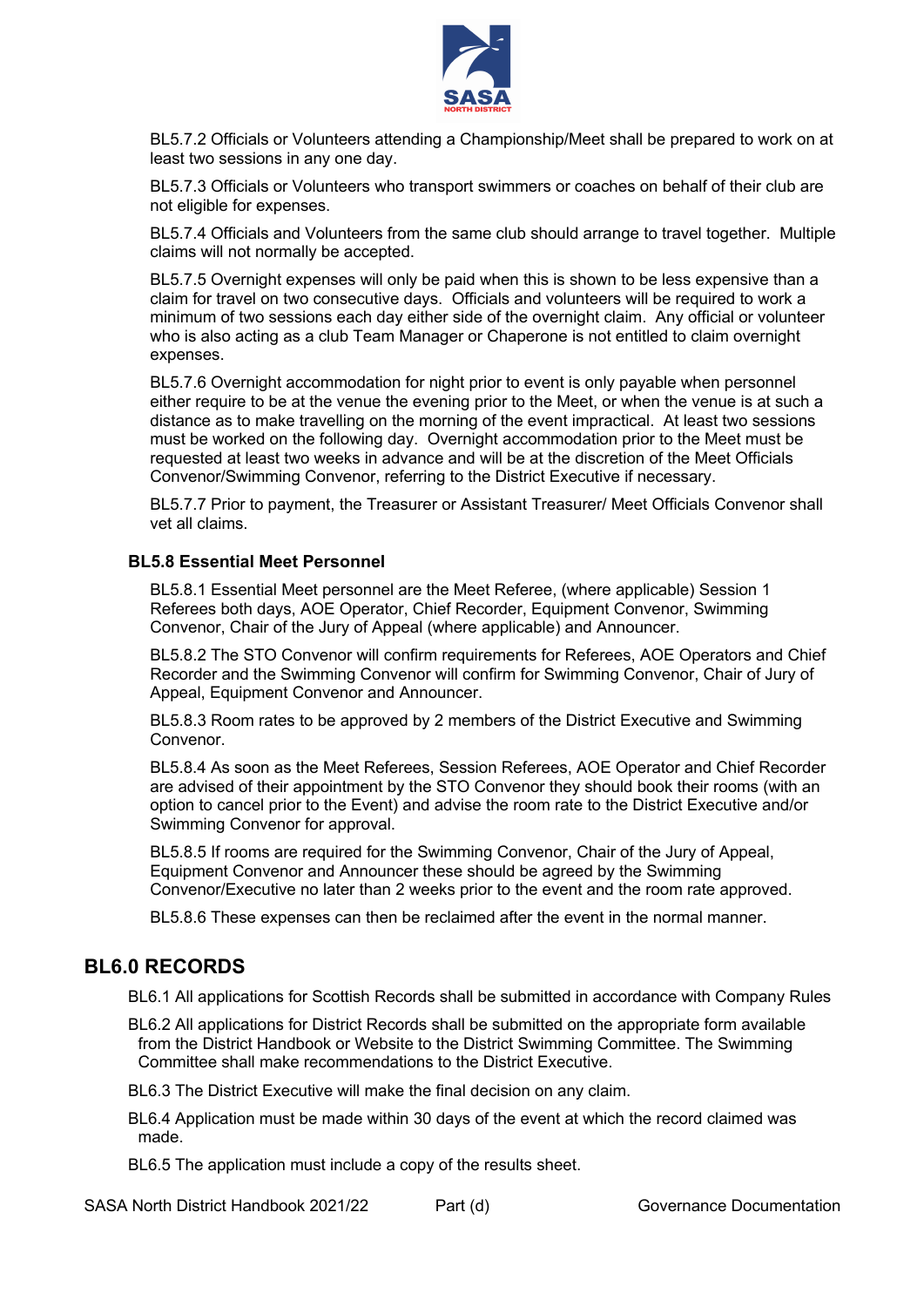

BL6.6 The District shall issue, on request, a certificate for a District Record.

BL6.7 The District shall maintain a history of District Records

#### **BL7.0CHAMPIONSHIPS**

BL7.1 District Championships shall be held in accordance with SASA Constitution section C9.2 and the District Regulations.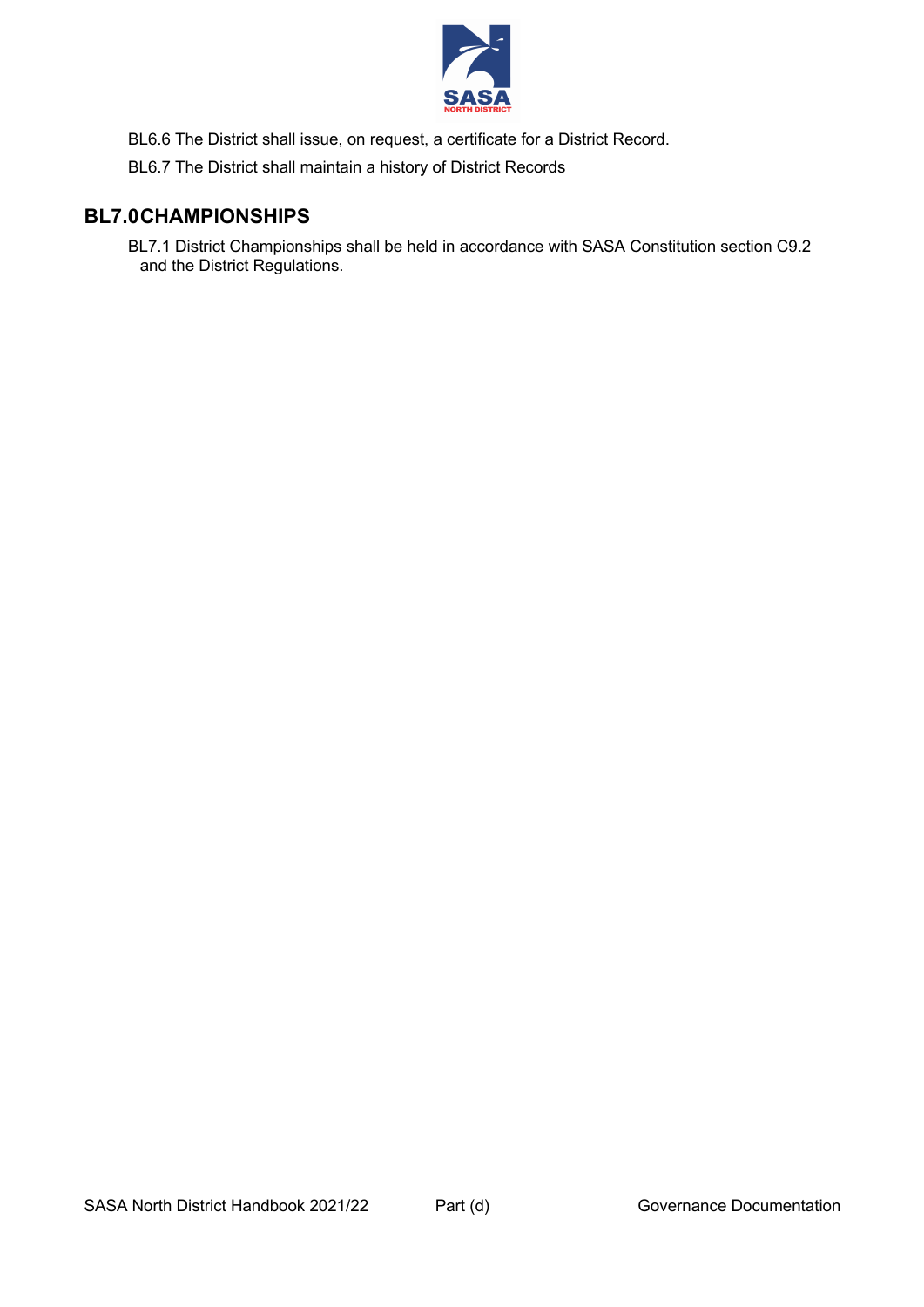

## **SCOTTISH AMATEUR SWIMMING ASSOCIATION NORTH DISTRICT**

# **REGULATIONS**



#### **Contents:**

| <b>Swimming Regulations</b>                        | amended December 2019 |  |
|----------------------------------------------------|-----------------------|--|
| <b>Diving Regulations</b>                          | amended December 2016 |  |
| <b>Masters Regulations</b>                         | amended June 2018     |  |
| <b>Open Water Regulations</b>                      | amended December 2018 |  |
| Synchronised Swimming Regulations amended pre 2001 |                       |  |
| <b>Water Polo Regulations</b>                      | amended pre 2001      |  |

SASA North District Handbook 2021/22 Part (e) Part (e) Regulations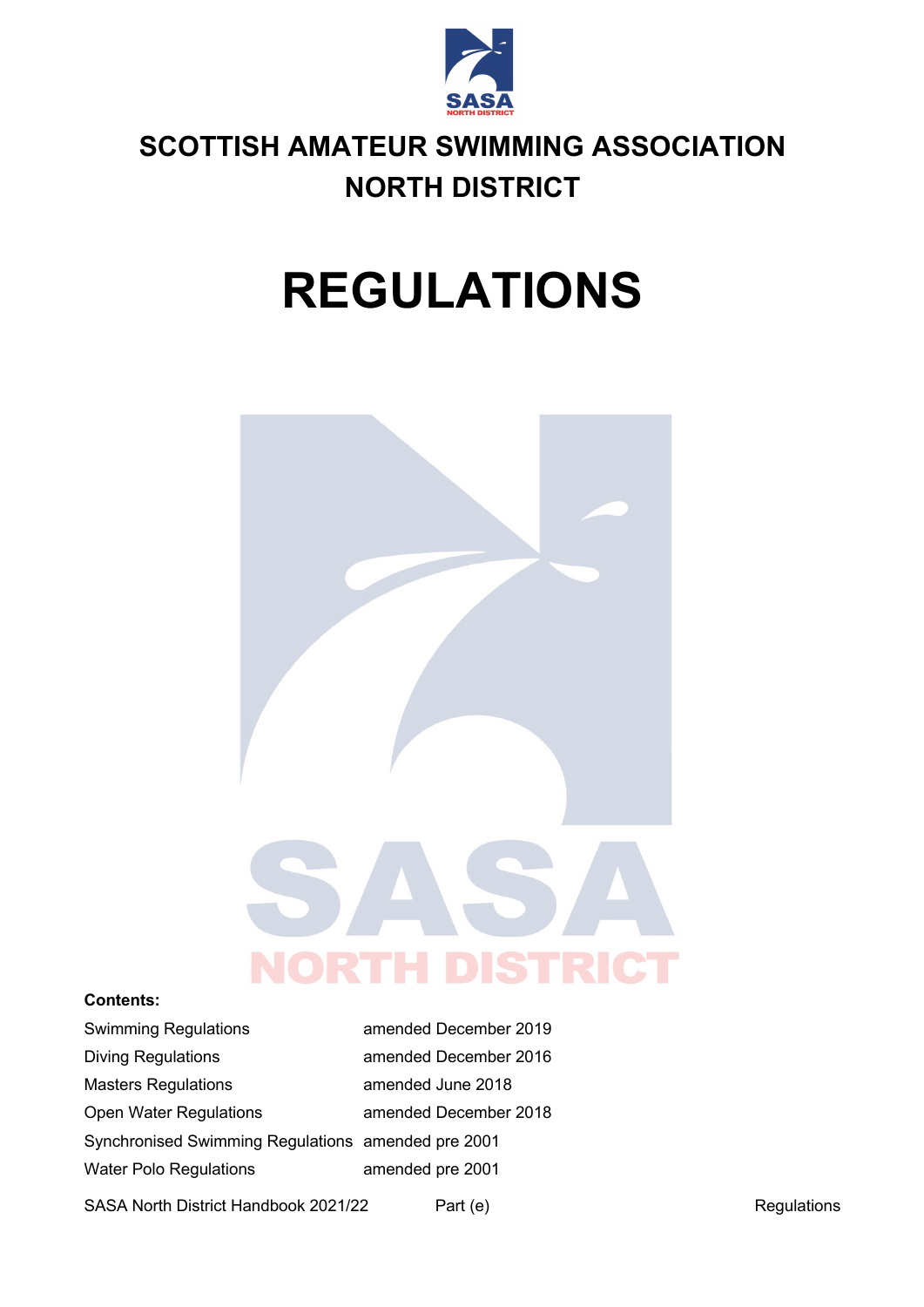

#### **SCOTTISH AMATEUR SWIMMING ASSOCIATION NORTH DISTRICT**

#### **SWIMMING REGULATIONS**

#### **GENERAL**

#### **SW1 ELIGIBILITY**

SW1.1 To be considered a North District swimmer, a swimmer must be eligible to compete for the North District club in whose name he /she is entered on the closing date for entries.

#### **SW2 QUALIFYING TIMES**

SW2.1 A swimmer being entered for a North District Championship must submit an entry time within the consideration time which has been achieved in the twelve months prior to the entry date at any accredited meet. For other District meets eligibility information will be included in the meet information pack.

SW2.2 Any swimmer may be required to produce proof of their entry time as per SW 2.1. Where no satisfactory proof can be provided the competitor shall withdraw, forfeit their entry fee and pay without any excuse such sum as is agreed by the AGM for late withdrawals.

#### **SW3 SWIMMING MEETS**

SW3.1 All North District Championships shall comply with the Scottish Swimming Constitution C 9.2.1.1 and Scottish Swimming Company Rule R 4.2.

SW3.2 Age Groups, where appropriate, events and consideration times will be published in the meet information a minimum of 8 weeks prior to the Championship/Meet.

#### **SW4 ENTRIES**

SW4.1 Entries close four weeks before the first day of the Championships/Meets and must be sent to the Meet Entry Secretary indicated on the Meet Information. Entries will be accepted only in Hy-Tek format by email to the Meet Entry Secretary. The summary sheet and cheque for entry fees must be posted to arrive no later than three postal days after the closing date. The requirement for and submission of Meet Officials is covered in SW6.

SW4.2 Entry fees shall be those that apply at the time of the publishing of the meet information.

SW4.3 Except in the case of the District Open Championships entries for North District Championships/ Meets will only be accepted from clubs affiliated to S.A.S.A. North District unless otherwise indicated in the Meet Information.

SW4.4 Entries from composite teams will not be accepted for any North District Championship/Meet, with the exception of the District Open Championships and Grand Prix.

SW4.5 Relay Teams – Competing clubs or teams must submit team lines on the relevant form to the recorder for the information of the referee, before the commencement of the competition or session. Names must be in swimming order and reserves should be included if appropriate.

SW4.6 The fee for entries received which are outwith the consideration times for any of the District Competitions shall not be refunded under any circumstances.

SW4.7 Entry fees will be refunded in the event of a swimmer being unable to take part due to illness or injury only in the following circumstances: The swimmer has been withdrawn in time according to the meet Information. The swimmer can provide medical evidence confirming that they are unfit to swim to the District Entries person named on the Meet Information within 14 days following the Meet. The letter should be dated not more than 4 weeks before the Meet and not more than 10 days following the last day of the meet.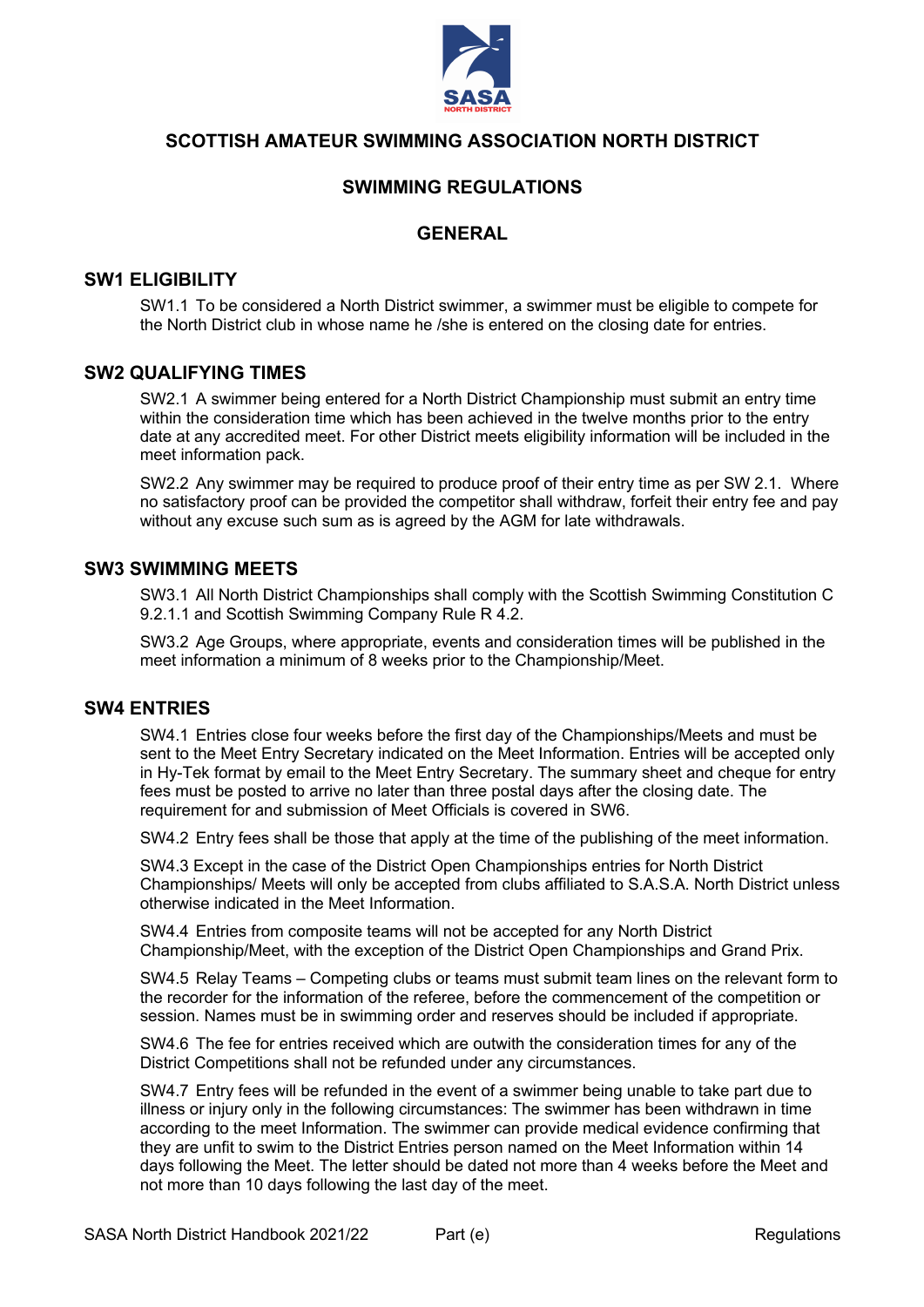

#### **SW5 WITHDRAWALS**

SW5.1 a) All withdrawals must be submitted on the relevant form to the recorder within the specified time limits as per the Meet information.

b) A swimmer who withdraws from heats, semi-finals or finals outwith the times as specified on Meet information shall pay such sum as may be agreed by the AGM except in the case of genuine illness or proven emergency. In the case of genuine illness the swimmer shall take no further part in the competition during that session. c) Any swimmer withdrawing from a semi-final or final outwith the times as specified on Meet information (except in the case of a genuine illness or proven emergency) shall be

suspended immediately from all further events at that championships/meet. d) Any reserve for a final or semi-final who does not intend to marshall for their event must be withdrawn as specified in the Meet information otherwise they will be fined for a late withdrawal should a place become available in the event.

SW5.2 Relay team withdrawals must be made as per Regulation SW5.1(a). Teams failing to comply with this regulation shall pay without excuse a sum agreed at the A.G.M.

SW5.3 Marshalling procedure shall be as stated in the Meet Information.

#### **SW6 SWIMMING TECHNICAL OFFICIALS (S.T.O.)**

SW6.1 All STO's officiating at North District Championships/Meets shall be appointed in accordance with the relevant section of the Scottish Swimming STO Regulations.

SW6.2 North District Clubs and Teams entering swimmers in any District Meet must provide the names of technical officials attending each session of the Meet, to comply with the requirements of SW 6.3. This information must be received by the Meet Officials Convenor no later than 14 days before the first day of the Meet and must be sent by email. Failure to do so will result in a fine. The fine will be as agreed at the AGM.

SW6.3 Total number of club swimmers at Meet Number of officials per Session

| 1 - 4 inclusive | None                                                                                                       |
|-----------------|------------------------------------------------------------------------------------------------------------|
| $5 - 8$         | One official                                                                                               |
| $9 - 12$        | Two officials at least one of which must be a Judge 1 or above                                             |
| $13 - 16$       | Three officials at least one of which must be a Judge 2 or above                                           |
| $17 - 20$       | Four officials at least one of which must be a Judge 1 or above<br>and one more must be a Judge 2 or above |
| $21 - 24$       | Five officials at least one of which must be a Judge 1 or above<br>and one more must be a Judge 2 or above |
| $25 - 49$       | Six officials at least two of which must be a Judge 1 or above<br>and one more must be a Judge 2 or above  |
| $50+$           | Seven officials at least 2 of which must be Judge 1 or above and<br>2 more which must be Judge 2 or above  |

SW6.3.1 Aberdeen Aquatics Centre Meets only

Total number of club swimmers at Meet Number of officials per Session

| 1 - 4 inclusive | <b>None</b>                                                                                                 |
|-----------------|-------------------------------------------------------------------------------------------------------------|
| $5 - 8$         | One official                                                                                                |
| $9 - 12$        | One Judge 1 or above                                                                                        |
| $13 - 16$       | Two officials at least one of which must be a Judge 1 or above                                              |
| $17 - 20$       | Three officials at least one of which must be a Judge 1 or<br>above and one more must be a Judge 2 or above |
| $21 - 24$       | Four officials at least one of which must be a Judge 1 or above<br>and one more must be a Judge 2 or above  |
| $25 - 49$       | Five officials at least two of which must be a Judge 1 or above<br>and one more must be a Judge 2 or above  |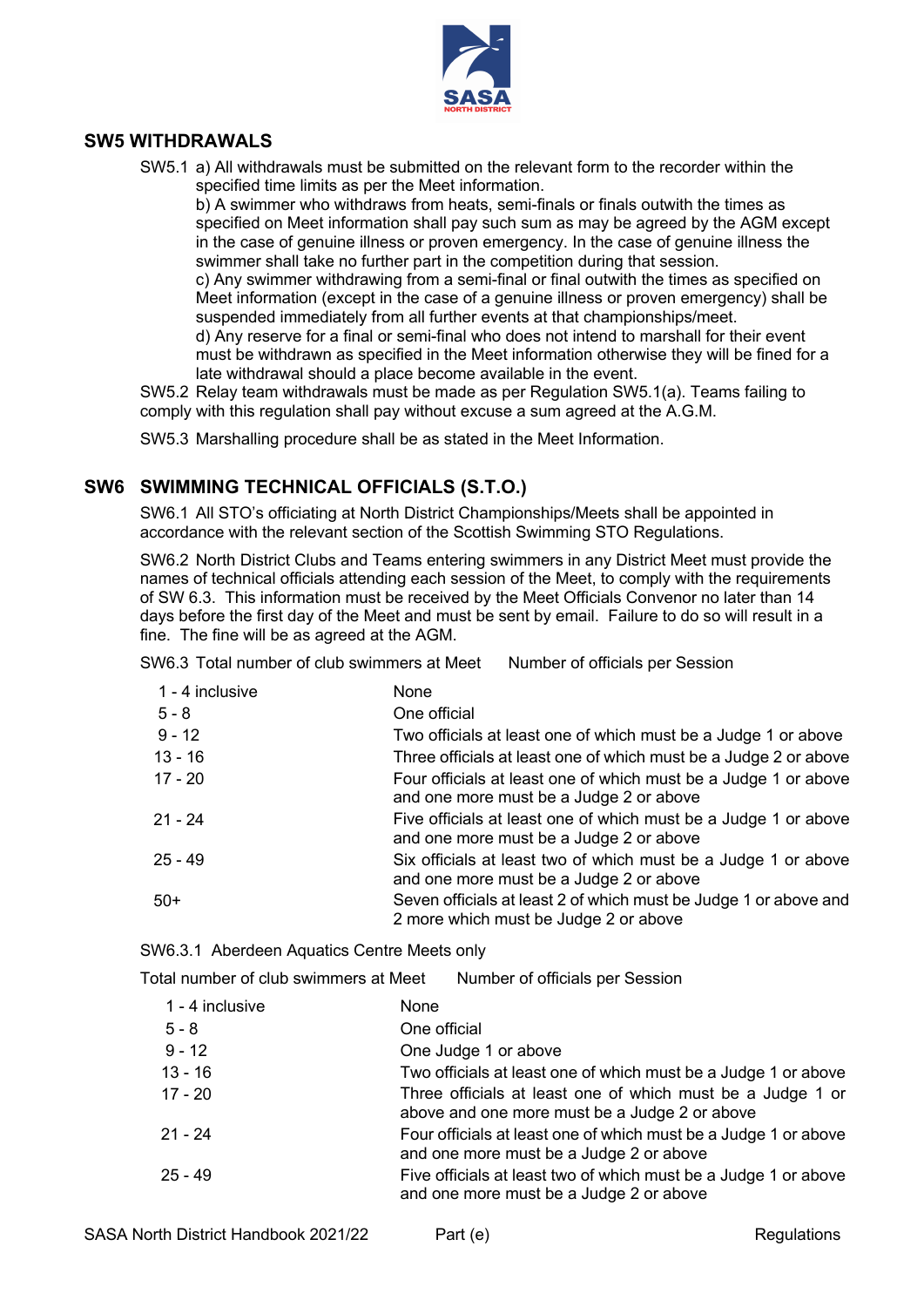

 50+ Seven officials at least 2 of which must be Judge 1 or above and 2 more which must be Judge 2 or above.

Any changes or additions to the submitted Officials form on the day must be clearly indicated to the Session Referees or the Meet Officials Convenor if present.

SW6.4 For the purpose of determining how many swimmers a Club has entered into a North District Meet or Championships, only swimmers entered into individual events shall be counted.

SW6.5 A North District Club failing to provide Technical Officials for the duration of the meet, for the number of swimmers participating in accordance with the criteria in SW6.3, will be subject to a fine as agreed at the A.G.M. for each session in which the required officials are not present.

SW6.6 Where the Referees in charge agree that there were sufficient Swimming Technical Officials present to ensure adequate cover in any session, an official might be mentored at the next level for which they were training without incurring a penalty for that session, even although this may technically leave their Club short of the numbers required to meet SW6.3. Officials carrying out scheduled Final Assessments will count at their existing level.

#### SW6.7 New Clubs

 SW6.7.1 New Clubs will be exempted from any fines for failure to provide Technical Officials until 6 months after the date of their affiliation to North District.

 SW6.7.2 New Clubs will further be exempted from any fines for failure to provide judges until 18 months after the date of their affiliation to North District.

#### **SW7 SEEDING OF HEATS AND FINALS**

SW7.1 All events with heats and finals will be seeded according to FINA Rule SW3.

SW7.2 Deck seeding will be used for all declared winner events.

SW7.3 Deck seeding will be used for heats being held in more than one venue on the same day.

#### **SW 8 ORGANISATION**

SW8.1 The organisation for all North District Championships/Meets will be in accordance with the Constitution Section Bl2.3.2 (c) and (d).

#### **SW9 RECORDS**

#### **SW9.1 North District Records**

SW 9.1.1 North District Individual Records

SW 9.1.1.1 North District Records can only be broken by a swimmer who is a Registered member of an affiliated North District Club.

SW 9.1.1.2 North District Records will be recognised for all events swum at World Championship events swum in both long and short course pools.

SW 9.1.1.3 North District Records will be recognised for Open and Junior (as defined in Company Rule R4.5.6a) swimmers. SW 9.1.1.4 North District Records will be recognised for age groups 11, 12, 13, 14, 15 and 16 based on the swimmers age on the day of the swim for both sexes.

SW 9.1.2 North District Team Records

SW 9.1.2.1 North District Team Records can only be broken by a Club or Team affiliated to the North District of the SASA.

SW 9.1.2.2 North District Team Records will be recognised for 4 x 50m Freestyle, 4 x 50m Medley, 4 x 100 Freestyle, 4 x 100m Medley and 4 x 200m Freestyle for both sexes and for mixed teams comprising 2 male and 2 female swimmers.

SW 9.1.2.3 North District Team Records will be recognised for Open and Junior categories in both long course and short course events.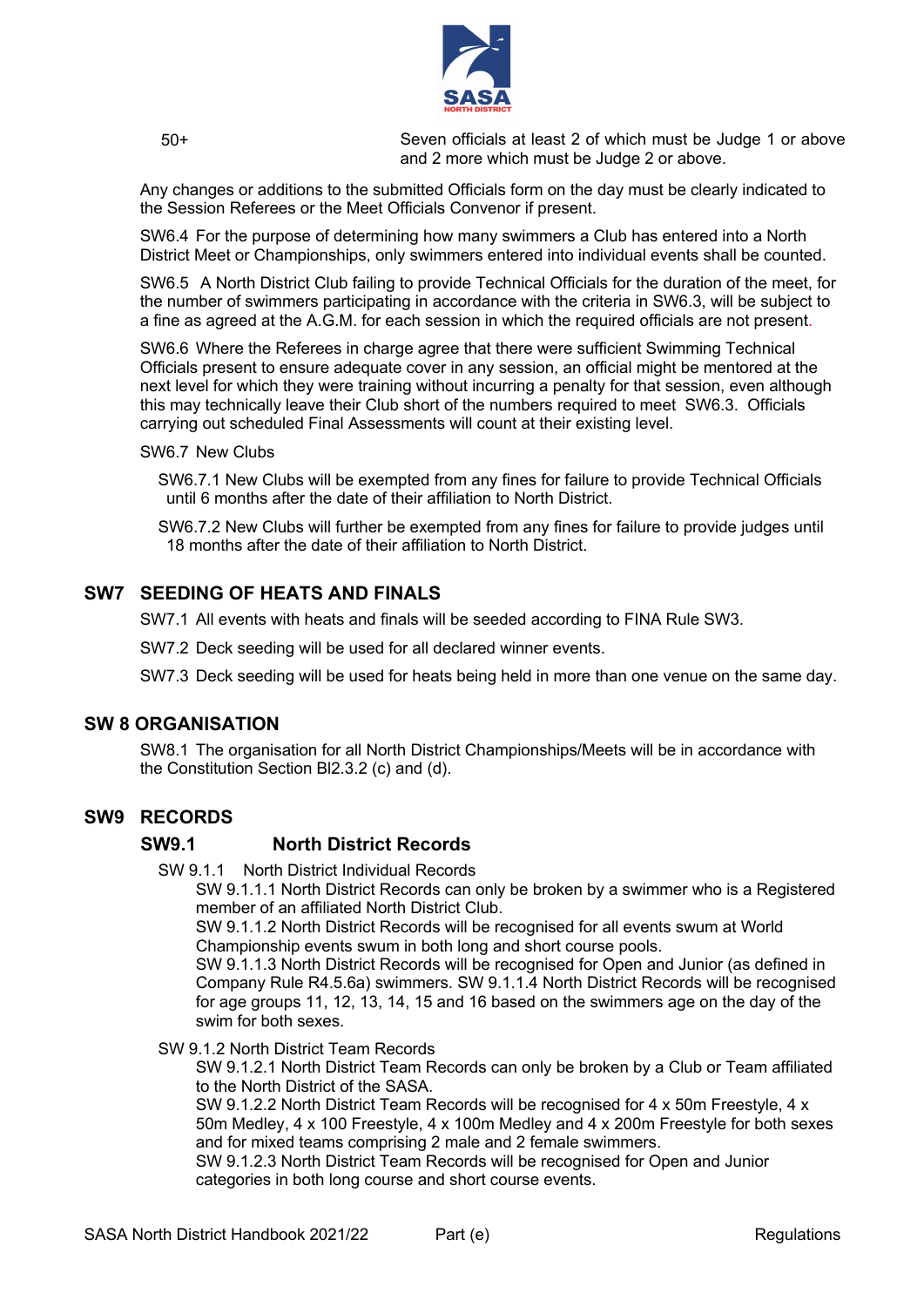

#### **SW10 DISTRICT OPEN CHAMPIONSHIPS**

#### **SW10.1 Eligibility**

SW10.1.1 The Championships will be open to all competitors provided they are registered with their relevant governing body.

#### **SW10.2 Events**

SW10.2.1 Events and consideration times will be published in accordance with SW3.3

#### **SW10.3 Titles**

**SW10.3.1 North District Open Champion** - The fastest swimmer in the final of each event will be the NORTH DISTRICT OPEN Champion. In a Heat Declared Winner event, the North District Open Champion will be the fastest swimmer in the event

**SW10.3.2 North District Champion** - the fastest North District swimmer in the final of each event shall be the NORTH DISTRICT CHAMPION. If no North District swimmer is in the final the title shall be awarded to the fastest North District swimmer in the heats. In a Heat declared Winner event, the North District Champion will be the fastest North District swimmer in the event.

**SW10.3.3 North District Junior Champion** - the fastest North District Junior swimmer in the final of each event shall be the NORTH DISTRICT JUNIOR CHAMPION. If no North District Junior swimmers are in the final the title shall be awarded to the fastest North District junior swimmer in the heats. In a Heat declared Winner event, the North District Junior Champion will be the fastest North District Junior swimmer in the event.

#### **SW10.4 Awards**

SW 10.4.1 (i) The North District Open Championships: medals for 1st, 2nd, 3rd places.

(ii) The North District Champion - Trophy.

(iii) The North District Junior Champion - Trophy.

(iv) Hugh Campbell Memorial Trophy presented to the top male swimmer based on the Points system specified in the Meet Information for an individual swim.

(v) The Gordon Council Friendship Trophy presented to the top female swimmer based on the Points system specified in the Meet Information for an individual swim.

SW10.4.2 The North District Club/Team Championship Trophy shall be awarded to a North District Club or Team based on results from the District Open Championships.

SW10.4.3 Points shall be awarded for all finalists according to the number of lanes

SW10.4.4 The winner shall be the North District Club/Team with the most points.

SW10.4.5 In the event of two clubs/teams having the same number of points the winner shall be the club/team which has the greater number of first placings followed by 2nd placings and 3rd placings if required to identify a winner.

#### **SW11 DISTRICT AGE GROUP SPRINT CHAMPIONSHIPS**

#### **SW11.1 Eligibility**

SW11.1.1 The Championships will be open to all competitors provided they are registered with the SASA and are members of Clubs affiliated to the District.

SW11.1.2 Competitors may swim only in their own age groups in both individual and relay events.

#### **SW11.2 Events**

SW11.2.1 Age groups, events and consideration times will be published in accordance with SW 3.3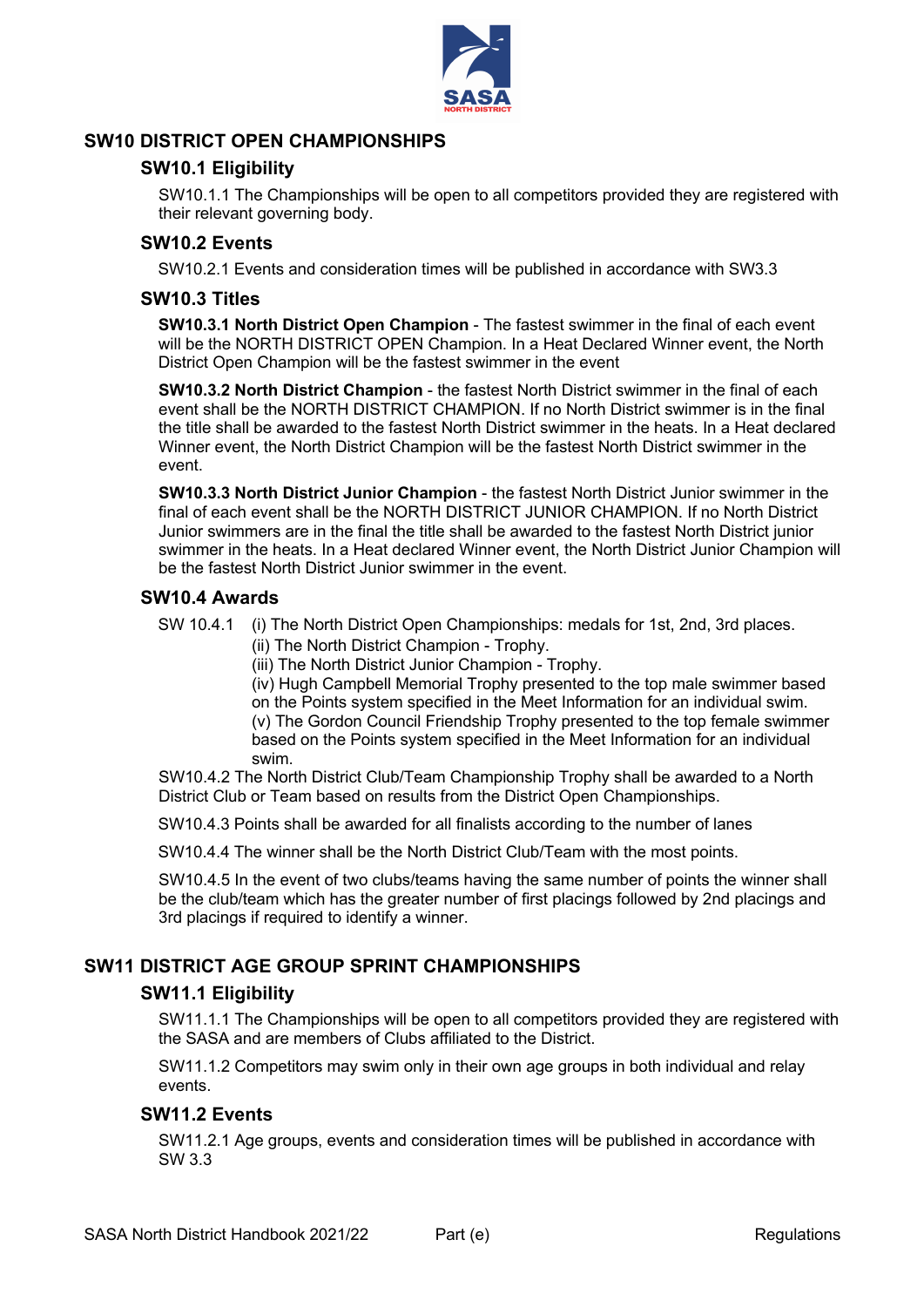

#### **SW11.3 Awards**

SW11.3.1 Medals shall be awarded to 1st/2nd/3rd in each event.

#### **SW12 DISTRICT AGE GROUP CHAMPIONSHIPS**

#### **SW12.1 Eligibility**

SW12.1.1 The Championships will be open to all competitors provided they are registered with the SASA and are members of Clubs affiliated to the District.

SW 12.1.2 Competitors may only swim in their own age groups in both individual and relay events.

#### **SW12.2 Events**

SW12.2.1 Age groups, events and consideration times will be published in accordance with SW3.3

#### **SW12.3 Awards**

SW12.3.1 Medals will be awarded to 1st/ 2nd and 3rd in each event.

SW12.3.2 The Grampian Rosebowl will be awarded to the male or female who achieves the highest points total over any 9 events in the youngest age group based on the points system specified in the Meet Information.

SW12.3.3 The Muir Quaich will be awarded to the opposite sex swimmer to the recipient of the Grampian Rosebowl who achieves the highest points total over any 9 events in the youngest age group based on the points system specified in the Meet Information.

SW12.3.4 The Jean Muir Memorial Trophies shall be awarded to the male and female achieving the highest points total over any 9 events in the second youngest age group based on the points system specified in the Meet Information.

SW12.3.5 The Welsh trophies will be presented to the Male and Female swimmer achieving the highest points total over any 9 events in the age group(s) remaining after the awarding of trophies in SW12.3.2, SW12.3.3 and SW12.3.4 based on the points system specified in the Meet Information.

SW12.3.6 The Roy Wilson Trophy for Best Club shall be awarded to the Club scoring the highest points total based on the points system specified in the Meet information.

#### **SW13 NORTH DISTRICT AGE GROUP MEET and DISTANCE MEET**

#### **SW13.1 Eligibility**

SW13.1.1 The Meets will be open to all competitors provided they are registered with the SASA and are members of Clubs affiliated to the District

SW13.1.2 Competitors may only swim in their own age groups.

#### **SW13.2 Events**

SW13.2.1 Age groups, events and consideration times will be published in accordance with SW3.3

#### **SW13.3 Awards**

SW13.3.1 Medals will be awarded to 1st, 2nd and 3rd in each event

#### **SW14 DISTRICT DEVELOPMENT MEET**

#### **SW14.1 Eligibility**

SW14.1.1 The Meet will be open to all competitors provided they are registered with the SASA and are members of Clubs affiliated to the District.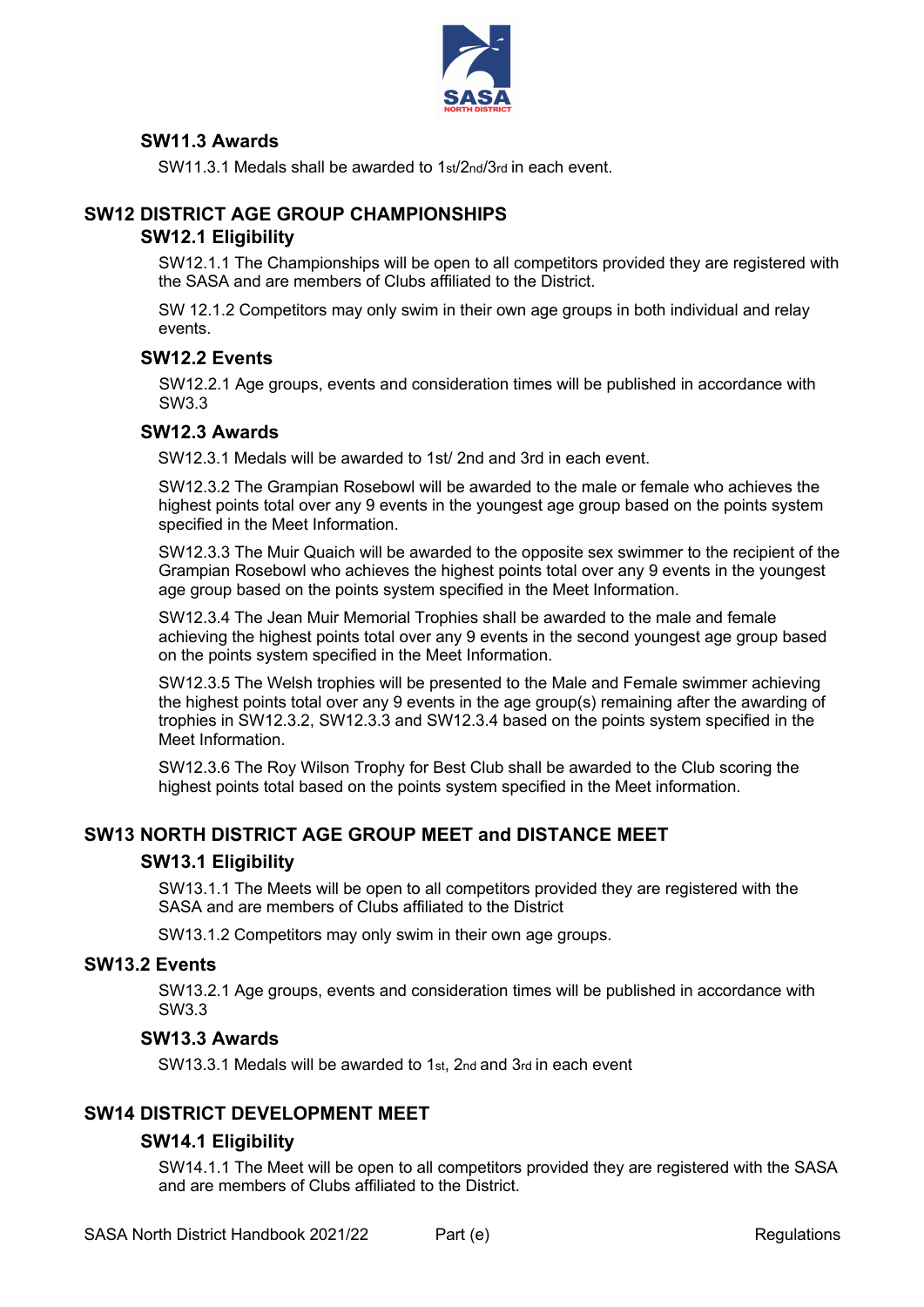

SW14.1.2 A swimmer who has achieved a time faster than the consideration time in the period between submission of entries and the competition must withdraw their entry and receive a refund of the entry fee.

#### **SW14.2 Events**

SW14.2.1 Age groups, events and consideration times will be published in accordance with SW3.3

SW14.2.2 All events shall be heat declared winner events.

#### **SW14.3 Awards**

SW14.3.1 Medals will be presented to 1st, 2nd and 3rd in each event and Speeding Tickets will be presented to swimmers who exceed the cut-off times.

#### **SW15 ADDITIONAL DISTRICT MEETS & CHAMPIONSHIPS**

SW15.1 When changes are made to the National calendar or to National selection policies within a swimming year, the District Swimming Committee may recommend an additional District Championship or Meet to ensure that the needs of District swimmers are met for that swimming year.

#### **SW16 LICENSING AND ACCREDITATION**

#### **SW16.1 Accreditation**

SW16.1.1 In the event that minimum standards for accreditation are not met in a meet licensed by the North District, Scottish Swimming SW7.14 rules shall be applied.

#### **SW16.2 Calendar Planning Process**

SW16.2.1 The District Licensing Authority will undertake a Calendar Planning process, either annually or six monthly.

SW16.2.2 Clubs and other organisations will be invited to submit applications to run meets, detailing the proposed dates and venues, the level/age group of swimmers for whom the meet is planned, and the type of events planned (See Section 4 of the licence form).

SW16.2.3 The District Licensing Authority will review applications, resolve clashes and gaps, and publish a Meet calendar for the period under review. The calendar must be published on an appropriate web-site and issued to meet applicants no later than six months prior to the first day of the period under review.

SW16.2.4 Clubs wishing to apply for a L1 Meet should not submit their Licence application to National Swimming Committee until they have received approval in writing or e-mail from the North District Swimming Committee.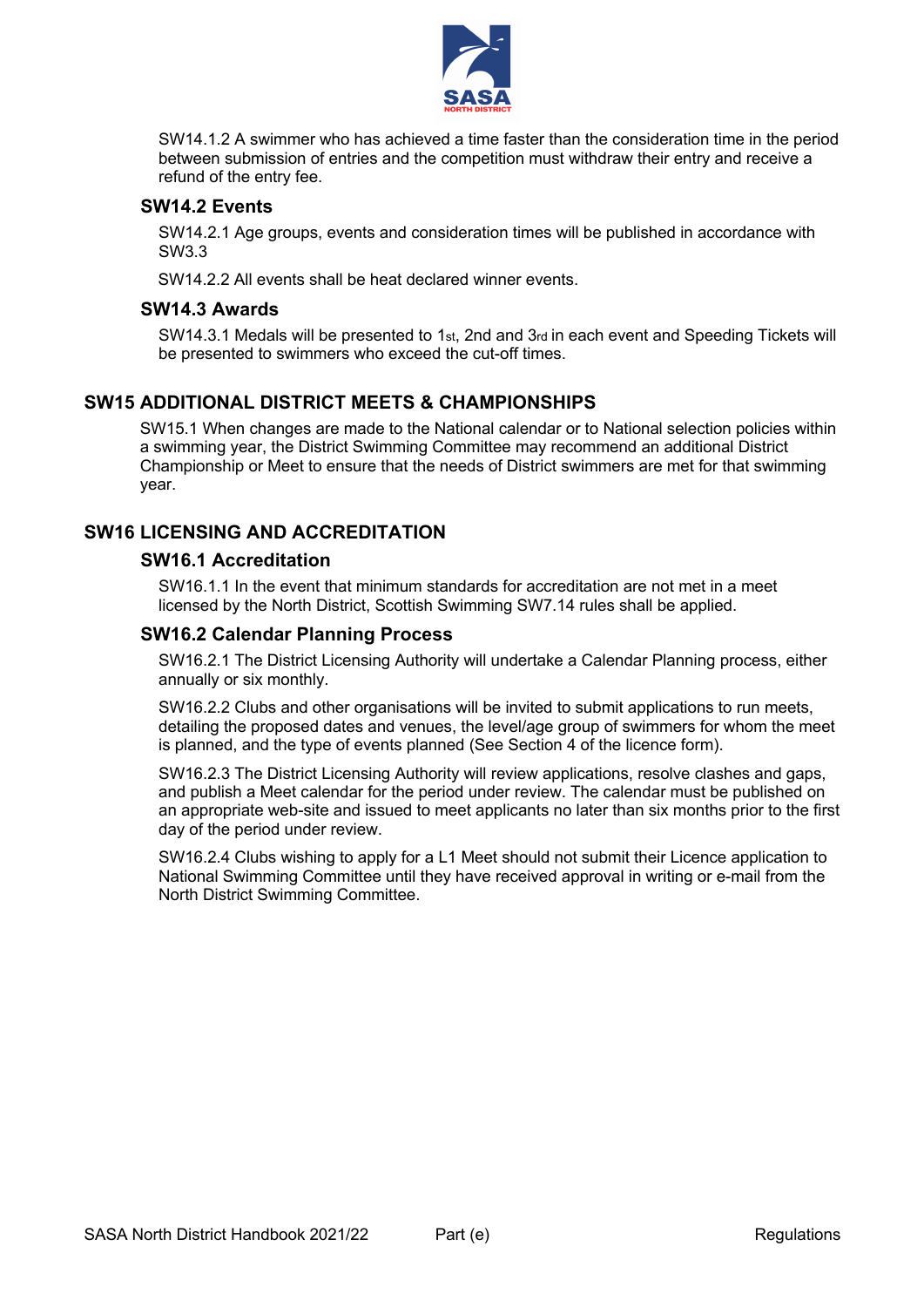

#### **NORTH DISTRICT**

#### **DIVING REGULATIONS**

#### **D1 GENERAL**

D1.1 The composition and duties of the Diving Committee are set out in section BL2.4 of the constitution

D1.2 The Diving committee shall conduct its business in accordance with section BL2.4 of the Bye Laws

D1.3 The host club are responsible for the organisation and running of the North District Diving Championships.

#### **D2 CHAMPIONSHIPS**

#### **D2.1 GENERAL**

D2.1.1 The championships shall be held annually at a venue approved by a District Delegate meeting. Each year there will be a North District Open Championships and a North District Championships.

D2.1.2 The championships shall be held annually on a date and venue approved by the ND diving convenor in collaboration with the National Diving Convenor. Venue should consist of the full range of diving facilities as under the FINA facility guidelines.

D2.1.3 All championships shall be conducted in accordance with FINA and SASA Rules

D2.1.4 The Championships shall be open to Scottish clubs only.

D2.1.5 Application for a licence will be made to the National Diving Committee in accordance with SASA Company Rule R4.4.2

#### **D2.2 CHAMPIONSHIP ORGANISATION**

D2.2.1 The management of the championships shall be by an organising committee appointed by and under the jurisdiction of the Diving committee.

D2.2.2 The requirements for the Championships shall be published annually.

D2.2.3 The Meet Information Pack will be sent to clubs at least 8 weeks prior to the date of competition.

#### **D2.3 ELIGIBILITY**

D2.3.1 All competitors must be SASA registered.

D2.3.2 Age shall be according to SASA Company Rule R4.5.6

#### **D3 CHILD PROTECTION**

D3.1 All rules and regulations regarding child protection will be observed in accordance with SASA requirements and guidance.

#### **D4 PROTESTS**

D4.1 The procedure and treatment shall be in accordance with Company Rule R11.1

#### **D5 ENTRIES**

D5.1 Entries shall be made in accordance with the published Information Pack.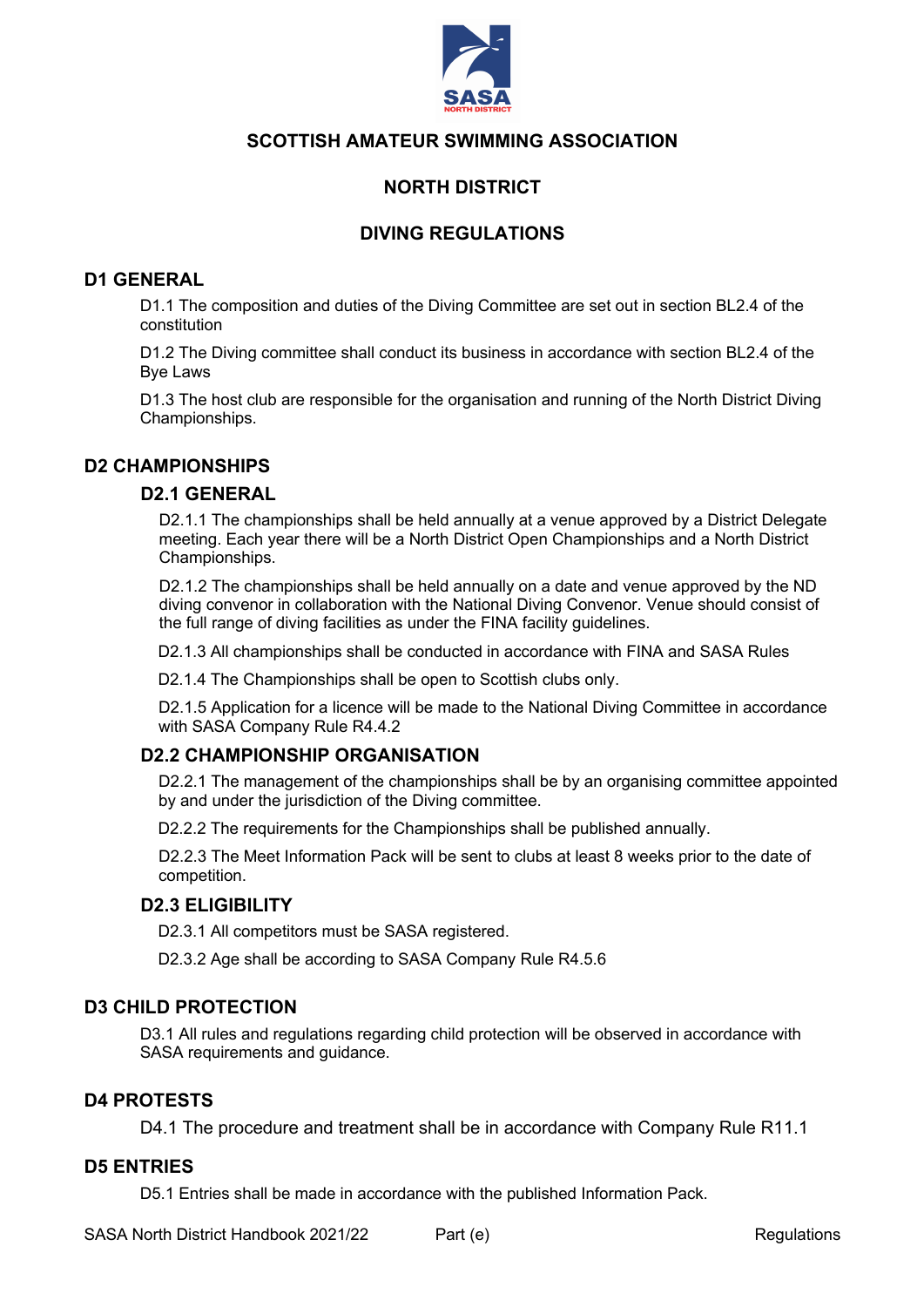

- D5.2 Entries close two (2) weeks prior to the first day of the Championships.
- D5.3 Entry fees shall be agreed at AGM.

#### **D6 EVENTS**

D6.1 Categories for ND Open Championships are defined as followed;

Senior Men's 1 metre springboard Senior Men's 3 metre springboard Senior Men's Platform Junior Men's 1 metre springboard Junior Men's 3 metre springboard Junior Men's Platform Senior Women's 1 metre springboard Senior Women's 3 metre springboard Senior Women's Platform Junior Women's 1 metre springboard Junior Women's 3 metre springboard Junior Women's Platform Men's 3 metre Springboard Synchronised Men's Platform Synchronised Women's 3 metre Springboard Synchronised Women's Platform Synchronised

D6.2 Categories for ND Championships are defined as followed;

Senior Men's 1 metre springboard Senior Men's 3 metre springboard Senior Men's Platform Junior Men's 1 metre springboard Junior Men's 3 metre springboard Junior Men's Platform Senior Women's 1 metre springboard Senior Women's 3 metre springboard Senior Women's Platform Junior Women's 1 metre springboard Junior Women's 3 metre springboard Junior Women's Platform

D6.3 Categories for ND Novice Championships are defined as followed;

Junior Boys Junior Girls

#### **D7 AWARDS**

D7.1 Medals shall be awarded for competitors in each of the categories listed in D6.1, D6.2 and D6.3 for 1st / 2nd & 3rd places.

D7.2 Trophies shall be awarded to the North District Diving competitors as follows:

- North District Diving Championships Men's 1m Springboard Trophy Senior Men's 1 metre Springboard Champion
- North District Diving Championships Men's 3m Springboard Trophy Senior Men's 3 metre Springboard Champion
- North District Diving Championships Men's Platform Trophy Senior Men's Platform Champion
- North District Diving Championships Ladies 1m Springboard Trophy Senior Women's 1 metre Springboard Champion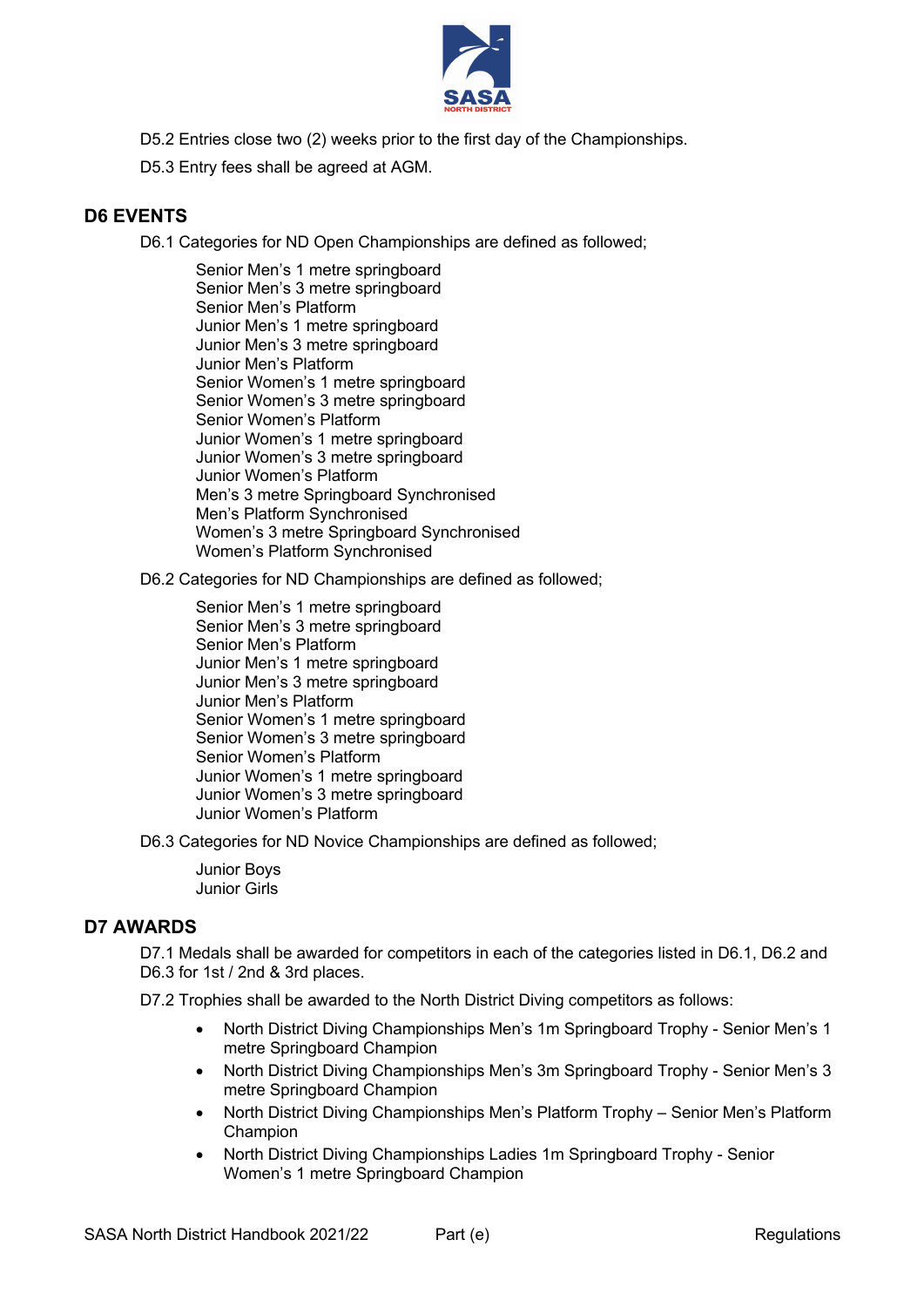

- North District Diving Championships Ladies 3m Springboard Trophy Senior Women's 3 metre Springboard Champion
- North District Diving Championships Women's Platform Trophy Senior Women's Platform Champion
- North District Diving Championships Junior Overall Champion Trophy Sponsored by Aberdeen City Council - Novice Junior Boys and Girls Combined Overall Champion

D7.2.1 In accordance with the Constitution Section C9.1.1 these trophies cannot be won outright but remain the property of the North District

D7.2.2 Trophies will be awarded in accordance with the North District Constitution Section C9.1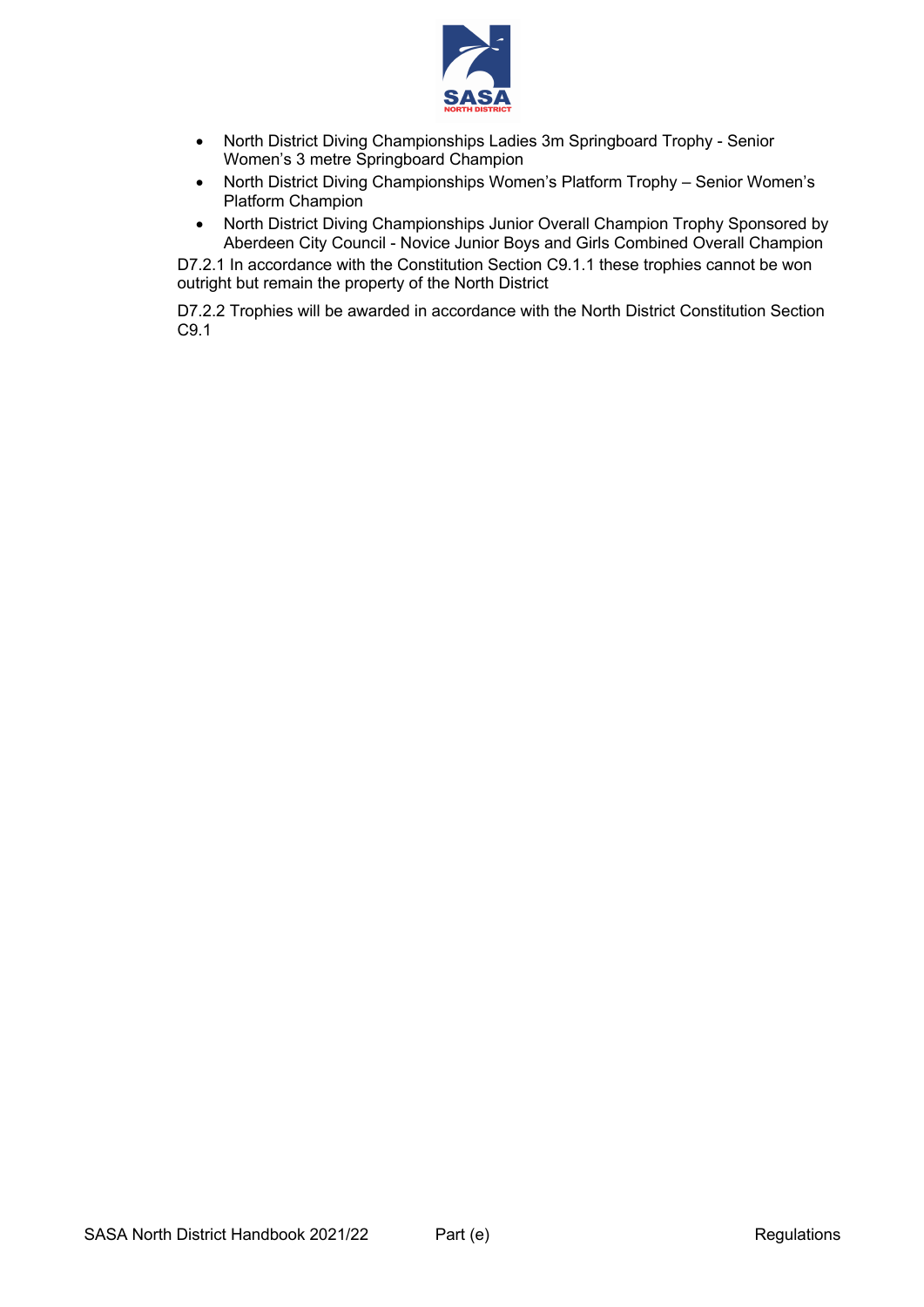

#### **NORTH DISTRICT**

#### **MASTERS REGULATIONS**

#### **M1.0 NORTH DISTRICT MASTERS OPEN CHAMPIONSHIPS**

M1.1 The Championships will be held on a date and at a venue to be decided upon by the Masters Committee. The event need not be held in every year.

M1.1.1 All Championships and Meets shall be held in an indoor pool.

M1.1.2 All Championships and Meets shall be conducted under FINA Masters Rules.

M1.1.3 The following Championships are open.

M1.1.4 Entry Fees will be as agreed at the AGM.

#### **M1.2 Organisation**

M1.2.1 The management of Championships shall be by an organising committee consisting of a Meet Convenor, Entry Secretary and a Meet Treasurer.

M1.2.2 The management of Meets shall be organised by an affiliated club or clubs.

M1.2.3 Entries shall be made in accordance with the published Information Pack

M1.2.4 The number of sessions, the programme of events for each session and the closing date for the entries will be determined by the relevant organising committee and published in the Information Pack.

M1.2.5 Failure to appear, withdrawals or amendments shall be in accordance with the published Information Pack.

M1.2.6 Technical Officials shall be appointed in accordance with M3.5.

#### **M1.3 Eligibility to Compete**

M1.3.1 Eligibility is defined in Company Rule R4.5

M1.3.2 Competitions shall be open to any swimmer aged 25 years of age and over on 31st December in the year of competition.

M1.3.3 Swimmers aged 18 years to 24 years, on the 31st December in the year of competition, may compete in events open only to this age group, if included as part of a Masters competition.

#### **M1.4 Jury of Appeal**

M1.4.1 The Organising Committee shall appoint or arrange for the appointment of a Jury of Appeal in advance of each Championship.

M1.4.2 The organising committee shall appoint or arrange for the appointment of a Jury of Appeal in advance of each Meet.

M1.4.3 The procedure and treatment shall be in accordance with Company Rules R11.3 and R11.4.

#### **M2.0 Age Groups and Events**

M2.1.0 Age at 31st December, in the year of competition, determines the age group in which a swimmer may compete in both individual and relay events.

M2.1.1 Age groups for individual events are as follows: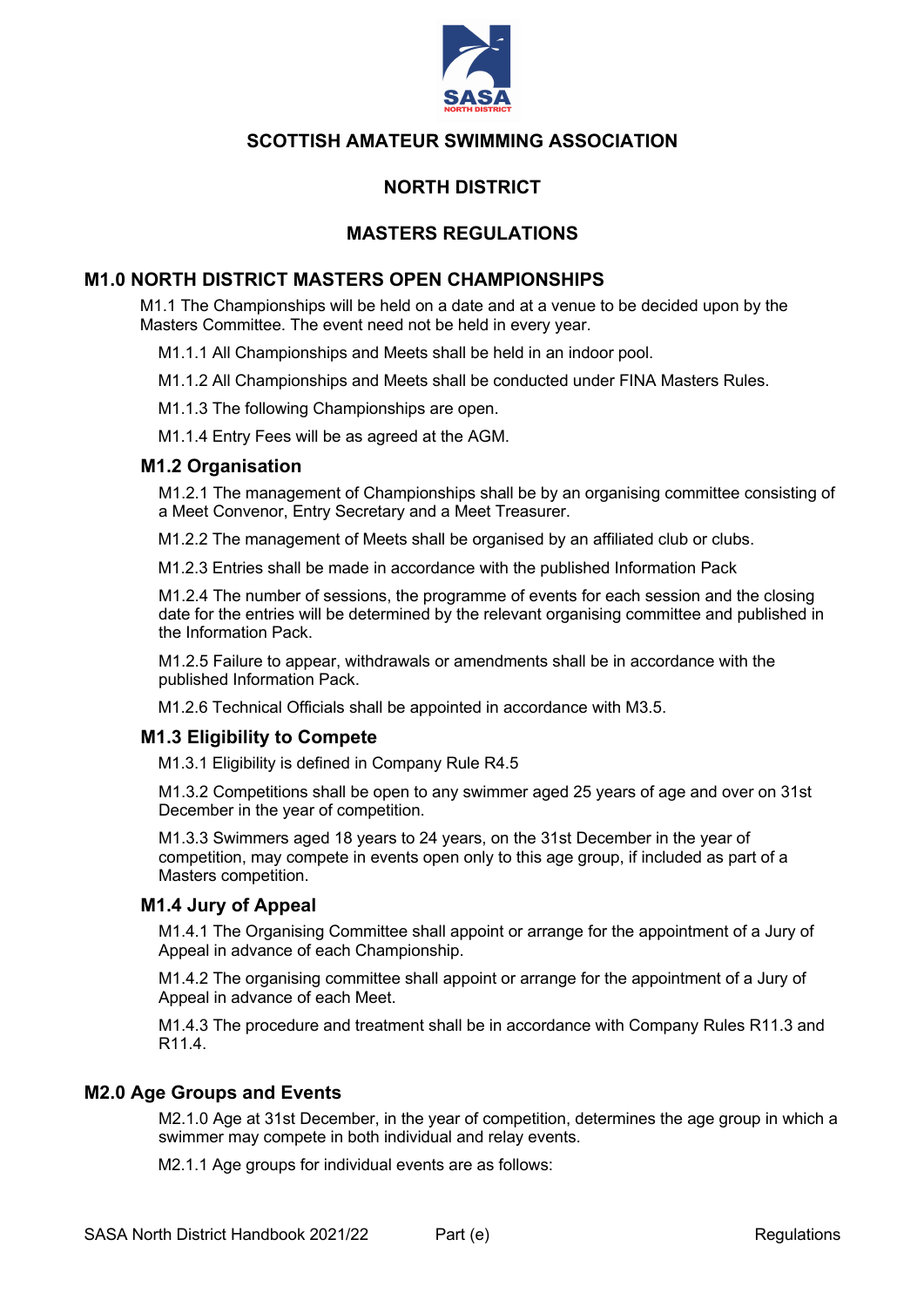

| Group | <u>Age</u>      | <b>Group</b> | <u>Age</u>     |
|-------|-----------------|--------------|----------------|
| $X^*$ | 18 - 24 years   | J            | 65 - 69 years  |
| A     | 25 - 29 years   | K            | 70 - 74 years  |
| B     | 30 - 34 years   |              | 75 - 79 years  |
| C     | 35 - 39 years   | М            | 80 - 84 years  |
| D     | 40 - 44 years   | N            | 85 - 89 years. |
| F     | 45 - 49 years   | $\Omega$     | 90 - 94 years  |
| F     | $50 - 54$ years | P            | 94 - 99 years  |
| G     | $55 - 59$ years | Q            | $100+$ years   |
| Н     | $60 - 64$ years |              |                |

\* See M1.3.3 for clarification.

M2.1.2 Age Groups for relay events, conducted on a total age of team members in whole years are as follows:

- a) Total Age 72 99 years.
- b) Total Age 100 119 years.
- c) Total Age 120 159 years.
- d) Total Age 160 199 years.
- e) Total Age 200 239 years.
- f) Total Age 240 279 years.
- g) Total Age 280 319 years.
- $h$ ) Total Age 320 359 years.
- i) Total Age 360+ years.

Events will be decided upon by the Masters Committee, but will include at least one event on each of the four principle strokes and Individual Medley. Freestyle and Medley relays will also be included.

#### **M2.2 North District Masters Open Championship Events**

M2.2.1 Events will be those detailed in the Information Pack.

M2.2.2 In all events there will be a "declared winner" and all places will be decided by times recorded.

#### **M2.3 North District Masters Open Championship Titles**

M2.3.1 North District Open Masters Champion Fastest swimmer in each event and age group shall be the North District Open Champion.

#### **M2.4 North District Masters Open Championship Awards**

M2.4.1 Medals shall be presented as follows:

Medals will be given to the overall winner of each Age Group identified in M2.1.1. These awards will be decided on a cumulative total of points awarded from 1st to 6th place in each age group.

#### **M2.5 Club Championship**

M2.5.1 The overall team award will be given to the club which accumulates the highest number of points for all individual swims in all age groups and in all relay events. These points being determined and described in the meet information

#### **M3 General**

M3.1.0 Masters competitive events require to be licensed in accordance with Company Rule R4.4.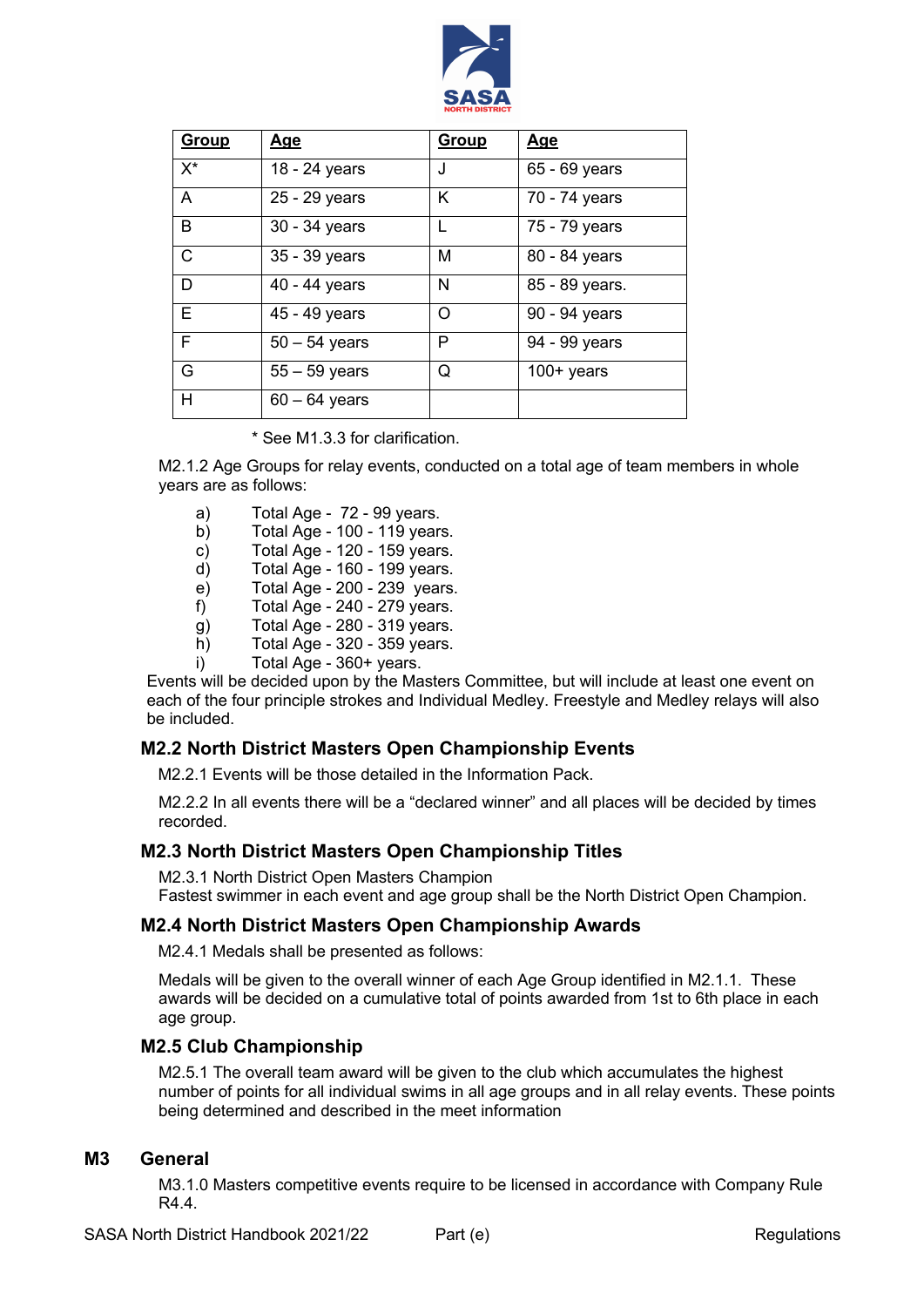

M3.1.1 All swimmers must be members of the SASA or be registered members of another FINA affiliated country, prior to competing in any licensed event.

M3.1.2 All licensed events must be held under FINA Rules and Scottish Swimming Masters Regulations.

| <b>M3.2 Facility Minimum Standards</b> |  |
|----------------------------------------|--|
|----------------------------------------|--|

|    |                                              | Level 1 | Level 2 |
|----|----------------------------------------------|---------|---------|
| a) | Warm up facilities and marshals              | $\star$ | $\star$ |
| b) | <b>Competitor Seating</b>                    | $\star$ | $\star$ |
| C) | Separate Seating for spectators, VIP's etc   | $\star$ | $\star$ |
| d) | Electronic Timing or at least 2 T/K per lane | $\star$ |         |
| e) | Anti turbulence lane ropes                   | $\star$ |         |
|    | Office facilities - photocopying, telephone. | $\star$ |         |
| g) | Programme and start sheets                   | $\star$ | $\star$ |
| h) | Results service                              | $\star$ | $\star$ |
|    | <b>First aid facilities</b>                  | $\star$ | $\star$ |

#### **M3.3 Timescale for Sessions**

M3.3.1 Session lengths must not exceed the following unless discretion is granted when a licence is issued.

Level 1 Three hours, including medal presentations, with a maximum of three sessions per day.

Level 2 Two hours, including medal presentations, with a maximum of three sessions per day, or Three hours, including medal presentation, with a maximum of two sessions per day.

#### **M3.4 Meet Management**

M3.4.1 The Referee will be responsible, for the proper conduct of a meet as defined by its licence, for all poolside related activities and areas (e.g. to include computer team, commentary team and competitors seating).

M3.4.2 The Referee will assume control at the end of the warm up of each scheduled session until the final event in the session has been ratified.

M3.4.3 A Meet Convenor must be appointed for all licensed meets.

#### **M3.5 Technical Officials**

M3.5.1 The minimum number of Officials required shall be:

| <b>Official / Lanes</b> |   | 6  | 8  | 10 |
|-------------------------|---|----|----|----|
| Referee                 |   |    |    |    |
| Judge 2S                |   |    |    |    |
| Judge                   |   | 6  | 8  | 10 |
| Timekeeper (AOE)        |   | 6  | 8  | 10 |
| Timekeeper (no AOE)     | 8 | 12 | 16 | 20 |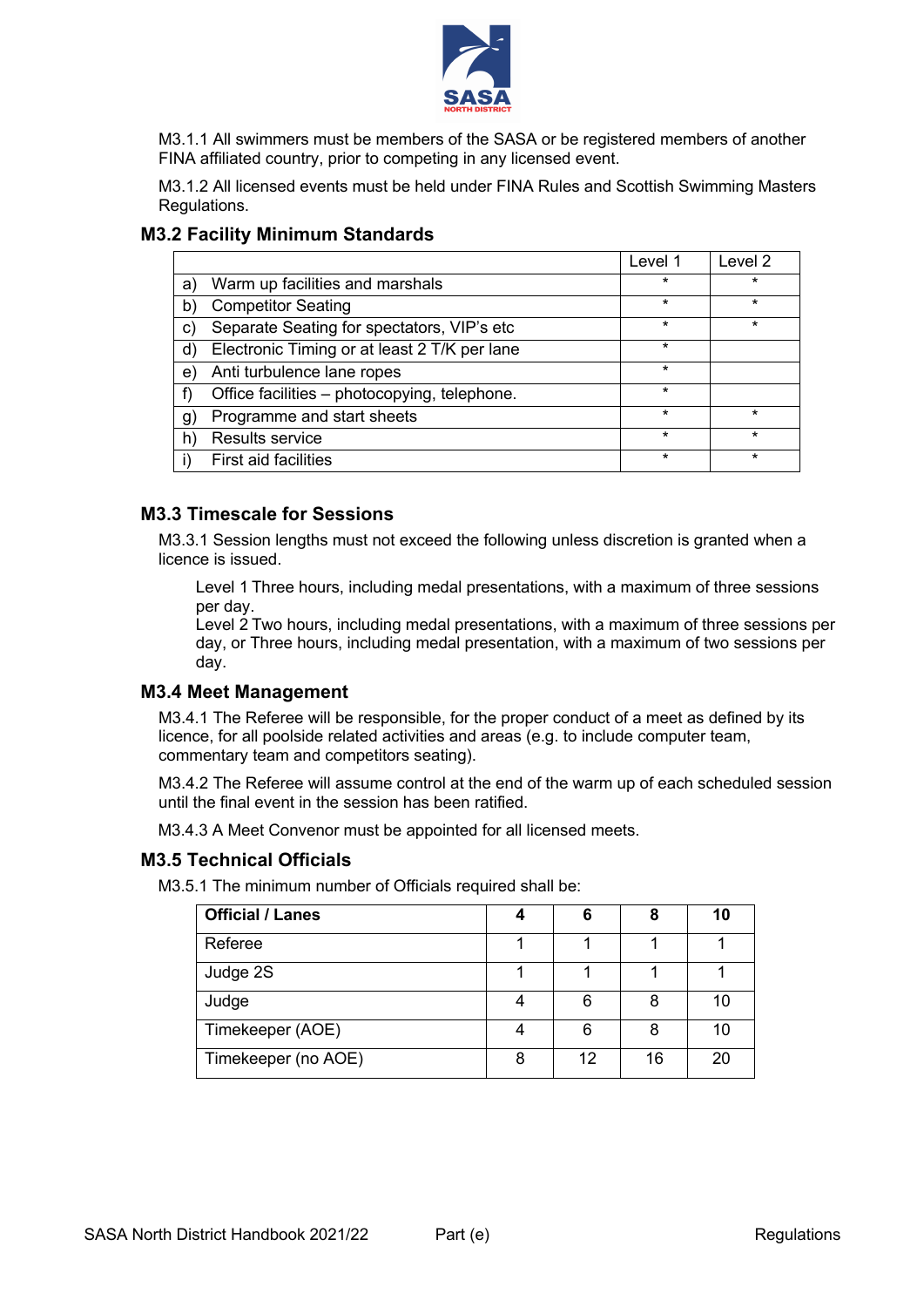

#### **NORTH DISTRICT**

#### **OPEN WATER REGULATIONS**

#### **OW1 OPEN WATER CHAMPIONSHIPS**

#### **OW1.1 Venue**

The Championships will be held at a venue to be decided upon by the Open Water Swimming Convenor.

They will be held on a date to be decided by the Open Water Swimming Convenor in collaboration with the National Open Water Swimming Committee.

#### **OW1.2 Events**

The Championships will consist of five events with age categories as follows:

**Event 1:** Over a distance of between 3 km and 10 km with categories of "Senior" (17+) and "Masters" (25+)

**Event 2:** Over a distance of between 2 km and 4 km with categories of 13 – 14 years and 15 - 16 years

**Event 3:** Over a distance of between 1 km and 2 km with categories of "Senior" (17+) and "Masters" (25+)

**Event 4:** Over a distance of between 500 metres and 1 km with categories of 10- 12 years, 13 – 14 years and 15 - 16 years

**Event 5:** A team event, the format of which will be detailed in the meet information.

Swimmers over the age of 25 are included in both the Senior and Masters categories.

Positions in the "Masters" category would be decided on adjusted times using a method approved by the District Open Water Committee which is based on time multiplication factors dependent on a competitors age.

Each event shall have two classifications:

(i) A "North District" classification restricted to members of North District clubs. (ii) An "Open" classification for which all entrants are eligible

**OW1.3** The Championships will be open to all swimmers irrespective of nationality.

#### **OW1.4 Awards**

Medals will be awarded to the first, second and third place swimmers in the North District classification.

Gold, Silver and Bronze medals will be awarded to the first, second and third place swimmers respectively in the Open classification provided they are not eligible for awards in the North District Classification.

**OW1.5** Rules for racing and safety arrangements shall be in accordance with the S.A.S.A. regulations.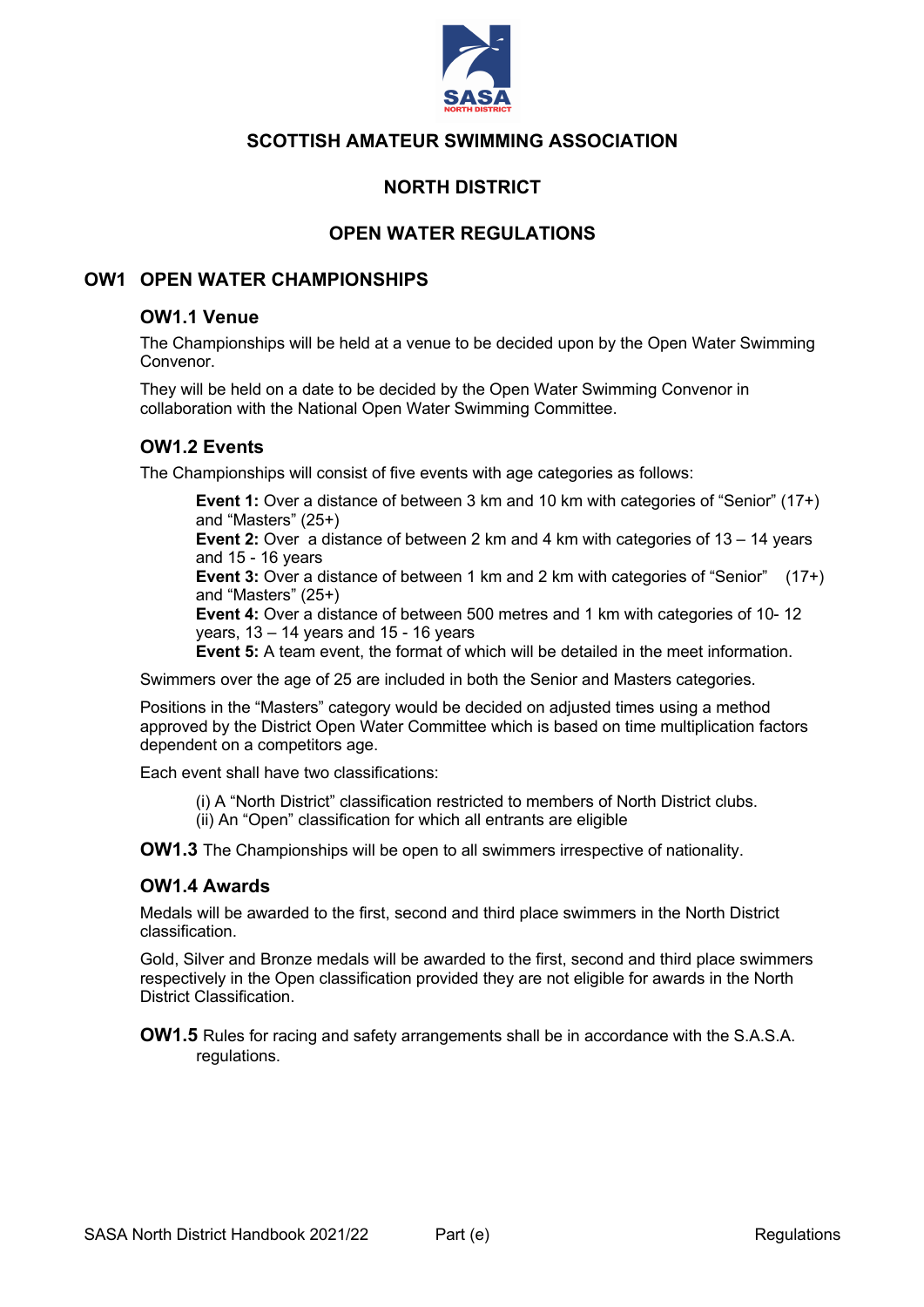

#### **NORTH DISTRICT**

#### **SYNCHRONISED SWIMMING REGULATIONS**

#### **SS1 SYNCHRONISED SWIMMING CHAMPIONSHIPS**

SS 1.1 The general rules of the National Synchronised Swimming Regulations apply. The competition is open to all registered clubs in the District and shall be held in November of each year. The management of the championships shall be vested in the North District Synchronised Swimming Committee and any matters not covered by the laid-down conditions shall be decided by the Committee.

SS 1.2

#### **SECTION l**

A maximum of 6 swimmers and 2 reserves from each club shall swim in each grade category of Section 1 of the Championship.

#### **Category 1 for holders of Grade 1**

Figures Each swimmer will perform 4 items from Grade II

Solo 2 mins 30 sec - 3 mins 30 sec

Duet 3 - 4 mins

#### **Category 2 for holders of Grade II**

Figures Each swimmer will perform 4 items from Grade III

Solo 2 mins 30 secs - 3 mins 30 secs

Duet 3 - 4 mins

#### **Category 3 for holders of Grade III**

Figures Each swimmer will perform 4 items from Grade IV

- Solo 3 mins 30 secs
- Duet 4 mins

#### **Category 4 for holders of Grade IV/V**

Figures Each swimmer will perform 4 figures from FINA

- Solo 3 mins 30 secs
- Duet 4 mins
- **SOLO** Entries for the solo section will be selected according to individual scores in the figures section. The five highest solo entries shall qualify.
- **DUET** Entries for the duet will be selected according to average score in the figures section. The three highest average scores shall qualify.

#### **SECTION II**

Each club may enter 2 (two) team routines as follows:

| 1) Grade $l$ & $ll$ | 1 team entry per club (4-8 swimmers) |
|---------------------|--------------------------------------|
|---------------------|--------------------------------------|

2) Grade III & Over 1 team entry per club (4-8 swimmers)

Team routine time limits are:

Grade | & II 3 min 30 secs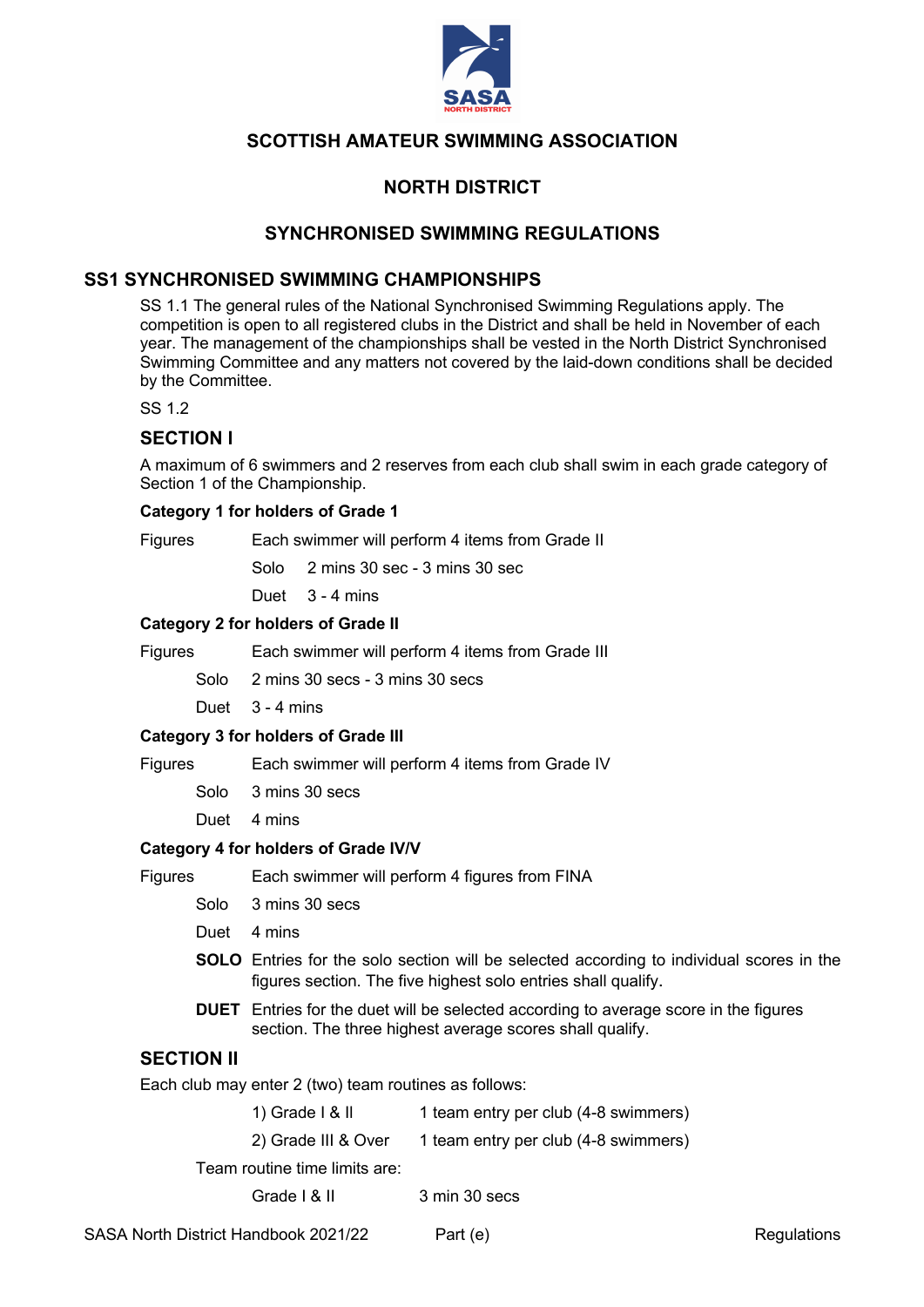

Grade III & Over 5 mins

All competitors must take part in the figures section.

There shall be an allowance of 15 seconds plus or minus the times stated for each routine.

Competitors may not take part in the same grade competition in consecutive years without having entered an upgrading examination.

An award shall be made for 1st, 2nd & 3rd in each Grade Category of the Figure, Solo, Duet and Team events.

Items for the figure competition and the order of appearance to be drawn by the Synchronised Swimming Committee or organising persons at the time of the closing date.

All clubs will be advised of the order of draw and the figures no later than 14 days before the date of competition.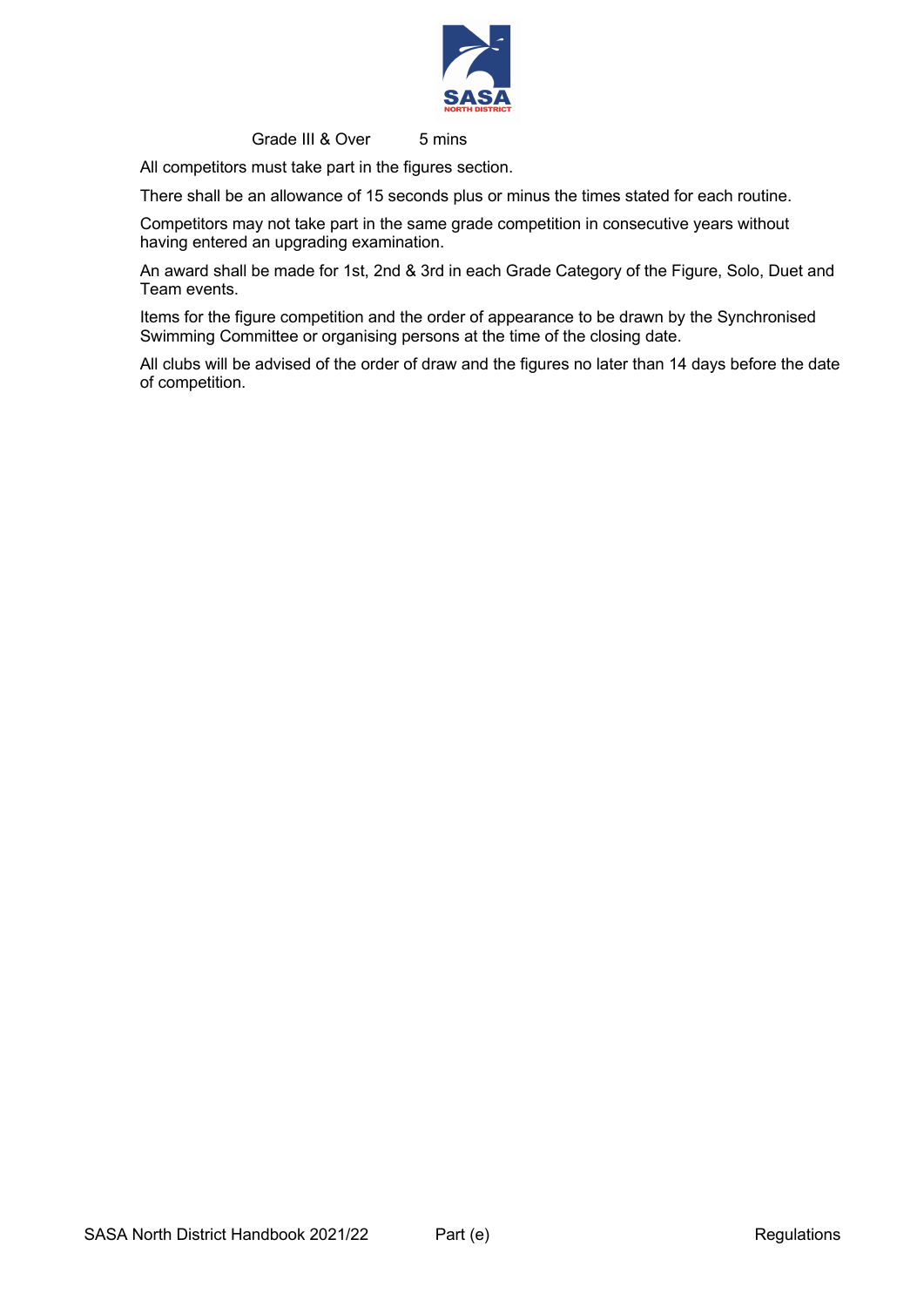

#### **NORTH DISTRICT**

#### **WATER POLO REGULATIONS**

#### **1 STANDARD AQUATIC POLO TROPHY**

1.1 The cup shall be called the "STANDARD AQUATIC TROPHY" and shall be for annual competition.

1.2 The competition shall be on a knockout basis, but each tie will consist of home and away games, the team with the higher aggregate of goals in both games going forward to the next round. In the event of both teams having the same number of goals at the termination of the second game, extra time to be played, three minutes each half with one minute interval and if still equal, the Water Polo Committee will arrange another game.

1.3 **Entries** shall be sent to the District Secretary accompanied by the entry fee, which shall be agreed at the AGM, on or before 28th February.

1.4 **Winners** of competition shall be presented with thirteen gold medals.

#### **2 LEAGUE COMPETITION**

2.1 The competition shall be open to all affiliated clubs.

2.2 **Entries** shall be sent to the District Secretary accompanied by entry fee, which shall be agreed at the AGM, on or before 28th February.

2.3 The competition will be played at venues on a tournament basis.

2.4 There shall be at least one venue presented by participating club.

2.5 The tournaments shall be held at reasonable intervals from 1st March to 30th June.

2.6 Tournaments shall take place on a Sunday, which failing, a Saturday.

2.7 Referees and Table Officials shall be appointed by the NDWP and shall exclude players involved in the competition on the day.

2.8 The competition shall be on the league principle with each team playing the others twice. Two points shall be awarded for a win and one for a draw. If, after all the matches have been played, there is a tie, there shall be a play-off as directed by the NDWP Convenor.

2.9 All teams shall attend the venue and shall play at least one match and not more than two. There shall be not more than four matches at any one venue.

2.10 The NDWP Convenor or person appointed by him shall be responsible for each tournament.

2.11 Any team not completely ready to play when called upon by the referee at any session shall be disqualified from that match and the points for a win will be awarded to their opponents with a score of 5 goals to nil.

2.12 The winners of the league shall be presented with a shield and thirteen bronze medals.

#### **3 JUNIOR LEAGUE COMPETITION**

3.1 The competition shall be open to all affiliated clubs.

3.2 Entries shall be sent to the District Secretary accompanied by entry fee which shall be agreed at the AGM, on or before the 28th February.

3.3 Players taking part must be 16 years or younger.

3.4 The rules for the League competition from 2.6 onwards shall apply to this tournament.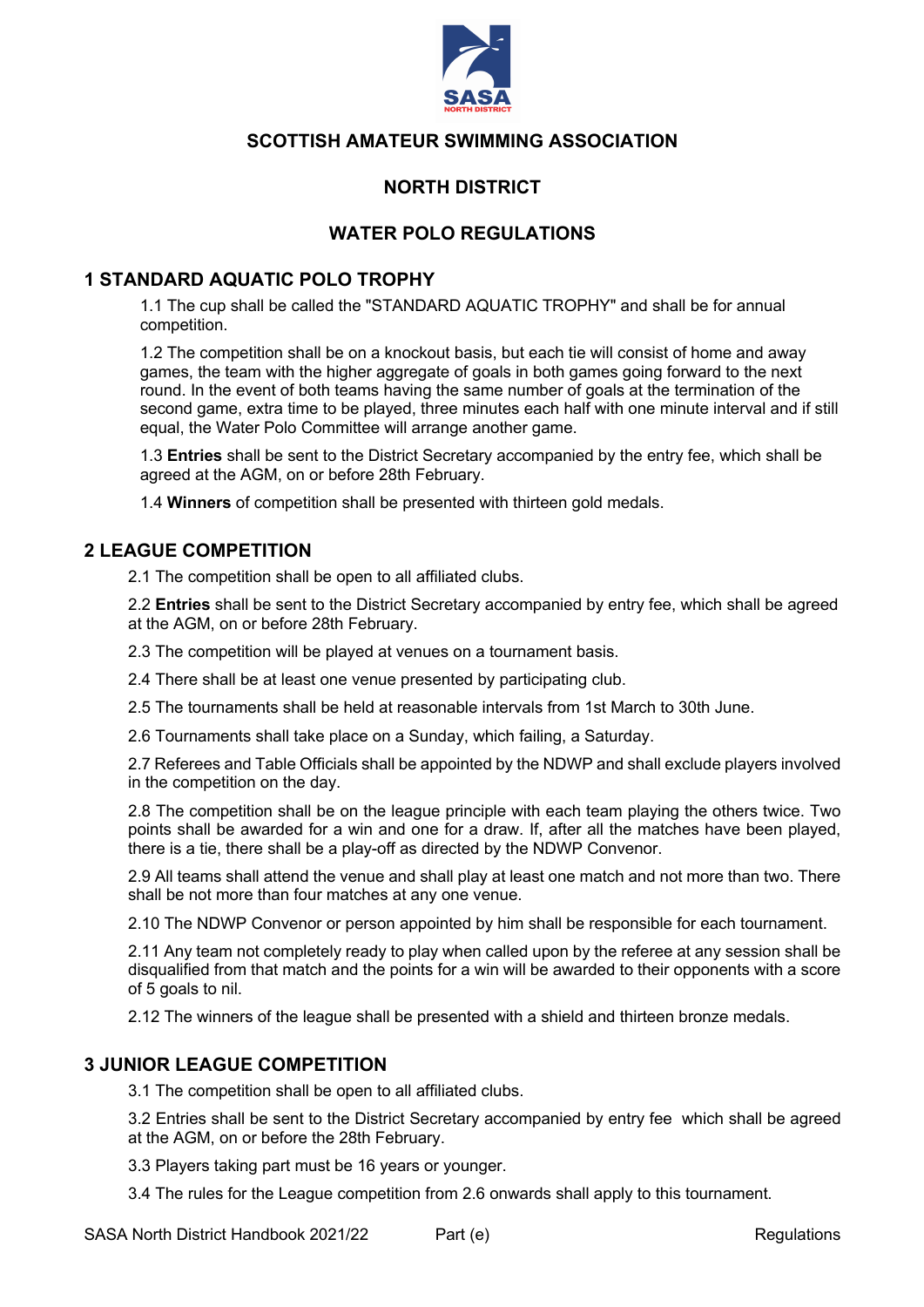

3.5 The winners shall be presented with 13 bronze medals.

#### **4 LIVINGSTONE CUP (110 Years Team Tournament)**

4.1 The competition shall be open to all affiliated clubs.

4.2 Entries shall be sent to the District Secretary accompanied by entry fee, which shall be agreed at the AGM, on or before the 28th February.

#### **4.3 Rules**

4.3.1 The age of the seven players used at any one time must ADD up to not more than 110 years (Penalty for exceeding 110 years - team will lose game 5-0).

4.3.2 Age according to SASA Company rules.

4.3.3 Tournament will be decided on League Rules - 2 points for a win, 1 point for a draw.

4.3.4 If two or more teams are equal on points, the goal difference will count. If still equal, team scoring the most goals will win. If still equal, penalty throws will decide, best of three or more by different players, until decision is reached.

4.3.5 Players must wear the same cap number for every game and all substitutions must be reported to the secretary as they occur.

4.3.6 If more than 5 teams enter, there shall be two sections for the league with the 1st and 2nd in each qualifying for the semi-final.

4.3.7 Teams playing without paying entry fee will forfeit cup and medals should they win tournament.

4.3.8 The winners of the 110 Years Team Tournament shall be presented with thirteen bronze medals.

#### **5 CLARK CUP (150 Years Team Tournament)**

5.1 The competition shall be open to all affiliated clubs.

5.2 Entries shall be sent to the District Secretary accompanied by entry fee of £12.00 on or before 28th February.

5.3 Rules per the Livingstone Cup - with exception (a) 150 years.

5.4 The tournament shall rotate between affiliated clubs.

5.5 The winners shall be presented with 13 bronze medals and trophy.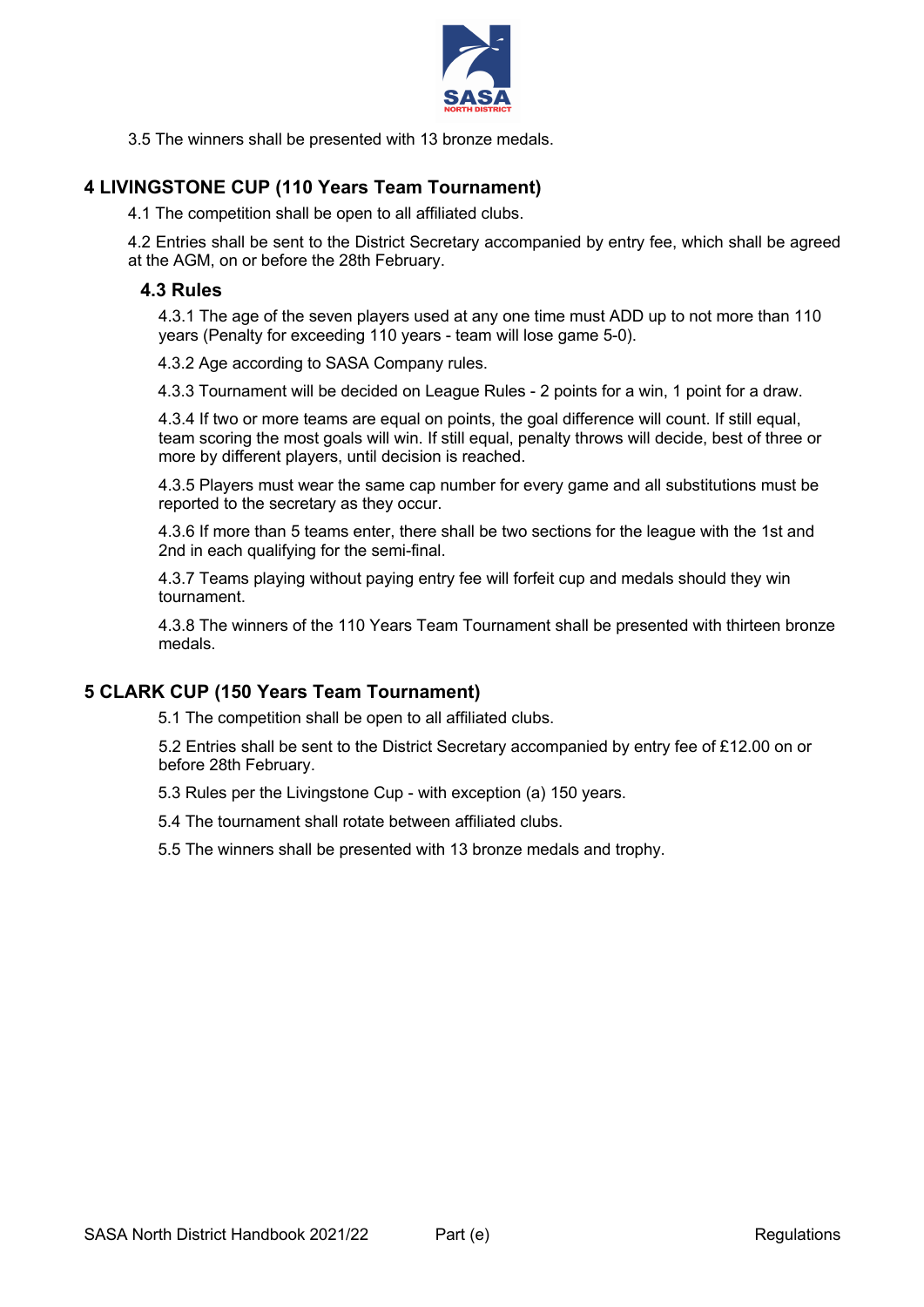

## **SCOTTISH AMATEUR SWIMMING ASSOCIATION NORTH DISTRICT**

# **DATES**

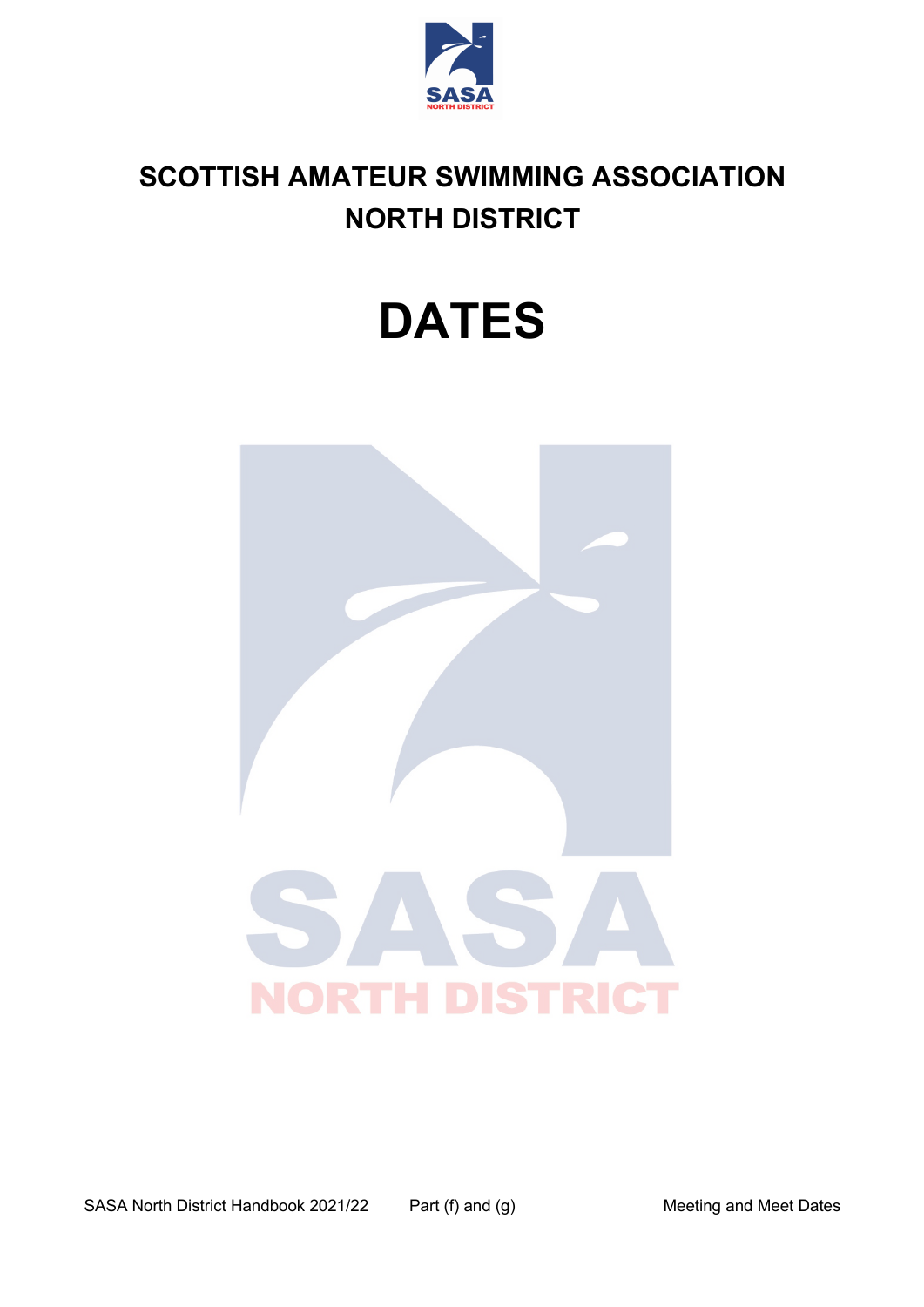

#### **NORTH DISTRICT**

#### **2021/22 Meetings**

| Saturday 11 September 2021 Meeting |                               | Online/Aberdeen |
|------------------------------------|-------------------------------|-----------------|
| Saturday 4 December 2021           | Meeting                       | Online/Highland |
| Saturday 12 March 2022             | Meeting                       | Online/Aberdeen |
| Saturday 4 June 2022               | <b>Annual General Meeting</b> | Online/Elgin    |

#### **2021/22 Meets – Swimming**

| 9/10 October 2021   | Autumn Championships Part 1 | Inverness Leisure<br>Aberdeen Aquatics Centre |
|---------------------|-----------------------------|-----------------------------------------------|
| 13/14 November 2021 | Autumn Championships Part 1 | Inverness Leisure<br>Aberdeen Aquatics Centre |
| 5/6 February 2022   | <b>Spring Championships</b> | <b>Inverness Leisure</b>                      |
| 25/26/27 March 2022 | Age Group Championships     | Aberdeen Aquatics Centre                      |
| 25/26 June 2022     | TBC                         | <b>Inverness Leisure</b>                      |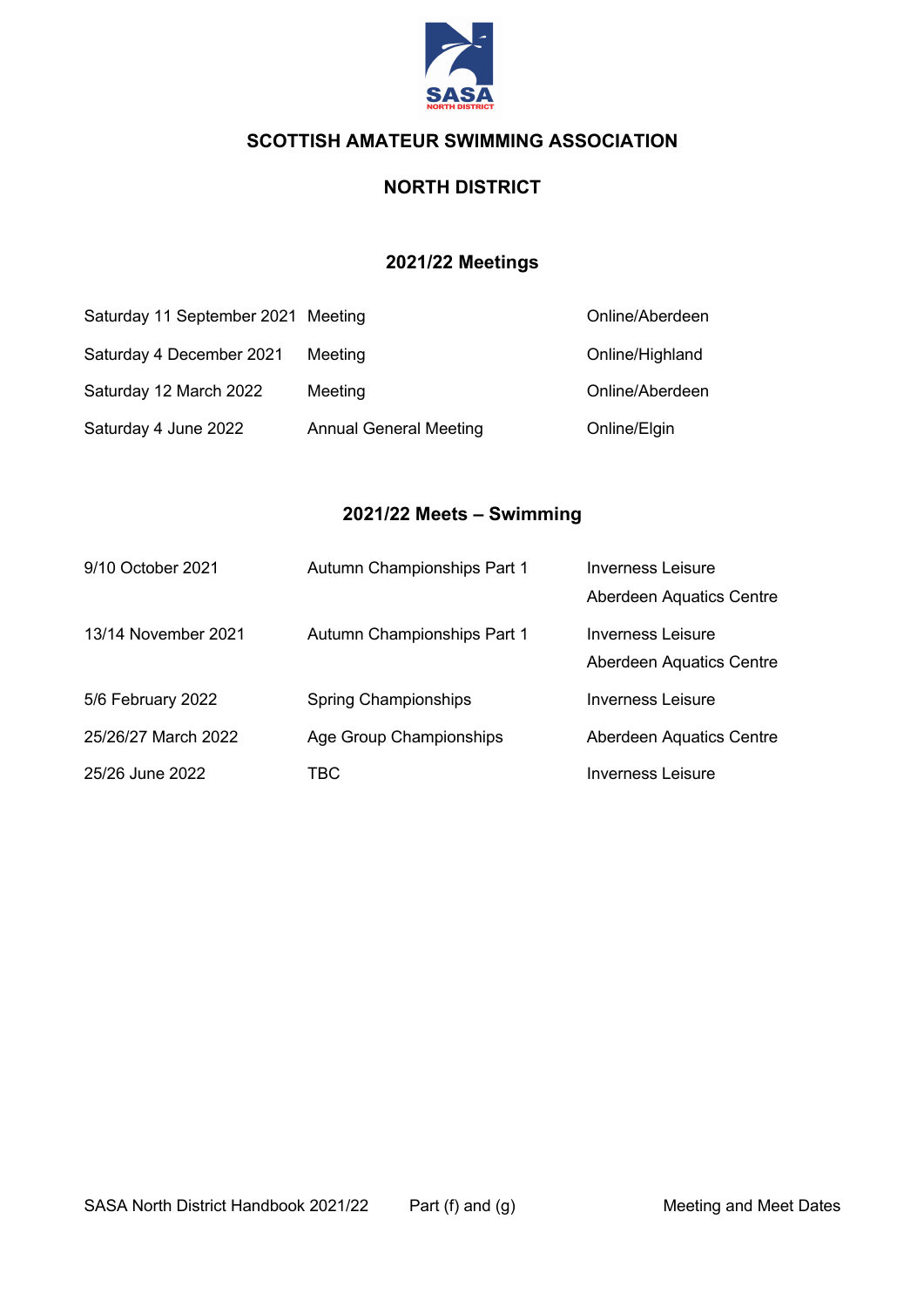

## **SCOTTISH AMATEUR SWIMMING ASSOCIATION NORTH DISTRICT**

# **FEES, FINES AND SUBSIDIES**



SASA North District Handbook 2021/22 Part (h) Fees and Fines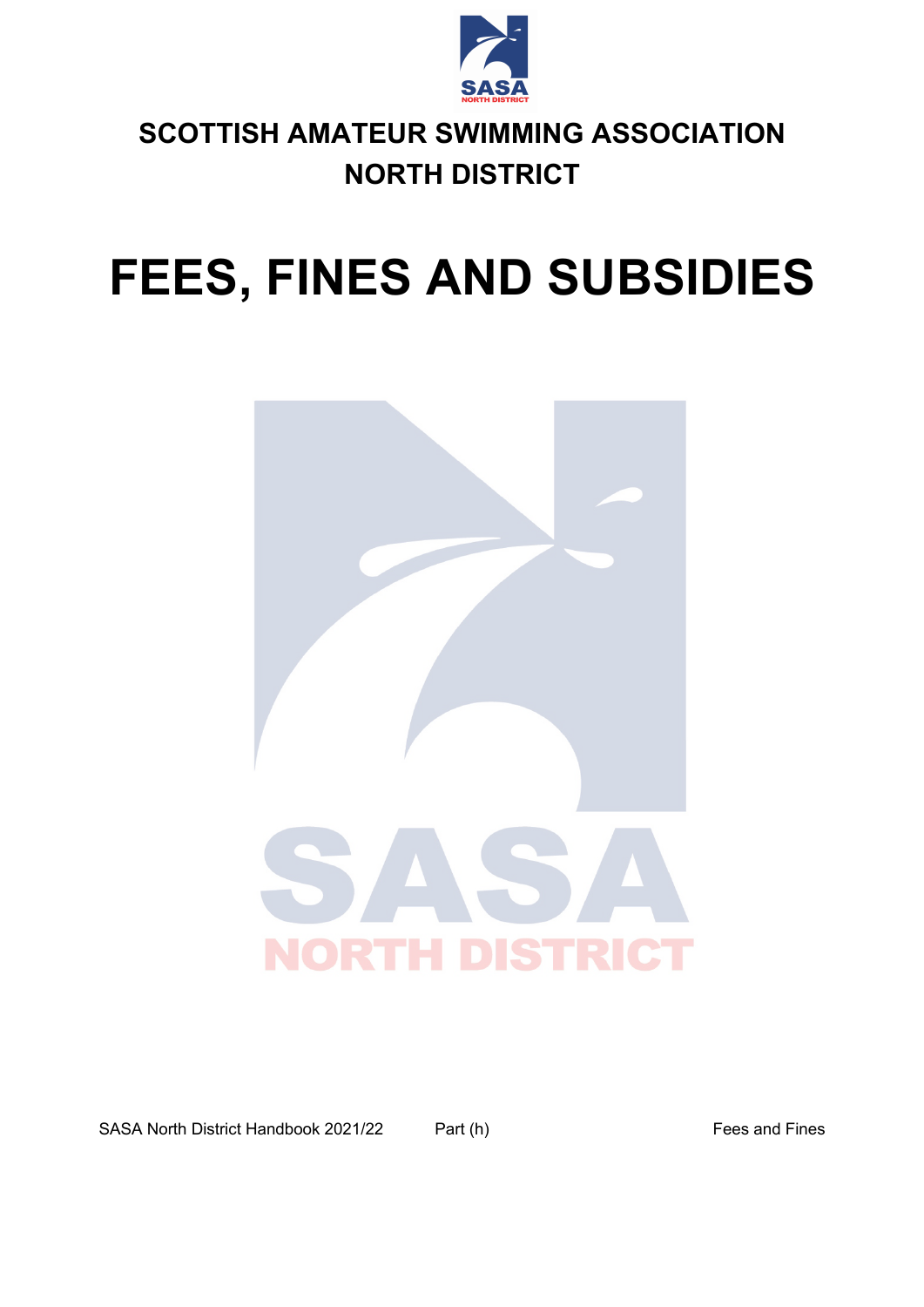

#### **NORTH DISTRICT**

#### **FEES 2021/22**

| 1. | Affiliation Fee - Club Membership more than 20 swimming members @ 1 December prior to Affiliation Year | £    | 120.00 |
|----|--------------------------------------------------------------------------------------------------------|------|--------|
|    | Affiliation Fee - Club Membership 20 or less swimming members @ 1 December prior to Affiliation Year   | £    | 60.00  |
| 2. | National District/Development Training (per swimmer/per day)                                           | £    | 20.00  |
|    | National District/Development Training (per swimmer/One pool session - Up to 2 hours)                  | £    | 6.00   |
| 3. | Hire of Full AOE (excluding Scoreboard) (per session)                                                  | £    | 40.00  |
| 4. | Hire of Start System only (per session)                                                                | £    | 10.00  |
| 5. | Hire of NEW PA/Sound System (per session)                                                              | £    | 15.00  |
|    | I-Pods will not be supplied unless requested                                                           |      |        |
| 6. | Hire of OLD PA/Sound System (per session)                                                              | £    | 10.00  |
| 7. | Hire of District Stop Watches (per session)                                                            | £    | 10.00  |
| 8. | Hire of Backstroke Ledges (per day)                                                                    | £    | 5.00   |
| 9. | NB Igloos can only be hired for use in the pools where they are kept<br>Hire of Igloos (per day)       | £    | 5.00   |
|    | 10. Hire of Headsets (per day)                                                                         | Free |        |

11. Entry Fees

| <b>Charge per Event Entered</b>                     |                                |                   |             |   |       |
|-----------------------------------------------------|--------------------------------|-------------------|-------------|---|-------|
| <b>Discipline</b>                                   | <b>Description</b>             | <b>Individual</b> | <b>Duet</b> |   | Team  |
| <b>Swimming Age Group Championships &amp; Meets</b> | <b>Short Course</b>            | £<br>6.00         |             | £ | 8.00  |
|                                                     | Long Course                    | £<br>7.00         |             | £ | 10.00 |
| <b>Swimming Time Trials</b>                         | Long Course                    | £<br>6.00         |             |   |       |
| <b>Swimming Open Championships &amp; Grand Prix</b> | <b>Short Course</b>            | £<br>7.00         |             | £ | 10.00 |
|                                                     | Long Course                    | £<br>8.00         |             | £ | 12.00 |
|                                                     | Indivdual entry up to 5 Events | £<br>30.00        |             |   |       |
| <b>Swimming Masters Championships</b>               | > 5 Events, fee per Event      | £<br>6.00         |             |   |       |
|                                                     | Relay                          |                   |             | £ | 8.00  |
|                                                     | 800m                           | £<br>13.00        |             |   |       |
| <b>Open Water (Junior)</b>                          | 3K                             | £<br>13.00        |             |   |       |
|                                                     | 800m & 3K                      | £<br>22.00        |             |   |       |
|                                                     | Relay                          |                   |             | £ | 20.00 |
|                                                     | 1.5K                           | £<br>18.00        |             |   |       |
| <b>Open Water (Senior)</b>                          | 5K                             | £<br>18.00        |             |   |       |
|                                                     | 1.5K & 5K                      | £<br>30.00        |             |   |       |
|                                                     | Relay                          |                   |             | £ | 20.00 |
|                                                     |                                |                   |             |   |       |
| Water Polo                                          |                                |                   |             | £ | 23.00 |

|               |                   | <b>Charge per Event Entered</b> |                   |  |        |      |
|---------------|-------------------|---------------------------------|-------------------|--|--------|------|
|               |                   |                                 | <b>Individual</b> |  | Syncro | Team |
| <b>Diving</b> | Open Championship | -                               | 6.00              |  | 8.00   |      |
|               | Novice            | -                               | 4.00              |  |        |      |

|                              |                  |   | <b>Charge per Event Entered</b> |  |      |  |       |
|------------------------------|------------------|---|---------------------------------|--|------|--|-------|
|                              |                  |   | Individual                      |  | Duet |  | Team  |
| <b>Synchronised Swimming</b> | All Skill Levels | - | 6.00                            |  | 8.00 |  | 10.00 |

NOTE:

Hire of Electronics does not include transportation, to be arranged by Hirer

SASA North District Handbook 2021/22 Part (h) Fees and Fines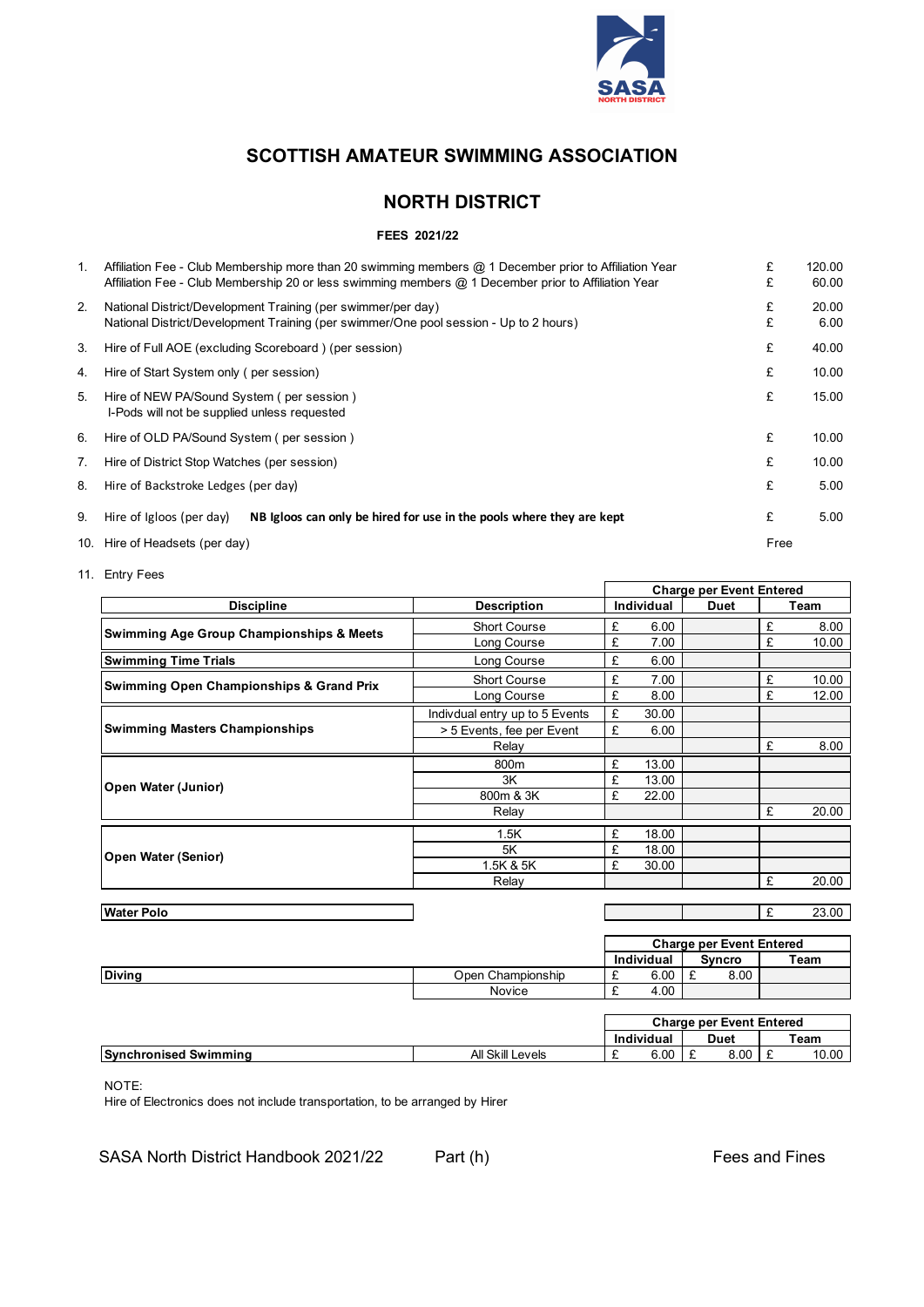

#### **FINES 2021/22**

| 1. Withdrawal Fine (Individual/Team) heats         | £ $10.00$ |
|----------------------------------------------------|-----------|
| Withdrawal Fine (Individual/Team) Semi Final/Final | £ 20.00   |
|                                                    |           |
| 2. Insufficient Officials Fine (per session)       | £ 30.00   |
| Insufficient Officials on entry                    | £ 30.00   |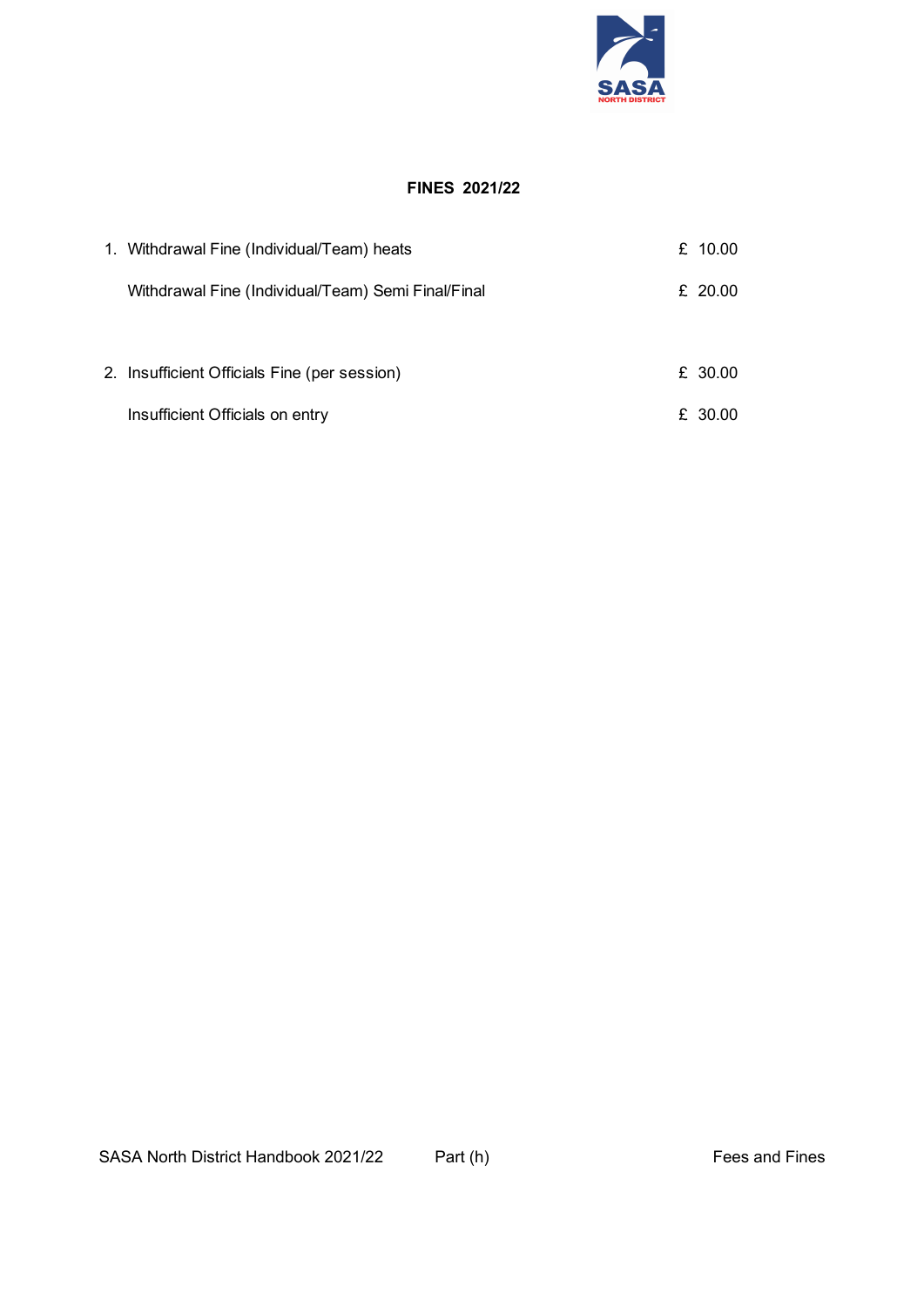

#### **SUBSIDIES & ALLOWANCES 2021/22**

| 1. Club Affiliation Fee Reductions                                                                                                                                                                                                                                                                                                                                                   |   | 50%                                                             |
|--------------------------------------------------------------------------------------------------------------------------------------------------------------------------------------------------------------------------------------------------------------------------------------------------------------------------------------------------------------------------------------|---|-----------------------------------------------------------------|
| The Club affiliation fee has again been waived for 2022 in order to reduce Club costs during Covid.                                                                                                                                                                                                                                                                                  |   | (August - December)                                             |
| 2. Organisation of a District Swim Meet/Championship                                                                                                                                                                                                                                                                                                                                 | £ | 100.00<br>(per Session)                                         |
| 3. STO Training Fee Refunds                                                                                                                                                                                                                                                                                                                                                          |   |                                                                 |
| a) Club Timekeepers Course                                                                                                                                                                                                                                                                                                                                                           | £ | 25.00<br>(per Course)                                           |
| b) Judge 1, 2 & 2s, Recorder & AOE Course                                                                                                                                                                                                                                                                                                                                            | £ | 8.00<br>(per PASSED<br>assessment)                              |
| c) Referee                                                                                                                                                                                                                                                                                                                                                                           | £ | 15.00<br>(per PASSED<br>assessment)                             |
| 4. Hytek Team Manager (Bronze Package only)                                                                                                                                                                                                                                                                                                                                          |   | 50%<br>(Actual Cost, converted<br>from USD - New clubs<br>only) |
| 5. Technical Officials & Officer Expense Rates*                                                                                                                                                                                                                                                                                                                                      |   |                                                                 |
| a) Mileage                                                                                                                                                                                                                                                                                                                                                                           | £ | 0.40<br>(per mile)*                                             |
| b) Meal allowance                                                                                                                                                                                                                                                                                                                                                                    | £ | 15.00<br>(per night)*                                           |
| c) Accomodation allowance                                                                                                                                                                                                                                                                                                                                                            | £ | 30.00<br>(per night)*                                           |
| * Mileage & allowances are covered by Bye-Laws and are noted here for<br>information only. Please refer to BL 5.6.3 and 5.6.4 re the setting of<br>allowances and BL 5.7 for conditions regarding payment of expenses.                                                                                                                                                               |   |                                                                 |
| 6. Assistance to purchase Headsets                                                                                                                                                                                                                                                                                                                                                   |   | £150.00<br>or 75% of cost if less                               |
| North District Clubs outwith the Aberdeen/Aberdeenshire area who run at least<br>one Open Meet per year (Open being a Meet which swimmers from any North District Club may choose to enter<br>may choose to enter) shall be subsidised in the purchase of headsets/radios up to the sum of £150 per club or<br>75% of the cost whichever is the lesser, up to a maximum of 8 radios. |   |                                                                 |
| Receipts to be submitted to the District treasuer prior to payment.                                                                                                                                                                                                                                                                                                                  |   |                                                                 |
| These headsets/radios to become Club property and any any subsequent maintenance or replacement will<br>be the Club's responsibility.                                                                                                                                                                                                                                                |   |                                                                 |

Clubs within the Aberdeen/Aberdeenshire area will be able to hire the District headsets/radions at no cost.

To assist Clubs to run Meets and train Technical Officials.